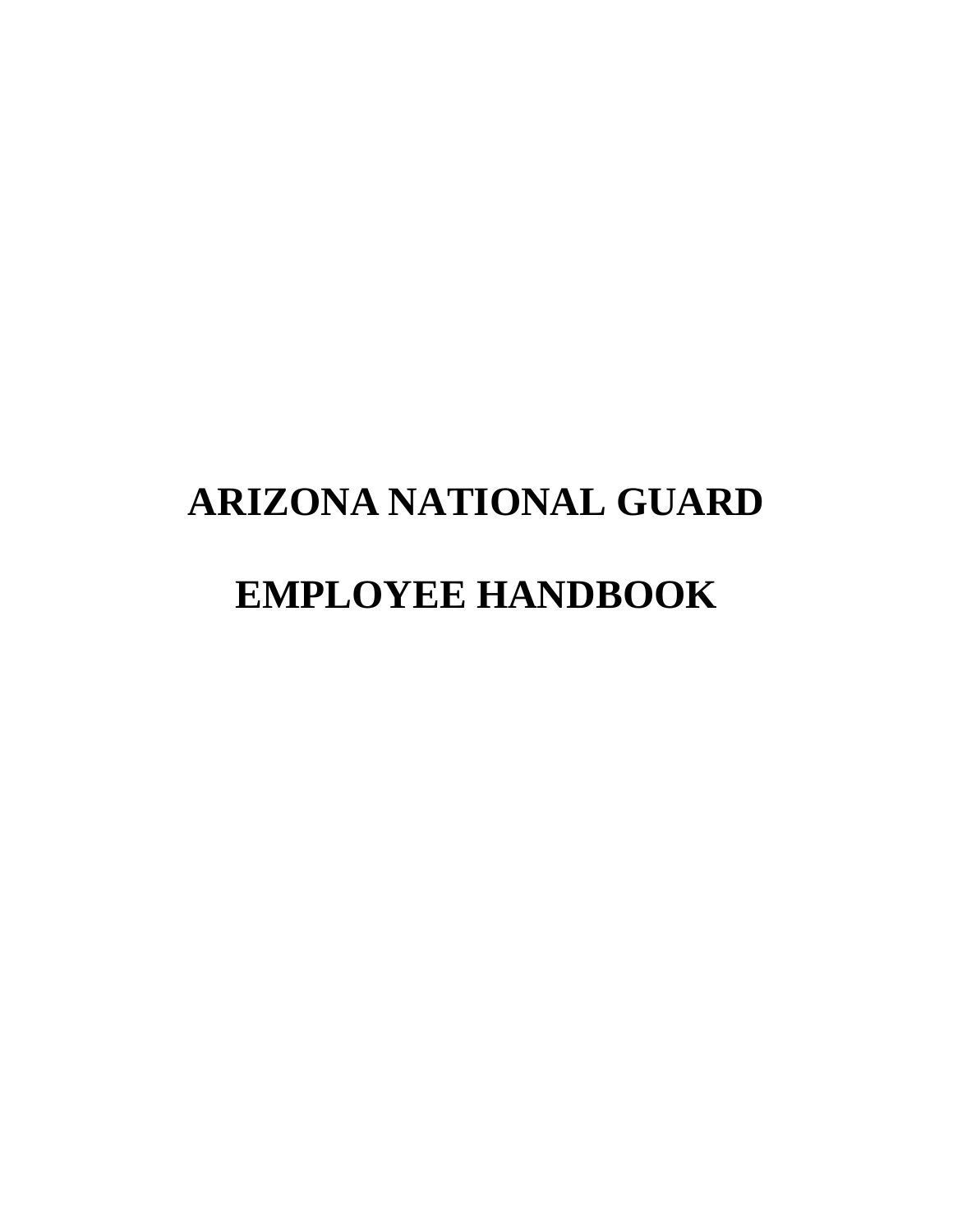#### DEPARTMENT OF EMERGENCY AND MILITARY AFFAIRS ARIZONA NATIONAL GUARD Office of the Adjutant General 5636 East McDowell Road Phoenix, Arizona 85008-3495

AZAA-HRZ 01 January 2022

Department of Emergency and Military Affairs, Human Resources Office

#### Supersession:

Applicability: This handbook is intended to be a quick reference for use by all Arizona National Guard employees to obtain information about responsibilities and benefits as a member of theArizona National Guard employee work force.

Suggested Improvements: The proponent of this handbook is the Human Resource Office, Department of Emergency and Military Affairs. Users are invited to send comments and suggested improvements on DA Form 2028 (Recommended Changes to Publications and Blank Forms) directly to: Arizona National Guard, Human Resources Office,5636 East McDowell Road, Phoenix, AZ 85008-3495.

Labor Agreements: Should negotiated labor contract(s) supplement, or modify, some of the instructions contained in the handbook, the negotiated contact(s) will take precedence. All Army and Air National Guard supervisors should become familiar with the contents of appropriate labor agreements.

#### Introduction

This handbook is intended to be a quick reference for use by all Arizona National Guard employees.It is geared directly toward those programs and benefits that are unique to the Employee Program.Responsibilities, as well as benefits, as a member of the National Guard employee workforce are presented in this handbook as a general overview. You are encouraged to talk to your supervisor or your Human Resource Office staff for more detailed information.

There are many benefits which you may be eligible for because you are a member of the ArizonaNational Guard. However, those benefits are generally administered through your military unit, designated specialty office, or a designated point of contact.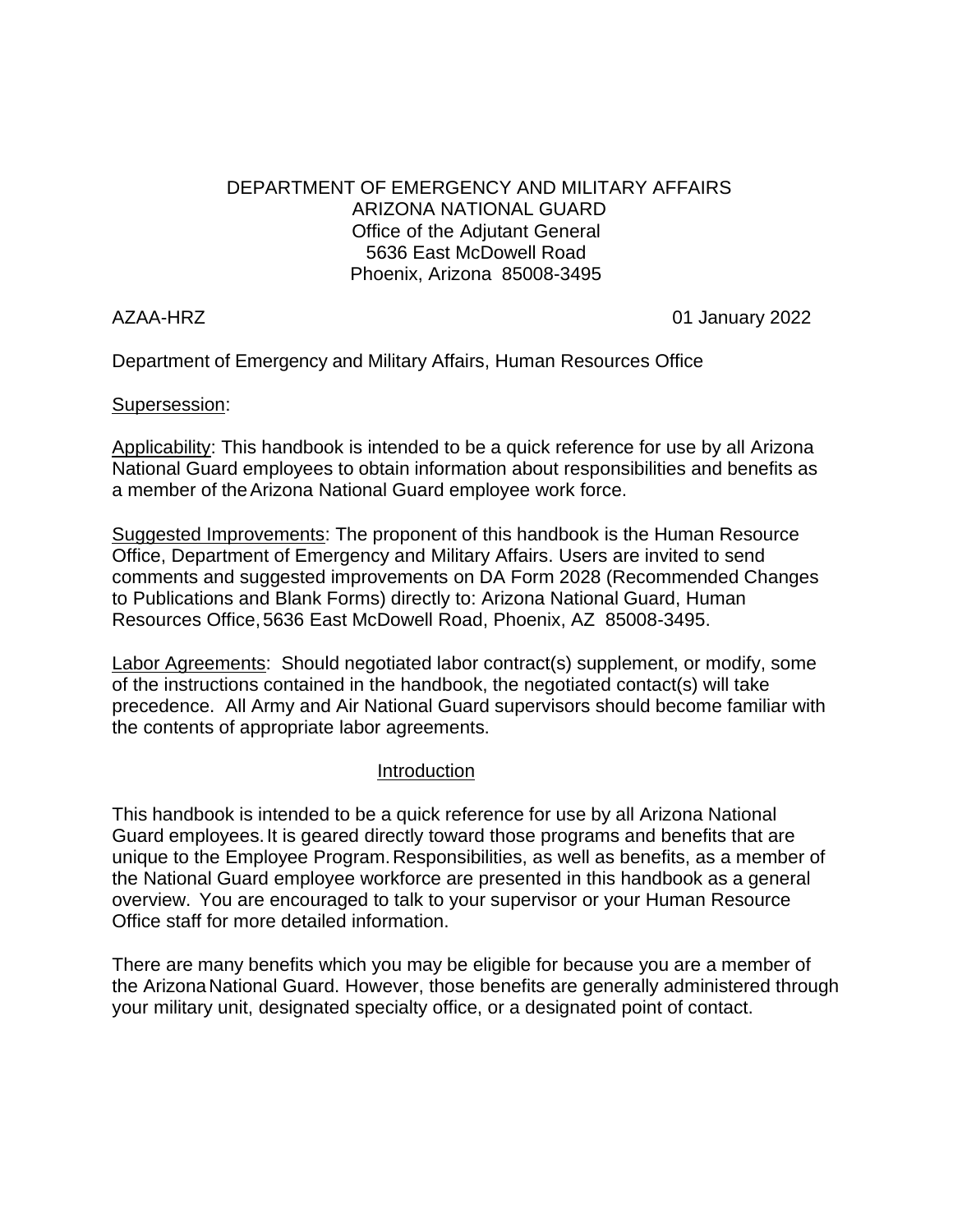# **TABLE OF CONTENTS**

| Chapter 1 - Federal Employee Program                                                                                                                                                                                                                                                                             | 1                                                                                |
|------------------------------------------------------------------------------------------------------------------------------------------------------------------------------------------------------------------------------------------------------------------------------------------------------------------|----------------------------------------------------------------------------------|
| <b>Responsibilities</b>                                                                                                                                                                                                                                                                                          | 1                                                                                |
| Authority                                                                                                                                                                                                                                                                                                        | 1                                                                                |
| Purpose                                                                                                                                                                                                                                                                                                          | 1                                                                                |
| Chapter 2 – Equal Employment Opportunity (EEO)                                                                                                                                                                                                                                                                   | 1                                                                                |
| Policy                                                                                                                                                                                                                                                                                                           | 1                                                                                |
| Assistance                                                                                                                                                                                                                                                                                                       | 1                                                                                |
| Chapter 3 – The Federal Civil Service Employee Program<br><b>Employment Category</b><br><b>Appointment Types</b><br><b>Veteran's Preference</b><br><b>Military Membership Requirement</b><br>Military Uniform (Dual Status Employees)<br><b>Compatible Military Assignment</b><br>Travel<br><b>Appeal Rights</b> | 1<br>$\overline{2}$<br>$\begin{array}{c} 2 \\ 2 \\ 3 \\ 3 \end{array}$<br>3<br>3 |
| Chapter 4 – Employee Assistance Program (TAP)                                                                                                                                                                                                                                                                    | 3                                                                                |
| Overview                                                                                                                                                                                                                                                                                                         | $\mathfrak{S}$                                                                   |
| Confidentiality                                                                                                                                                                                                                                                                                                  | 3                                                                                |
| Resources                                                                                                                                                                                                                                                                                                        | 3                                                                                |
| <b>Employment Protection</b>                                                                                                                                                                                                                                                                                     | 4                                                                                |
| Affects on Performance                                                                                                                                                                                                                                                                                           | $\overline{4}$                                                                   |
| Chapter 5 - Sexual Harassment                                                                                                                                                                                                                                                                                    | 4                                                                                |
| <b>Definition</b>                                                                                                                                                                                                                                                                                                | 4                                                                                |
| Investigation                                                                                                                                                                                                                                                                                                    | 4                                                                                |
| <b>Disciplinary Action</b>                                                                                                                                                                                                                                                                                       | 4                                                                                |
| Assistance                                                                                                                                                                                                                                                                                                       | 5                                                                                |
| Chapter 6 – Workplace Violence                                                                                                                                                                                                                                                                                   | 5                                                                                |
| Definition                                                                                                                                                                                                                                                                                                       | 5                                                                                |
| Policy                                                                                                                                                                                                                                                                                                           | 5                                                                                |
| Assistance                                                                                                                                                                                                                                                                                                       | 5                                                                                |
| Chapter 7 – Employee Personnel Record-Keeping                                                                                                                                                                                                                                                                    | 5                                                                                |
| <b>Official Personnel Folders (OPF)</b>                                                                                                                                                                                                                                                                          | 5                                                                                |
| <b>Notification of Personnel Action</b>                                                                                                                                                                                                                                                                          | 5                                                                                |
| Chapter 8 – Pay Administration                                                                                                                                                                                                                                                                                   | 5                                                                                |
| General                                                                                                                                                                                                                                                                                                          | 5                                                                                |
| Pay Administration                                                                                                                                                                                                                                                                                               | 6                                                                                |
| Within Grade Increases (WGI's)                                                                                                                                                                                                                                                                                   | 6                                                                                |
| General Schedule (GS) Employees                                                                                                                                                                                                                                                                                  | 6                                                                                |
| Wage Grade (WG) Employees                                                                                                                                                                                                                                                                                        | $\overline{7}$                                                                   |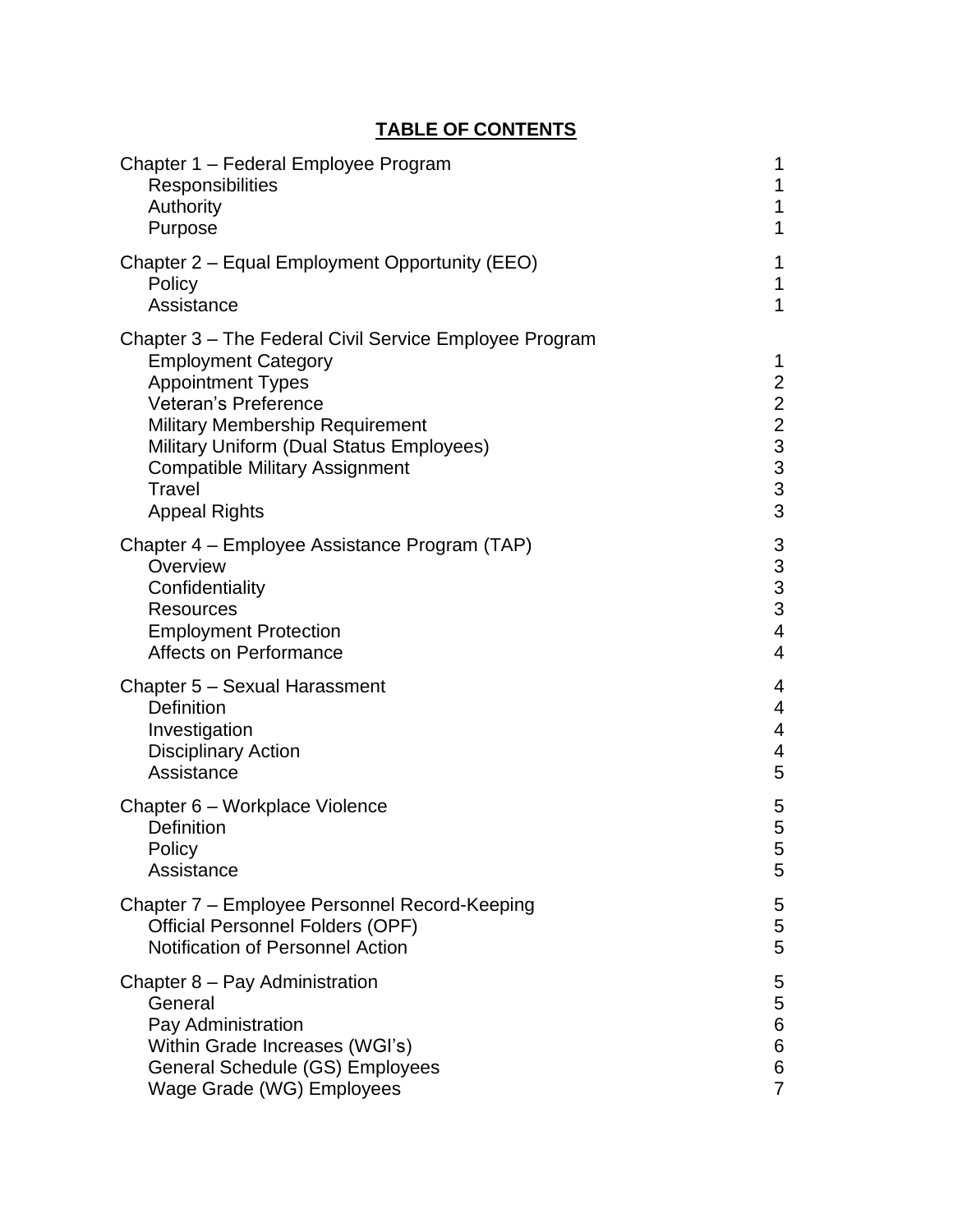| Severance Pay                                     | 7                |
|---------------------------------------------------|------------------|
| <b>State Active Duty</b>                          | 7                |
| Chapter 9 - Work Schedules                        | 7                |
| <b>Work Schedule</b>                              | 7                |
| Alternate Work Schedule (AWS)                     | $\overline{7}$   |
| Chapter 10 - Leave                                | 8                |
| General                                           | 8                |
| <b>Annual Leave</b>                               | 8                |
| <b>Advanced Annual Leave</b>                      | 8                |
| <b>Sick Leave</b>                                 | 8                |
| <b>Requesting Sick Leave</b>                      | 9                |
| <b>Documenting Sickness</b>                       | 9                |
| <b>Sick Leave for Personal Medical Needs</b>      | $\boldsymbol{9}$ |
| Sick Leave for Childbirth (Paid Parental Leave)   | 9                |
| <b>Advanced Sick Leave</b>                        | 10               |
| Sick Leave - Under the Family & Medical Leave Act | 11               |
| Compensatory Time and Travel Compensatory Time    | 12 <sub>2</sub>  |
| <b>Job Benefits and Protection</b>                | 12 <sub>2</sub>  |
| <b>Advance Notice and Medical Certification</b>   | 12 <sub>2</sub>  |
| <b>Blood Donation</b>                             | 12 <sup>2</sup>  |
| Bone Marrow or Organ Donor                        | 12 <sup>2</sup>  |
| Military                                          | 13               |
| <b>Law Enforcement</b>                            | 13               |
| <b>Presidential Leave</b>                         | 13               |
| Leave Without Pay (LWOP)                          | 13               |
| <b>Court Leave</b>                                | 13               |
| Voting or Registering to Vote                     | 14               |
| <b>Conferences or Conventions</b>                 | 14               |
| Leave Transfer Program                            | 15 <sub>2</sub>  |
| Leave Recipient                                   | 15 <sub>1</sub>  |
| <b>Limitations or Leave Donations</b>             | 15 <sub>2</sub>  |
| Administrative Dismissal                          | 16               |
| <b>Physical Fitness</b>                           | 16               |
| Absence Without Leave (AWOL)                      | 16               |
| Chapter 11 – Performance Appraisals               | 16               |
| General                                           | 16               |
| <b>Performance Counseling</b>                     | 16               |
| Performance Appraisal Appeals                     | 16               |
| Chapter 12 – Incentive Awards – Monetary          | 17               |
| <b>Sustained Superior Performance Award</b>       | 17               |
| <b>Quality Step Increase (QSI)</b>                | 17               |
| <b>Special Act or Service Award</b>               | 17               |
| Chapter 13 – Incentive Awards – Non-Monetary      | 17               |
| Length of Service Award                           | 17               |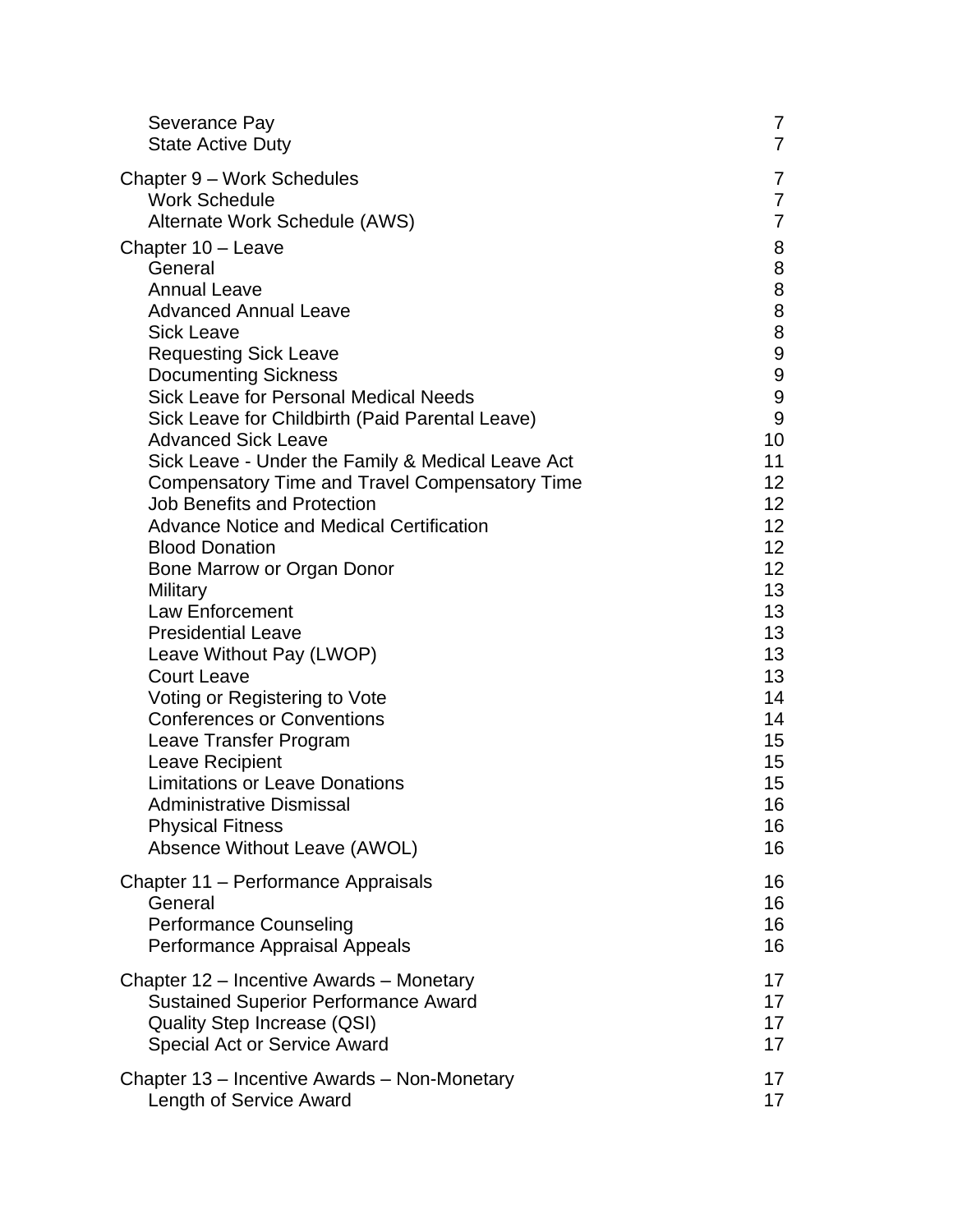| <b>Time-Off Award</b>                                                                                                                                                                                                                                                                                                                                   | $17 \,$                                                        |
|---------------------------------------------------------------------------------------------------------------------------------------------------------------------------------------------------------------------------------------------------------------------------------------------------------------------------------------------------------|----------------------------------------------------------------|
| Chapter 14 – Suggestion Program                                                                                                                                                                                                                                                                                                                         | 17                                                             |
| Chapter 15 – Federal Employees Group Life Insurance (FEGLI)<br>General<br>Term Life Insurance<br><b>Basic Life Insurance</b><br>Extra Benefit Life Insurance<br><b>Optional Life Insurance</b><br>Cost                                                                                                                                                  | 17<br>18<br>18<br>18<br>18<br>18<br>19                         |
| Chapter 16 - Federal Employees Health Benefits (FEHB) Program<br>General<br>Enrollment<br><b>Changing Plans</b><br>Open Season<br><b>Life-Changing Events</b><br><b>Status Changes</b><br><b>Continuation for Survivors</b><br>Temporary Continuation of Coverage (TCC)<br>Temporary Continuation of Coverage (TCC) Premium<br>Long Term Care Insurance | 19<br>19<br>19<br>19<br>19<br>19<br>19<br>20<br>20<br>20<br>20 |
| Chapter 17 – Volunteering for Military Service (Dual Status)                                                                                                                                                                                                                                                                                            | 20                                                             |
| Chapter 18 – Uniformed Services Employment and Reemployment Rights Act<br>(USERRA)                                                                                                                                                                                                                                                                      | 21                                                             |
| Chapter 19 - Safety & Occupational Health Program                                                                                                                                                                                                                                                                                                       | 21                                                             |
| Chapter 20 – Office of Workers' Compensation Program (OWCP)<br>On-the-Job Injury<br>Process<br>Death                                                                                                                                                                                                                                                    | 21<br>21<br>21<br>22                                           |
| Chapter 21 - Retirement                                                                                                                                                                                                                                                                                                                                 | 22                                                             |
| Chapter 22 – Civil Service Retirement System (CSRS)<br>Coverage<br>Eligibility<br><b>Death Benefit</b><br><b>Contribution Refunds</b><br>Deferred Retirement/Annuity<br><b>Thrift Savings Plan</b>                                                                                                                                                      | 22<br>22<br>23<br>23<br>23<br>23<br>23                         |
| Chapter 23 – Federal Employees Retirement System (FERS)<br>General<br>Three Components of the Retirement System<br><b>Social Security</b>                                                                                                                                                                                                               | 23<br>23<br>24<br>24                                           |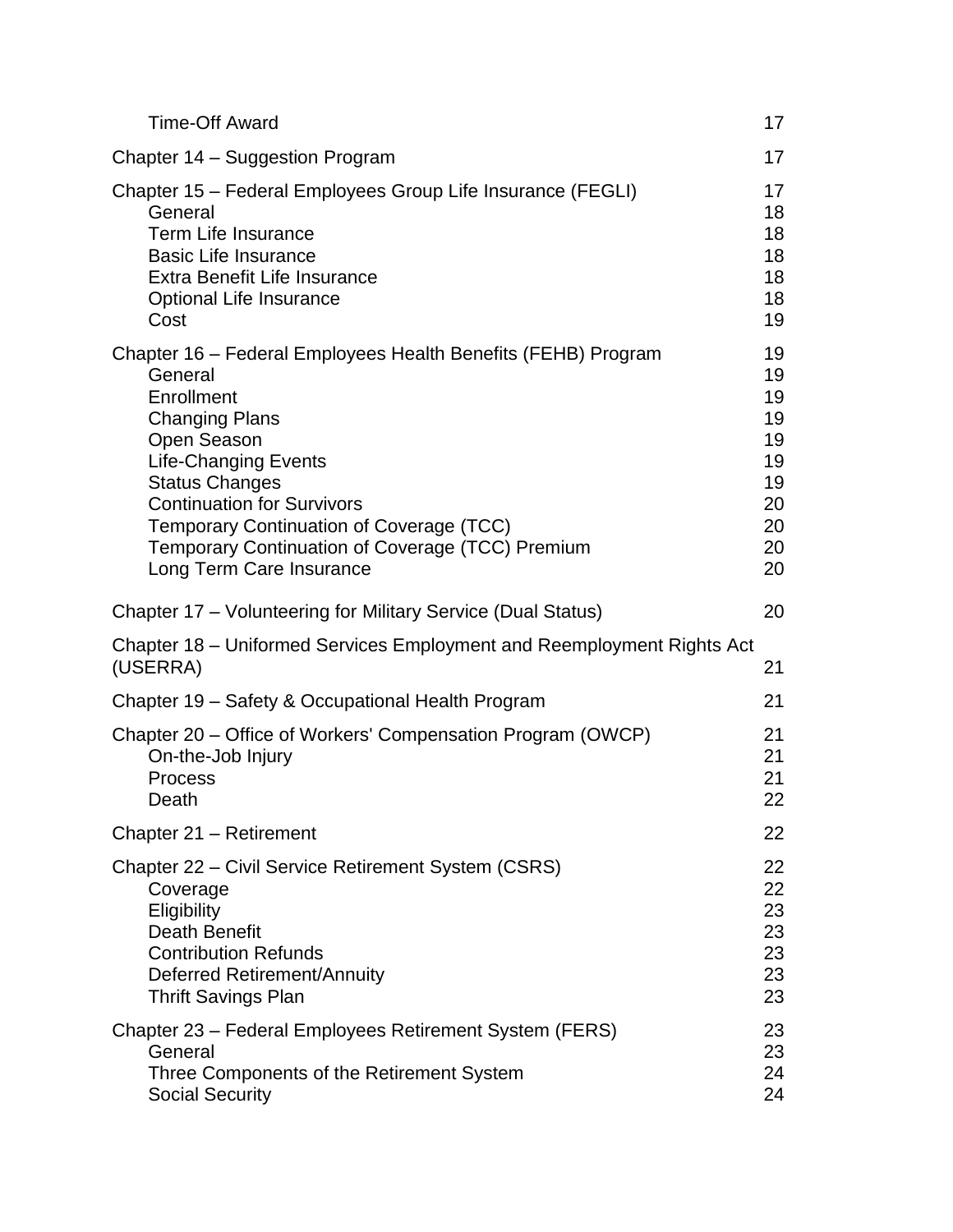| <b>Basic Benefit Portion</b>                       | 24 |
|----------------------------------------------------|----|
| <b>Thrift Savings Plan</b>                         | 24 |
| <b>Retirement Eligibility</b>                      | 24 |
| Deferred (or Delayed)                              | 25 |
| <b>Disability</b>                                  | 25 |
| <b>Death Benefit</b>                               | 25 |
| <b>Refund of Contributions</b>                     | 26 |
| Chapter 24 – Thrift Savings Plan (TSP)             | 26 |
| General                                            | 26 |
| <b>Self-Contributions</b>                          | 26 |
| <b>Government Contributions</b>                    | 26 |
| <b>Waiting Periods</b>                             | 27 |
| Investments                                        | 27 |
| Vesting                                            | 27 |
| Loan Program                                       | 28 |
| Loan Limits                                        | 28 |
| <b>Withdrawal of TSP Account</b>                   | 28 |
| <b>Penalty for Early Withdrawal</b>                | 28 |
| Chapter 25 - Political Activity                    | 29 |
| Overview                                           | 29 |
| The Hatch Act                                      | 29 |
| Filing a Hatch Act Complaint                       | 30 |
| <b>Hatch Act Violation Penalty</b>                 | 30 |
| Hatch Act Advisory Opinion                         | 30 |
| Chapter 26 – Standards of Conduct                  | 31 |
| <b>Responsibilities and Standards</b>              | 31 |
| <b>Violations and Penalties</b>                    | 32 |
| Chapter 27 – Disciplinary and Adverse Actions      | 32 |
| General                                            | 33 |
| <b>Disciplinary Actions</b>                        | 33 |
| <b>Adverse Actions</b>                             | 33 |
| <b>Process</b>                                     | 33 |
| <b>Appeal and Grievance Procedures</b>             | 33 |
| Chapter 28 – Resignation from the Employee Program | 34 |
| Chapter 29 – Personal Matters                      | 34 |
| General                                            | 34 |
| Designation of Beneficiary                         | 34 |
| <b>Other Important Documents</b>                   | 34 |
| Chapter 30 - Classification                        | 35 |
| <b>Classification Overview</b>                     | 35 |
| <b>Position Descriptions</b>                       | 35 |
| <b>Classification Appeals</b>                      | 35 |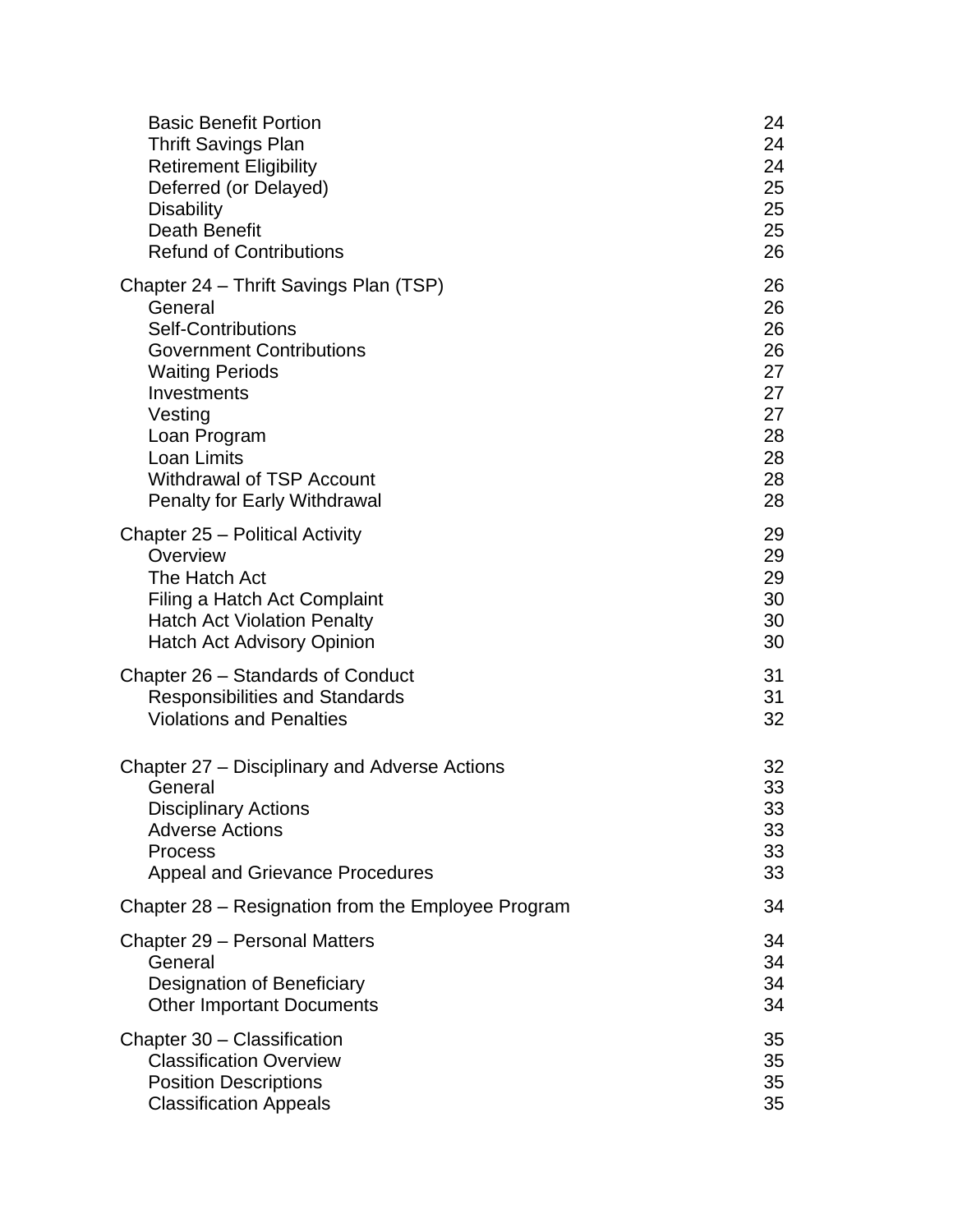| Chapter 31 - Staffing & Placement           | 36 |
|---------------------------------------------|----|
| General                                     | 36 |
| Advertisements                              | 36 |
| <b>Advanced In Hire</b>                     | 36 |
| Opportunity                                 | 37 |
| How to Apply                                | 37 |
| Chapter 32 – Reduction in Force (RIF)       | 41 |
| Definition                                  | 41 |
| <b>Process</b>                              | 41 |
| <b>Results</b>                              | 41 |
| <b>Additional Information</b>               | 42 |
| Chapter 33 – Training and Development       | 42 |
| Overview                                    | 42 |
| Reference                                   | 43 |
| Chapter 34 - Labor-Management Relations     | 43 |
| Labor Management Relations Agreement (LMRA) | 43 |
| The Association of Civilian Employees (ACT) | 43 |
| <b>Bargaining Unit Status (BUS)</b>         | 43 |
| Membership/Eligibility                      | 43 |
| Chapter 35 - Smoking Policy                 | 44 |
| Chapter 36 - Substance Abuse                | 44 |
| Policy                                      | 44 |
| Assistance                                  | 44 |
| <b>Supervisor Options</b>                   | 44 |
| Chapter 37 - Cell Phone Use                 | 44 |
| Conclusion                                  | 45 |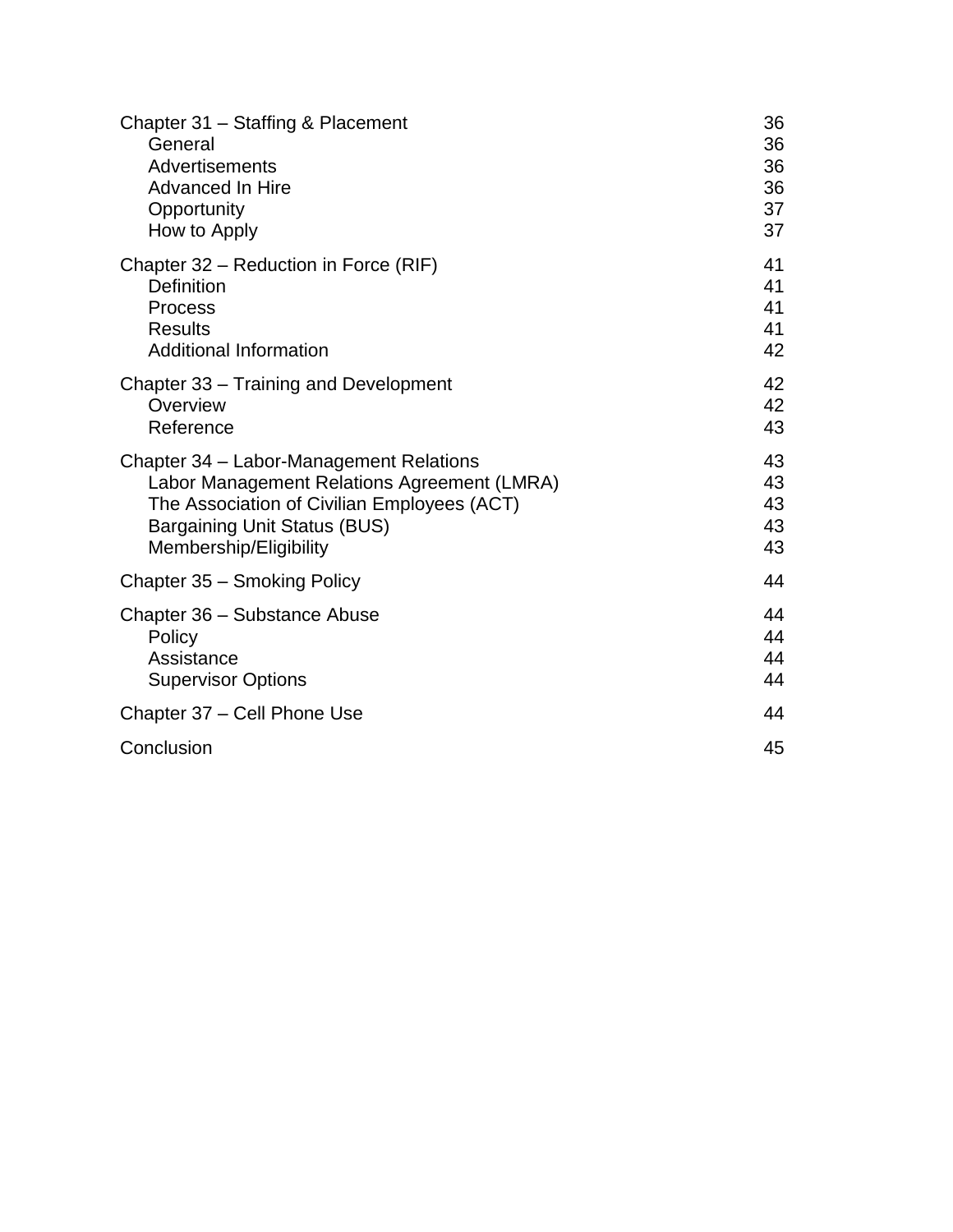# Chapter 1 – Federal Employee Program

1-1. Responsibilities: Welcome to the full-time workforce team of the Arizona National Guard and tofederal employment. As a full-time employee, you represent all personnel of both the Arizona Army and Air National Guard. This document should address the majority of the questions you have regarding federal civil service employment. If you have questions regarding your employment, which are not addressed in this handbook, your supervisor should provide you the answers. If your supervisor doesn't have the answer, please contact the Human Resources Office for further information.

1-2. Authority: As a federal employee you are covered by the National Guard Employee Act of 1968 (Public Law 90-486). In the context of full-time work, employees are considered to be employees of the Department of the Army or Air Force. However, unlike other Federal employees, The Adjutant General of Arizona (TAG) has been designated, by the Secretary of the Army and the Secretary of the Air Force, as having the authority for hiring, managing and terminating employee personnel, and is the final authority of appeal for most personnel actions. With few exceptions, an employee enjoys the same benefits, rights and privileges as other Federal employees. The National Guard employs federal civil service employees who are hired under Title 5 United States Code (USC), and employees hired under the provisions of Title 32 USC (Section 709).

1-3. Purpose: The primary purpose of a National Guard employee is to provide dayto-day continuity in the training and operations of Army and Air National Guard units. You will work with Active Guard/Reserve (AGR) personnel, federal civilian civil service employees, state employees, contract personnel and DSG personnel.These programs have different personnel systems, but the employees have the same goals as you do, supporting the commands, units, Soldiers and Airmen of the Arizona National Guard.

#### Chapter 2 – Equal Employment Opportunity (EEO)

2-1. Policy: The Arizona National Guard is committed to operational practices that will demonstratefull adherence to both the letter and spirit of the law, guaranteeing equal opportunity to all without regard to race, color, religion, gender, age, national origin or physical or mental handicap, or retaliation for involvement in an Equal Opportunity matter.

2-2. Assistance: Any person who believes that he or she has been the victim of unequal/ discriminatory treatment or has knowledge of this behavior is urged to report such conduct immediately to their supervisory chain or to the State Equal Employment Opportunity Manager at(602) 629-4811.

#### Chapter 3 – The Federal Civil Service Employee Program

3-1. Employment Category: Dual Status and Title 5 employees fall into two categories: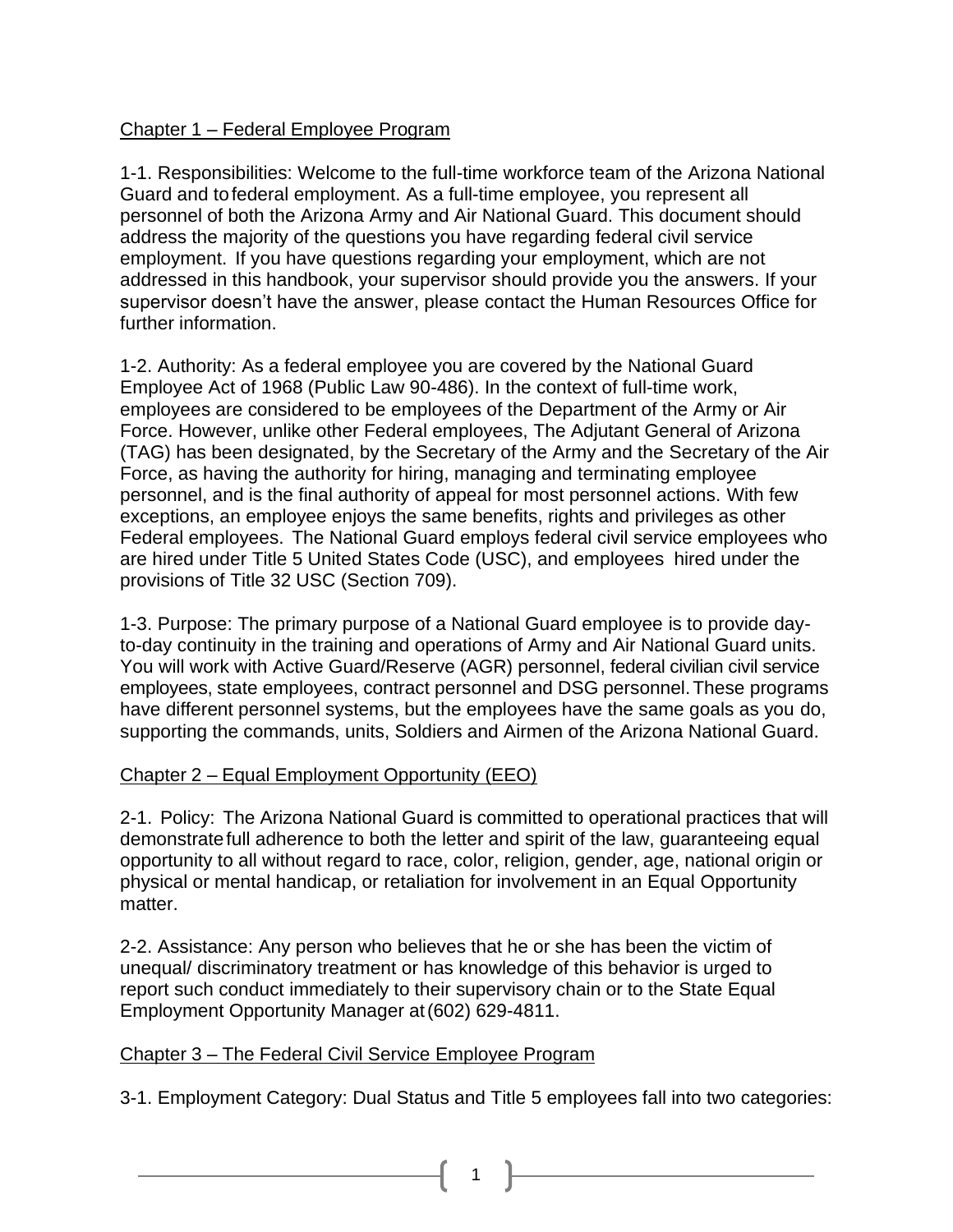- a. Dual Status Employees: Most positions in the National Guard Employee Program are "excepted service" and require military membership in the National Guard (in the state which employed) as a condition of employment under the provisions of Title 32, USC, Section 709.
- b. Title 5 employees: These positions do not require military membership in the National Guard. They're civilian status excepted positions under T5 USC.

3-2. Appointment Types: There are several types of employee appointments in the ArizonaNational Guard. The following list includes the most common types of appointments.

- a. Permanent Employment (Tenure 1): Permanent appointed employees (Dual Status and Non-Dual Status) have successfully completed a one-year "trial" or probationary period.
- b. Trial / Probationary Period (Tenure 2): Permanent appointed employees must successfully complete a one year trial/probationary period. This period gives the supervisor an opportunity to assess the employee's conduct and job performance. An employee who does not meet acceptable standards may be removed during this period without formal procedures.
- c. Excepted Indefinite Employment (Tenure 3): Excepted indefinite employment is non- permanent, generally more than one year in length but usually without a time limit. Benefits are similar to those of a permanent employee; however, the employee may be separated, after being given a 30-day notice of termination at any time during the period of employment.
- d. Temporary Employment (Tenure 0): Employees may be hired for a limited period of time with a not-to-exceed date. These employees are considered temporary employees. They are eligible for fewer benefits than permanent or indefinite employees. Temporary employees may be separated at any time without the right to appeal.

3-3. Veteran's Preference: By law, this does not apply to the T32 positions, however it does apply for T5 positions.

- a. In order to be considered for Veteran's Preference when applying for vacant T5 positions, an applicant must supply proof of eligibility. (i.e.; DD214, SF15, or other official source document(s).)
- b. The Merit Placement Plan will provide guidance and procedure on the application of Veteran's Preference.

3-4. Military Membership Requirement: As a Dual Status employee, military membership in theNational Guard (in the state in which employed) is a condition of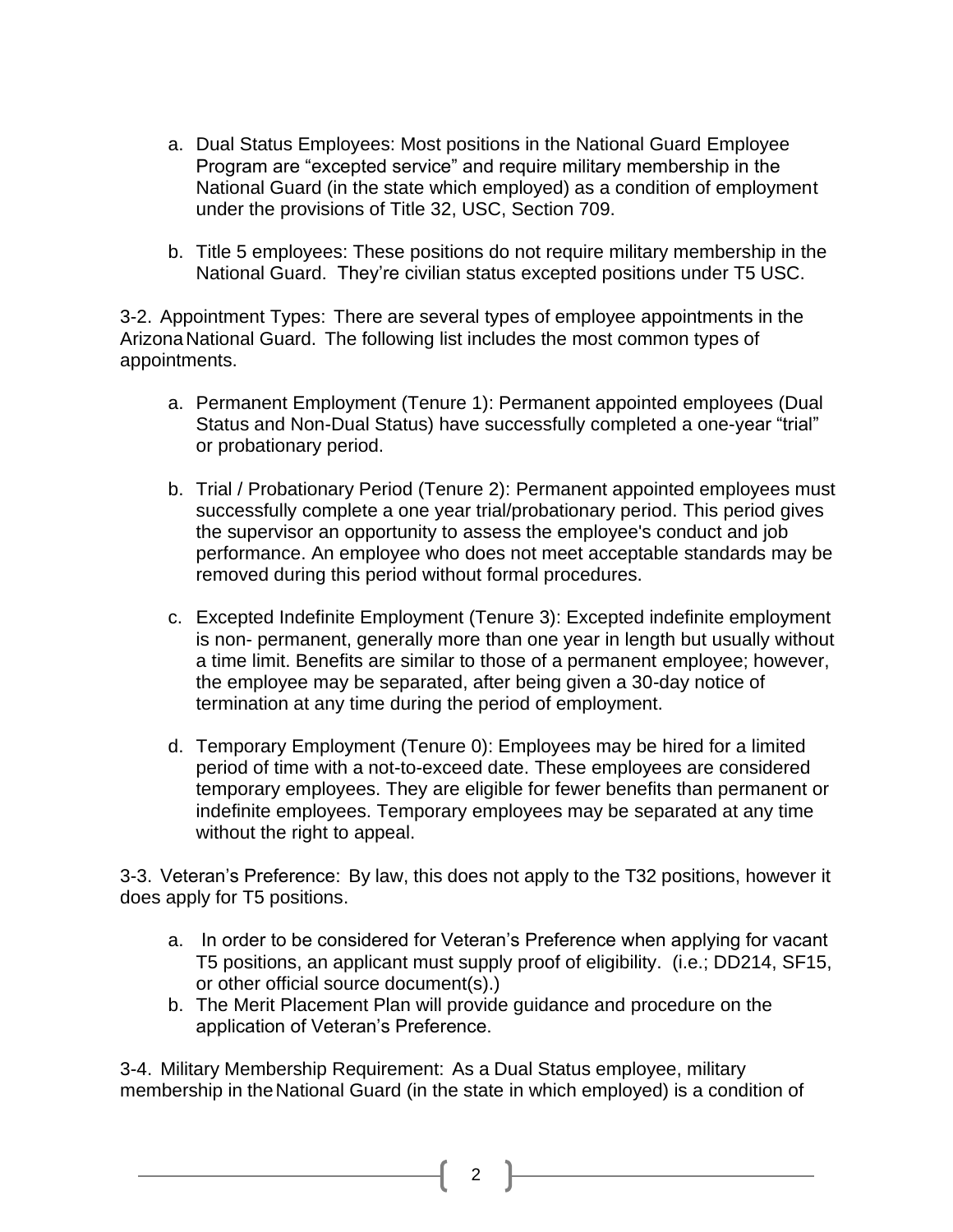employment. Loss of military membership, for any reason, will cause termination of employee employment.

3-5. Military Uniform (Dual Status employees): Your military uniform is required to be worn in accordance with service regulations, including prescribed grooming standards, while performing employee duties. While in uniform, even after duty hours, proper customs and courtesies shall be extended as appropriate. Replacement uniforms for enlisted employees will be accomplished through their military unit.

3-6. Compatible Military Assignment (Compatibility): T32 military employees are required, by law, to be assigned to a military unit and position compatible with their full-time job. Military grade inversion rules require that a subordinate employee cannot be of higher military grade than their immediate supervisor.

3-7. Travel: Employee employees may be required to travel periodically in a civilian travel order status. The mission may require the use of government transportation while traveling on official duty. Assignment to government quarters may be based on travel status at the civilian or military pay grade.

3-8. Appeal Rights: Certain appeal rights, such as appeals to adverse action and reduction in force, do not extend beyond The Adjutant General of Arizona. Contact your Human Resources Office for more information.

# Chapter 4 – Employee Assistance Program (EAP)

4-1. Overview: The EAP is a voluntary and confidential program designed to address personal issues that may negatively impact an employee's job performance such as issues regarding family, finance, substance abuse, and mental health. The Arizona National Guard offers all federal civil service employees' access to the EAP. Additionally, supervisors may recommend referral to the EAP coordinator when they suspect that personal matters are negatively affecting employee job performance.

4-2. Confidentiality: The EAP personnel follow federal law and regulations that strictly prohibit therelease of information from personal consultations. The EAP representatives will not release information to the Arizona National Guard without the employee's written consent.

4-3. Resources: There are multiple resources available that provide assistance depending on youremployment status.

- a. Dual status employees are eligible to receive confidential guidance (intake & referral services) from trained social workers 24 hours/7 days per week through [www.militaryonesource.com.](http://www.militaryonesource.com/)
- b. All employees may receive confidential referral service through the Human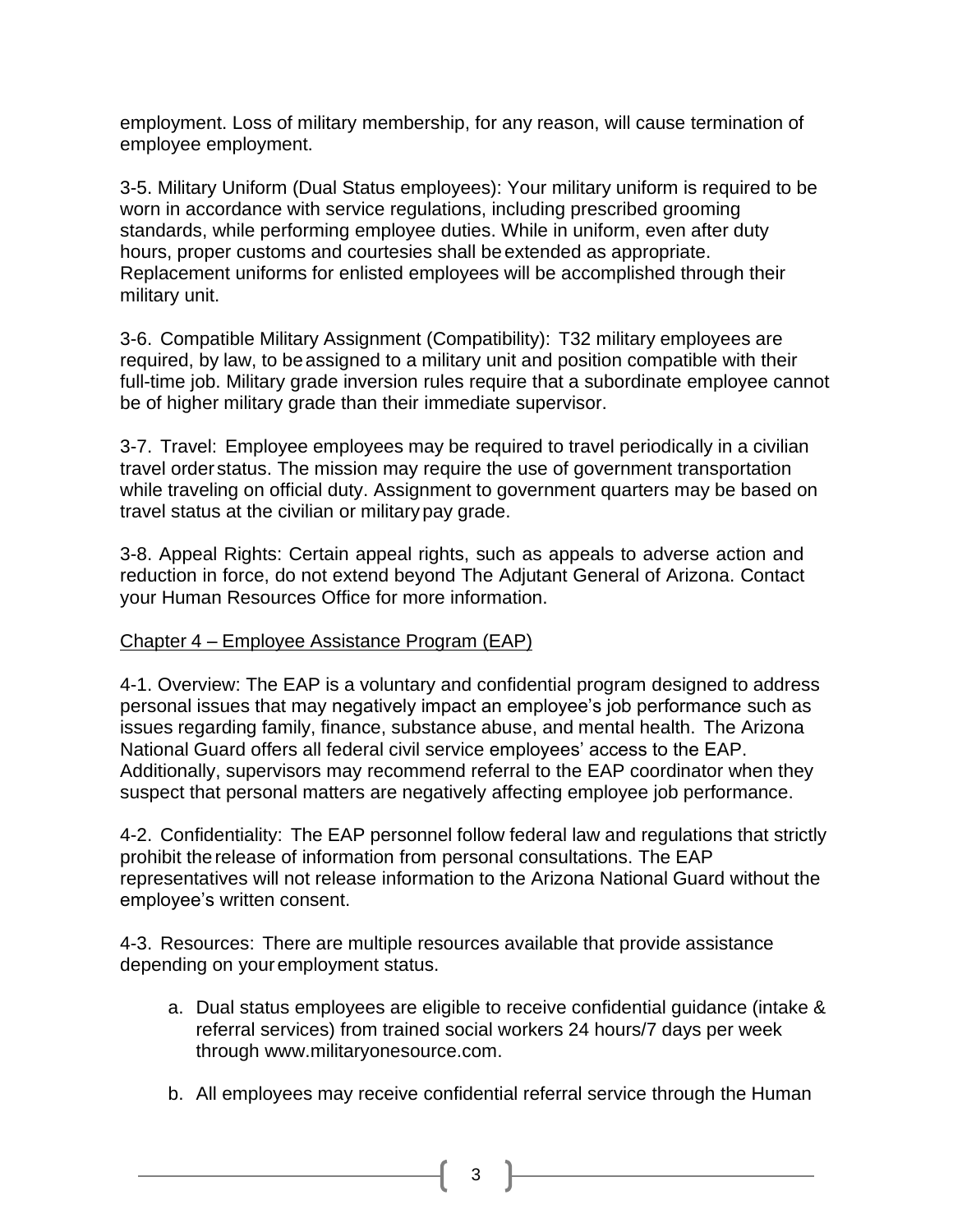# Resources Office at (602) 629-4800.

4-4. Employment Protection: No employee will have job security, or promotion opportunities jeopardized by requesting counseling or referral assistance through the EAP. Mandating employees to participate in the EAP by any AZNG personnel is strictly prohibited. However, those employees who do not correct employment-related problems or deficiencies are still subject to established performance and disciplinary procedures.

4-5. Effects on Performance: It is recognized that problems such as alcohol or drug abuse, family or marital crises, legal or financial difficulties, or personal stress exist for employees of the Arizona National Guard. These situations often display themselves as accidents, poor conduct, attendance problems, and decreased quality of work and production. Employees are often reluctant to seek assistance because they feel their problems often become employment problems. All employees need to be supportive and encourage our co-workers to seek needed assistance.

# Chapter 5 – Sexual Harassment

5-1. Definition: Anyone who uses or condones implicit or explicit sexual behavior to control, influence, or affect the career, pay, or job of a military member or civilian employee is engaging in sexual harassment. Similarly, anyone who makes deliberate or repeated unwelcome verbal comments, gestures, or physical contact of a sexual nature is also engaging in sexual harassment.Sexual harassment is a form of sex (gender) discrimination that involves unwelcome sexual advances, requests for sexual favors, or other verbal or physical conduct of a sexual nature when any of the following occur:

- a. Submission to or rejection of such conduct is made a direct or indirect condition of a person's job, pay, or career.
- b. Submission to or rejection of such conduct is used as a basis for career or employment decisions affecting that person.
- c. Such conduct interferes with an individual's performance or creates an intimidating, hostile, or offensive environment.

5-2. Investigation: Management will aggressively investigate allegations according to law and regulations. The matter will not be closed until resolved to the satisfaction of the complainant, withdrawn by the complainant, or until the matter has exhausted by all avenues of remedy available under the applicable laws and regulations and the final governing body issues a final decision.

5-3. Disciplinary Action: The Arizona National Guard will not tolerate sexual harassment, nor will allegations be ignored. Immediate disciplinary action will be taken against anyone engaging in sexual harassment or retaliating against an

<sup>4</sup>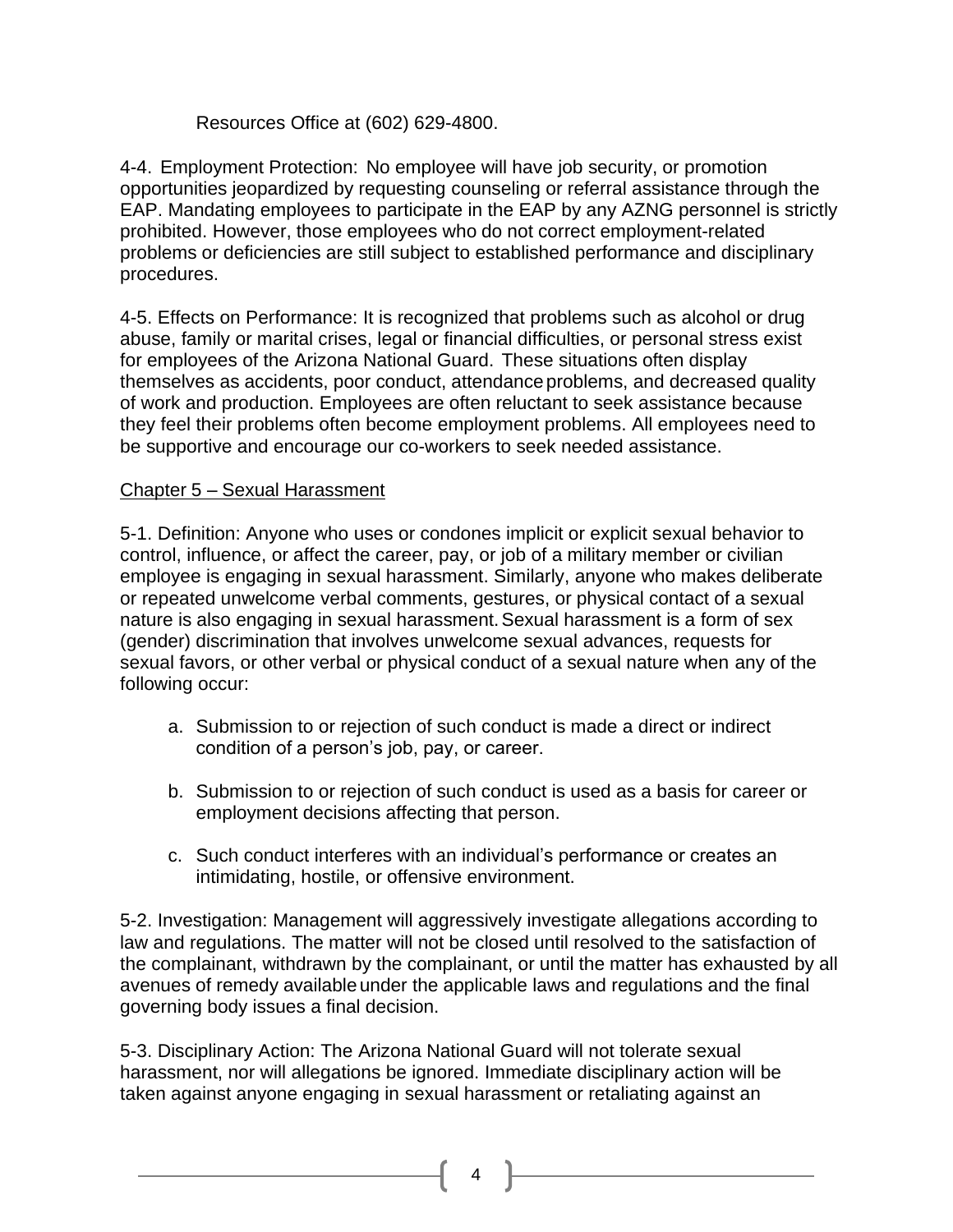individual for reporting such conduct. Such action may include, depending on the circumstances, suspension, demotion, or removal.

5-4. Assistance: Any person who believes that he or she has been the victim of sexual harassment, or who has knowledge of that type of behavior, is urged to report such conduct immediately to the State Sexual Assault Response Coordinator, commercial: (602) 267-2449, or DSN: 853-2449.

# Chapter 6 – Workplace Violence

6-1. Definition: Violence is any verbal, physical, or psychological threat or assault on an individualthat results in physical or psychological damage. Violent and/or harassing or threatening behaviorin the workplace which harms or instills fear in others is an unacceptable way of dealing with problems, no matter how severe the problems may be. The Arizona National Guard will not condone or tolerate such disruptive behavior, and it will not be allowed to go uncorrected.

6-2. Assistance: Address any questions to the Equal Employment Manager at DSN: 853-4806 or 602-629-4806, or to the Human Resources Officer at DSN 853-4800 or Commercial 602-629-4800.

# Chapter 7 – Employee Personnel Record-Keeping

7-1. Electronic Official Personnel Folders (eOPF): A digital eOPF for each employee is established and maintained by the Human Resource Office. This electronic folder is used to document employment history.

- a. Employees are encouraged to periodically review their records by accessing eOPF. Supervisors will maintain a Supervisor's Work Folder on each employee they supervise, in which many employment-related matters are recorded. The Supervisor's Work Folder may also be reviewed upon request.
- b. If an employee decides to leave federal employment, the eOPF is forwarded to the Federal Records Center in St. Louis, Missouri.

7-2. Notification of Personnel Action: Each Standard Form 50 (Notification of Personnel Action) that is generated on an employee is available in MyBiz for both the supervisor and the employee. Employees are encouraged to maintain a civilian personnel folder of their own, containing these SF50's, along with other important employee service documents such as appraisals, employment application and resume.

#### Chapter 8 – Pay Administration

8-1. General: The following information addresses information pertaining to your pay as a civil service employee. If you would like more detailed information, please visit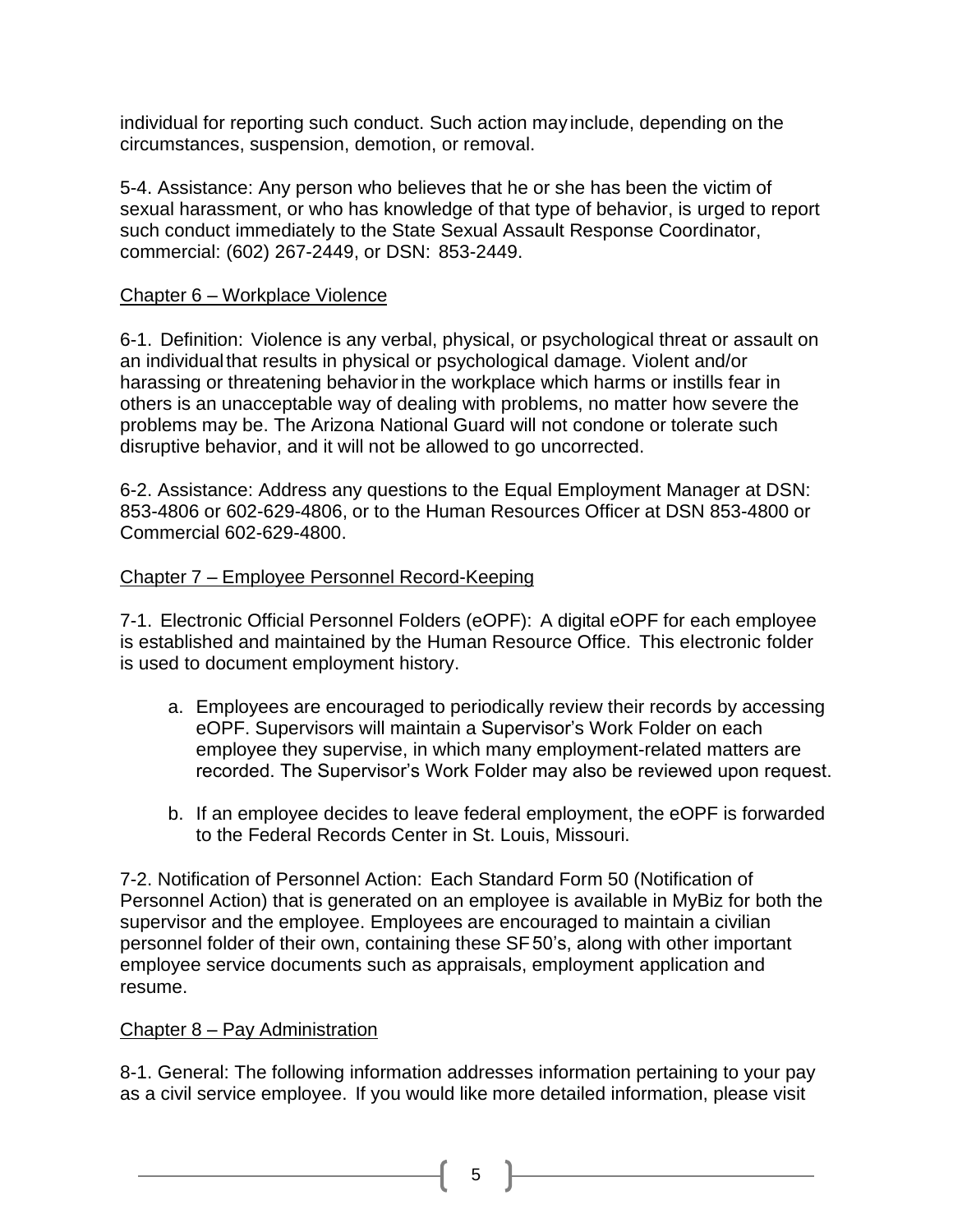the following website: http://www.dfas.mil/civilianpay/payandentitlements.html

- a. Pay Period: Employees are paid every two weeks (bi-weekly), via Electronic Funds Transfer (EFT). Employees may elect for allotments to be taken out of their pay for the following purposes: Savings Bonds; union dues; allotments to financial institutions; and/or charitable institutions such as the Combined Federal Campaign (CFC).
- b. To start, stop or change allotments, go to https:/[/www.mypay.gov](http://www.mypay.gov/)
- c. Overtime Pay: T32 military employees are not entitled to overtime pay. T5 employee may be entitled to overtime pay based on the Fair Labor Standards Act (FLSA) category defined in the position description. For additional information, please see DEMA Policy 20.15.
- d. Compensatory time-off (hour for hour) is earned for both T32 military employees and T5 employees. T5 employees, if eligible, have the option to choose compensatory time or overtime pay. As with overtime pay, please see DEMA Policy 20.15.
- e. Premium Pay: Premium pay is additional pay, which employees may receive when scheduled to work on holidays and/or Sundays.
- f. Environmental Differential Pay (EDP): EDP is reimbursed to Wage Grade (WG) employees who are exposed to certain hazards, physical hardships, and working conditions of an unusually severe nature.
- g. Hazardous Duty Pay (HDP): HDP is reimbursed only to General Service (GS) employees, while working in a high-risk area where accidents could result in serious injury or death. Examples of such duties are tasks involving exposure to extreme temperatures for a long period of time, or exposure to fumes, dust or noise that causes nausea, skin, eye, and ear or nose irritation.

8-2. Pay Administration: Employees receive various pay increases, such as annual cost of livingadjustments and within grade or step increases. Typically, GS employees receive a cost-of-living increase in January. Wage Grade, Wage Supervisor (WG/WS) employees receive cost of living increases as a result of wage surveys, typically effective in May. Pay increases are granted upon receipt of revised pay schedules. Revised schedules are published and may be reviewed at any time at [www.opm.gov.](http://www.opm.gov/)

8-3. Within Grade Increases (WGIs): A WGI, or sometimes referred to as a "step" increase is an incremental increase in pay and is based on performance and length of service. WGIs help in retaining our more experienced personnel.

8-4. General Schedule (GS) Employees: Only GS employees are eligiblefor WGIs. These WGI's take effect during the next full pay period following completion of the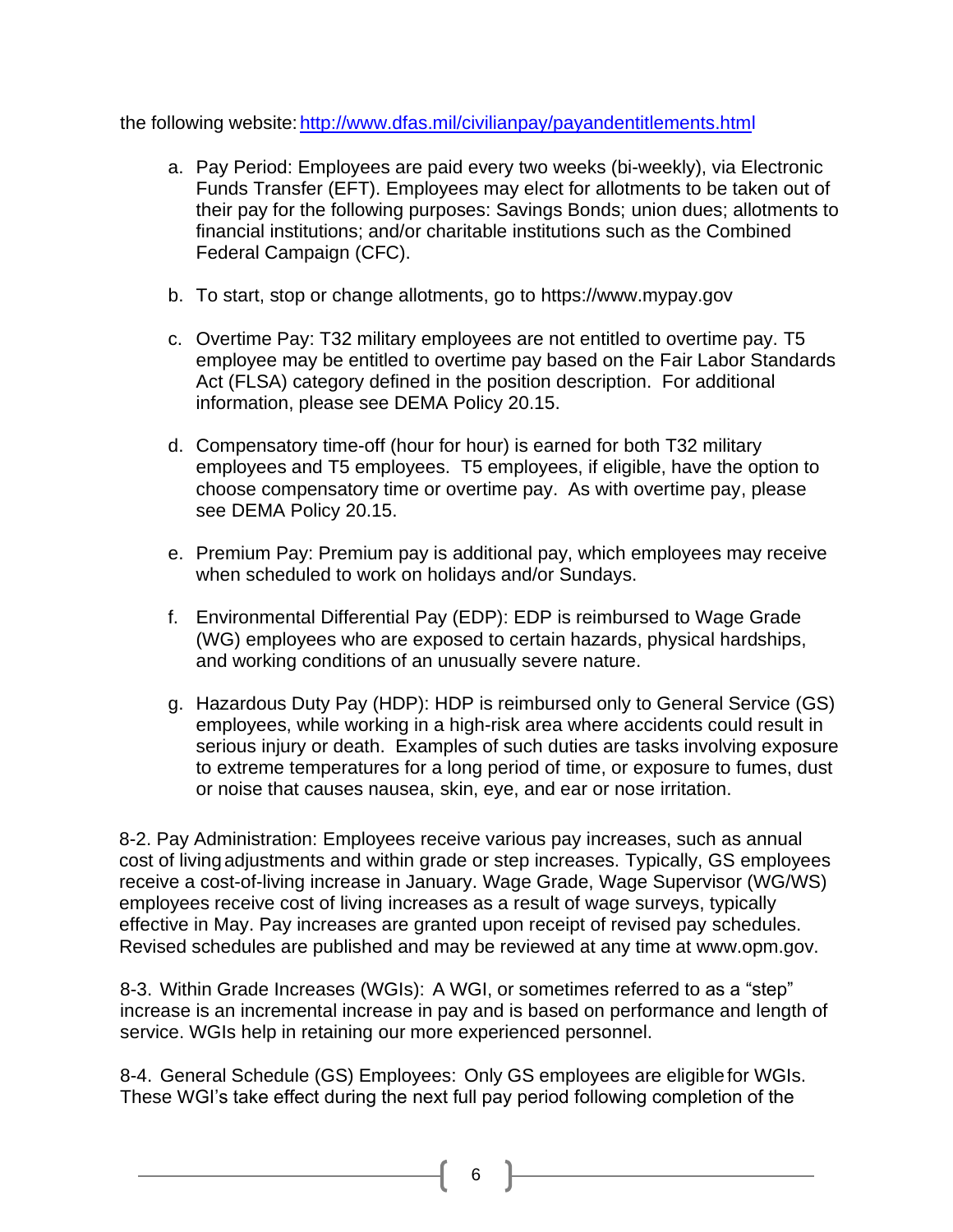required waiting period provided the employee has performed at a fully acceptable level of competence (performance in all critical elements must be fully acceptable). Employee cannot receive an equivalent increase during the waiting period. Required waiting periods to the next higher step are:

> To Steps 2, 3 and  $4 = 52$  calendar weeks of creditable service. To Steps 5, 6 and  $7 = 104$  calendar weeks of creditable service. To Steps 8, 9 and 10 = 156 calendar weeks of creditable service.

8-5. Wage Grade (WG) Employees: Permanent, Indefinite and Temporary WG employees are eligible for Within Grade Increases (WGI's). These WGI's take effect during the next full pay period following completion of the required waiting period, provided performance is fully acceptable and no equivalent increase was received during the waiting period. Required waiting periods to thenext higher Step are:

- To Step  $2 = 26$  calendar weeks of creditable service.
- To Step 3 = 78 calendar weeks of creditable service.
- To Step 4 = 104 calendar weeks of creditable service.
- To Step 5 = 104 calendar weeks of creditable service.

8-6. Severance Pay: Permanent or indefinite employees who have been employed for at least 12 months maybe eligible for severance pay if separated involuntarily and they are not eligible for an immediate annuity. For additional information, please visit the OPM web site at [https://www.opm.gov/policy-data-oversight/pay-leave/pay](https://www.opm.gov/policy-data-oversight/pay-leave/pay-administration/fact-sheets/severance-pay/)[administration/fact-sheets/severance-pay/](https://www.opm.gov/policy-data-oversight/pay-leave/pay-administration/fact-sheets/severance-pay/)

8-7. State Active Duty (SAD): As ordered by the Governor of Arizona, and directed by The AdjutantGeneral, an employee, who still serves militarily, can serve on State Active Duty status to serve in State Emergencies (such as flood relief, law enforcement augmentation, or rescue missions). Employees must be in an approved leave status (annual, compensatory, law enforcement or leave without pay) prior to performing state active duty.

#### Chapter 9 – Work Schedules

9-1. Work Schedule: The employee pay period is two weeks long. Each full-time pay period will be 80-hours. Your supervisory chain of command establishes the workday schedule (duty day). Your supervisor should also furnish you with adequate notice in the event your work schedule changes, so you can make any necessary arrangements.

9-2. Alternate Work Schedule (AWS): The Arizona National Guard does recognize Alternate Work Schedules which enables employees an additional day(s) off during each pay period. For the most recent guidance, please refer to DEMA Policy 20.12.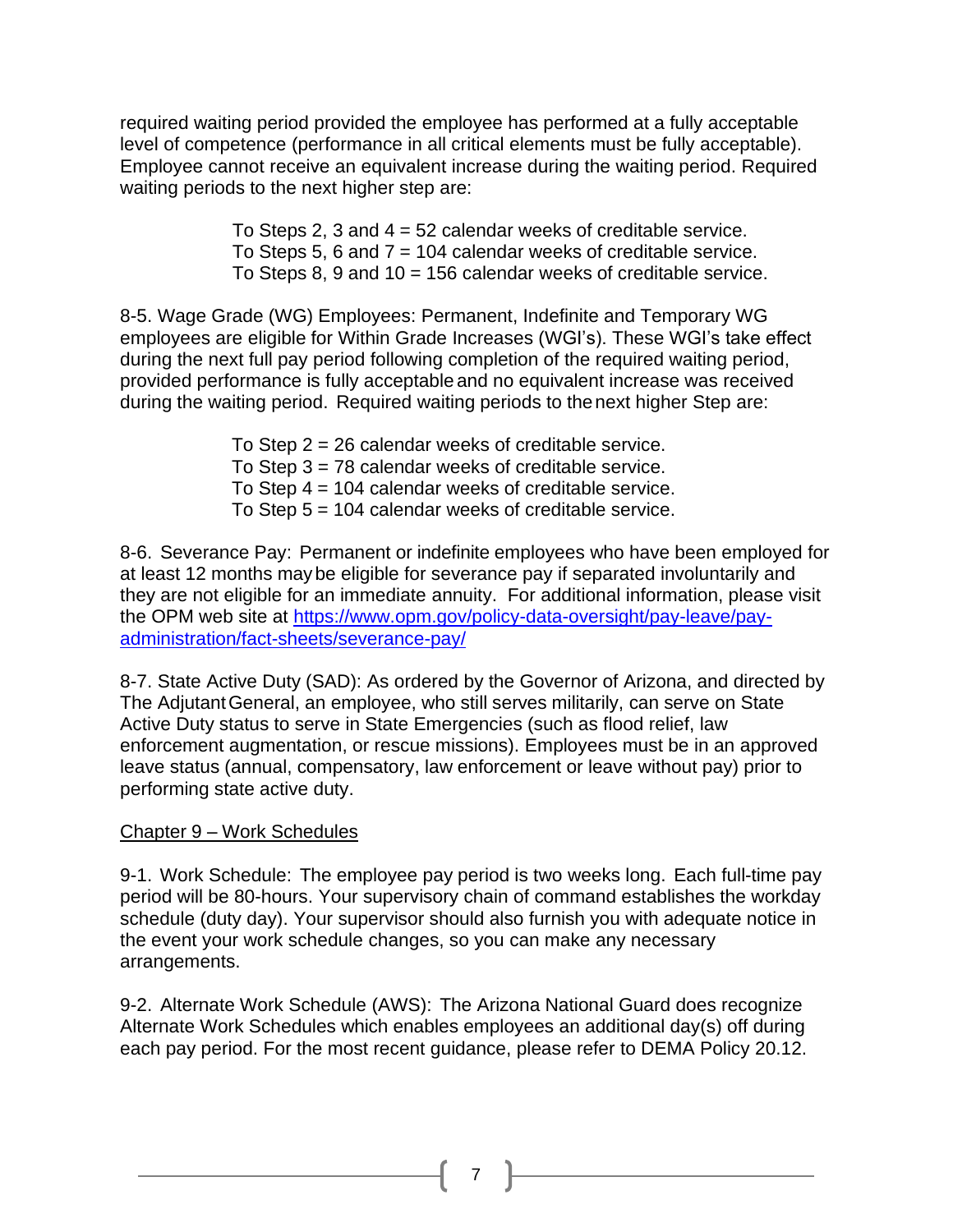# Chapter 10 – Leave

10-1. General: This chapter provides information pertaining to leave as a civil service employee. If you would like more detailed information, please visit the following website: <http://www.opm.gov/oca/leave/index.asp> There are basically two types of leave, paid and non-paid.

Approval to take leave is given by your supervisor after considering the needs of the organization and mission requirements. Leave must be approved in advance, by the first level supervisor. In emergency cases, employees will obtain telephonic approval from the employee's immediate supervisor. Such request will be made within one (1) hour before the start of the duty day. There are various types of leave categories available, and each are explained below.

10-2. Annual Leave: Annual leave is your personal leave to be used at your discretion. Examples include vacations, rest and relaxation, personal business, military duty, emergencies, etc… Annual leave accrual is based on years of service. Employees with less than three years of service earn four (4) hours of leave per pay period. Employees with 3-15 years of service earn six (6) hours perpay period, and employees with over 15 years of service earn eight (8) hours per pay period. Annual leave is personal time off in a paid status. The maximum amount of annual leave an employee can carry-over into the next leave year is 240 hours. Any annual leave accrued at the end of the leave year that exceeds 240 hours will be lost. The leave year starts at the beginning ofthe first full pay period in January.

- a. An employee will receive a lump-sum payment for accumulated and accrued annual leave when separated from federal service or entering active duty in the armed forces and elects to receive a lump-sum payment.
- b. Temporary employees employed less than 90 days are not authorized to accrue or utilize annual leave. After 90 days of continuous employment, the temporary employee will accrue leave at the rate listed in paragraph 10-2, and may utilize annual leave.

10-3. Advanced Annual Leave: Employees must have a valid reason for requesting advanced annual leave. Advanced annual leave is not an entitlement. You must provide justification to your supervisor. Your supervisor will consider your request, considering the impact on the organization, and make a recommendation to the HRO. The amount of annual leave that may be advanced is limited to the amount of annual leave an employee would accrue in the remainder of the leave year. If an employee separates from federal service, the indebted amount of advanced annual leave must be repaid.

10-4. Sick Leave: Employees, regardless of years of employee service, are eligible to earn anduse sick leave. Sick leave is earned at the rate of four (4) hours per pay period, there is no maximum carry-over limit, and it must be used in whole hour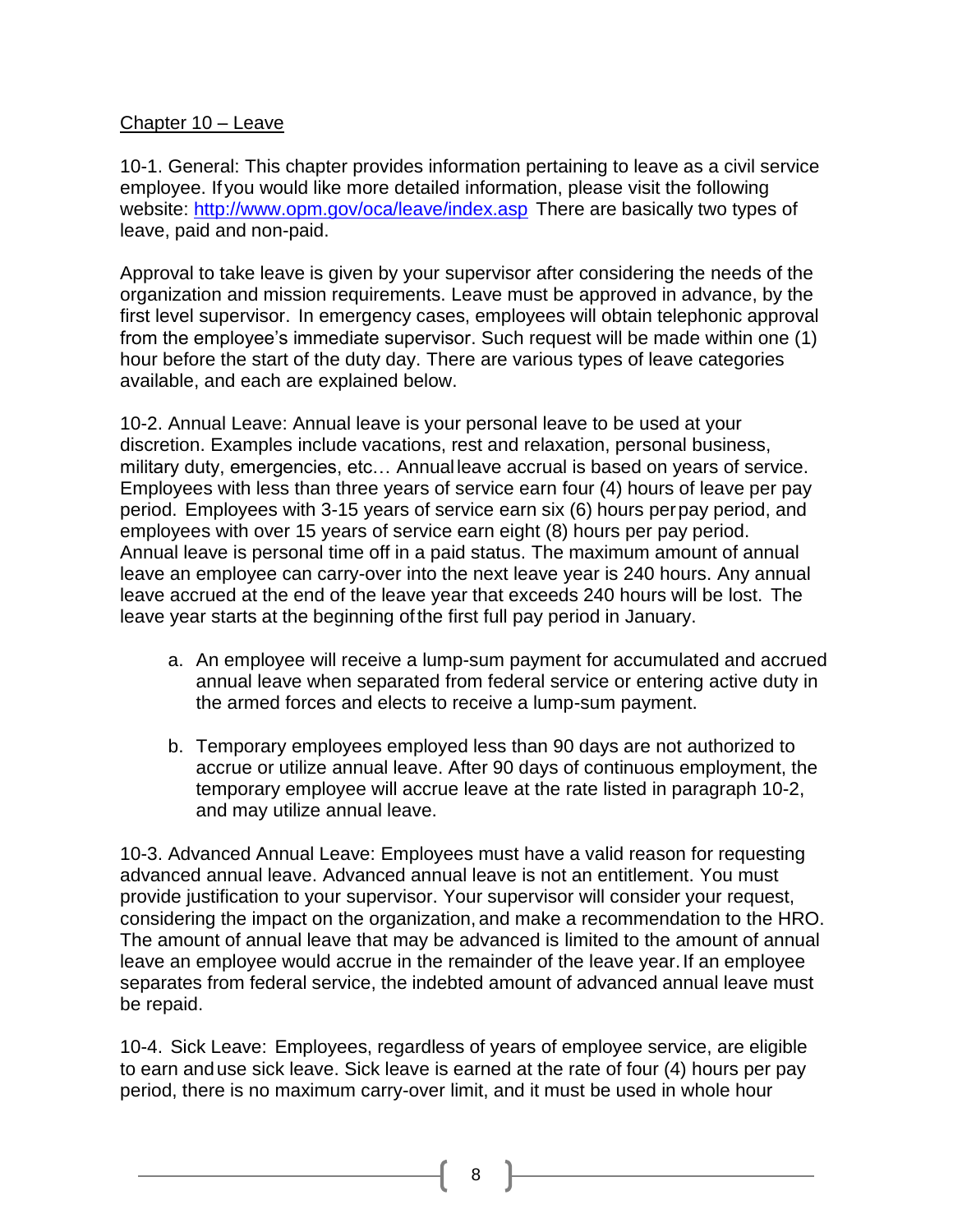increments.

10-5. Requesting Sick Leave: Employees requesting sick leave are responsible for notifying his orher supervisor as soon as practical. Requests for scheduled appointments must be made in advance of the date/time of the need for the sick leave.

10-6. Documenting Sickness: A Medical Certificate may be required by your supervisor for the following reasons:

- a. For absences in excess of three consecutive workdays.
- b. For shorter periods of time, if there is a reason to believe sick leave privileges are being abused.

10-7. Sick Leave for Personal Medical Needs: An employee may use sick leave when he/she:

- a. Is incapacitated for the performance of duties by physical or mental illness, injury, pregnancy, or childbirth.
- b. Receives medical, dental, or optical examination or treatment.
- c. Would, as determined by the health authorities having jurisdiction or by a health care provider, jeopardize the health of others by his or her presence on the job because of exposure to a communicable disease.

10-8. Sick Leave for Childbirth (Paid Parental Leave): Per Presidential Executive Order, the use of the Family Medical Leave Act (FMLA) has been expanded to include up to 12 weeks of Paid Parental Leave (PPL).

- a. Eligibility: In order to be eligible for PPL, the employee must have more than 12 months of Federal service. For temporary employees, their "Not to Exceed" date must be greater than one (1) year.
- b. The employee must have a qualifying birth or placement event that is, the birth or placement (for adoption or foster care) of the employee's child must occur on or after 1 October 2020. An employee must invoke FMLA unpaid leave for the birth of a child or placement of a child with the employee for adoption or foster care in order to receive PPL. PPL is limited to 12 weeks in connection with a birth or placement of an employee's child. PPL may be used only during the 12-month period following the birth or placement. There are no carryover provisions for any unused PPL. An employee may not be paid for unused or expired PPL. Use of PPL is reserved for periods when an employee is acting in a parental role and engaged in activities directly related to the care of the child whose birth or placement triggered the leave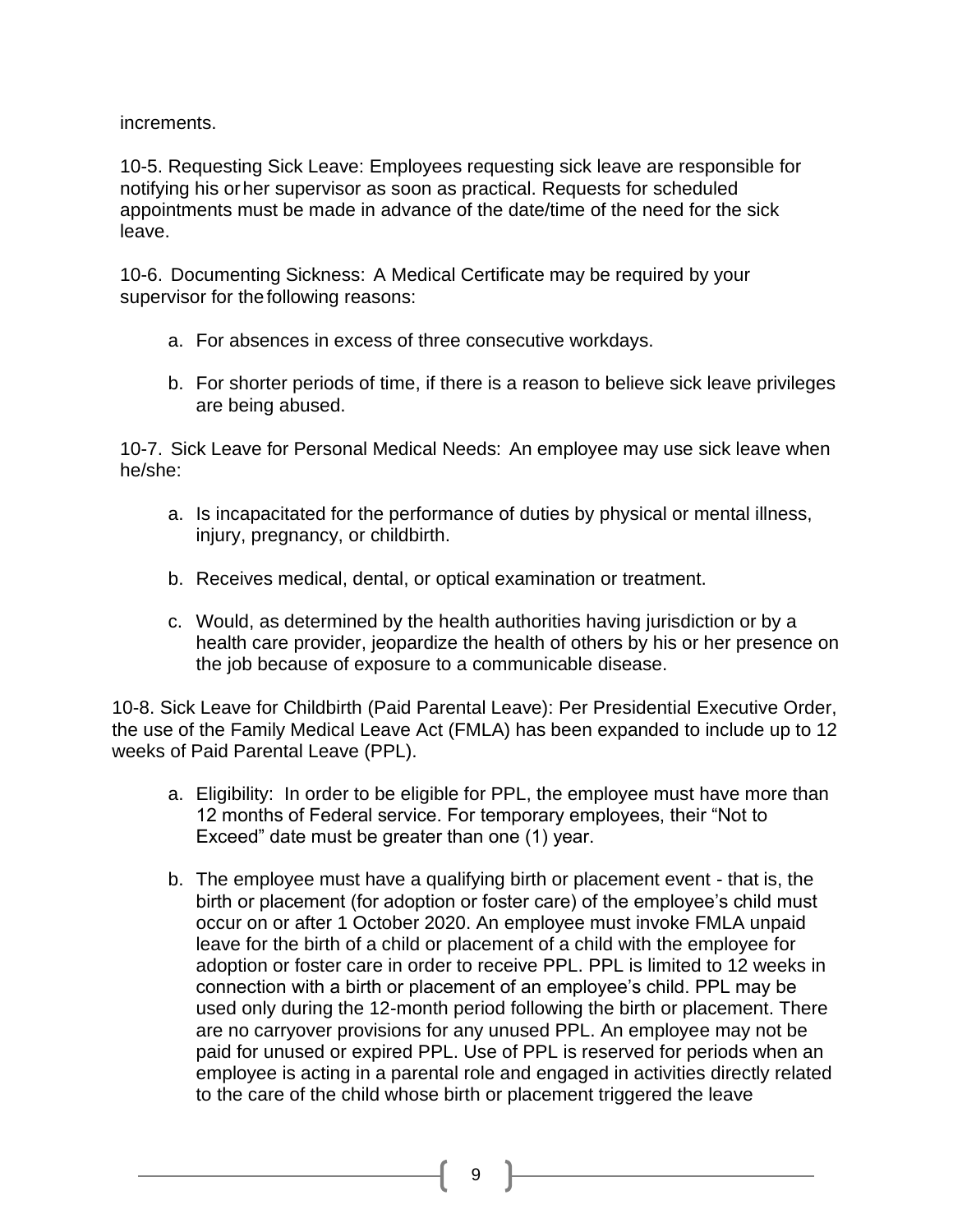entitlement. At the request of management, an employee must provide to them the appropriate documentation showing that the employee's use of PPL is directly connected to a birth or placement that has occurred.

- c. Prior to using PPL, an employee is required to enter into a written service agreement to work for this agency for 12 weeks after the day on which PPL concludes. The 12-week work obligation is statutorily fixed and applies regardless of the actual amount of leave used (i.e., an employee who uses less than 12 weeks of PPL would still be obligated to work 12 weeks). The work obligation refers to a period during which the employee is in a duty status. Any periods of paid or unpaid leave or time off, or other periods of nonduty status (e.g., furlough or AWOL) will not count toward the 12-week work obligation. The service agreement will note the possible need to provide a reimbursement to this agency if an employee fails to meet the required work obligation.
- d. Failure to complete the 12-week work obligation may result in an employee being required to make a reimbursement to this agency (or other agencies) that employed the employee during use of PPL. The determination to impose the reimbursement is at the agency's sole and exclusive discretion, unless a waiver is required by statute and regulation. The reimbursement is equal to the total amount of any Government contribution the agency paid to maintain the employee's health insurance coverage under the Federal Employees Health Benefits Program during the period that PPL was used.
- e. If an employee has multiple children born or placed on the same day, the multiple-child birth/placement event is considered to be a single event that initiates a single entitlement of up to 12 weeks of PPL. If an employee has one or more children born or placed during the 12-month period following the date of an earlier birth or placement of a child of the employee, each event will generate a 12-week leave entitlement to be used during the 12-month period following birth/placement; however, any use of PPL during an overlap period (i.e., period contained within more than one 12-month period following birth/placement) will count toward the 12-week limit for each birth/placement involved.
- f. A "Paid Parental Leave Request Form", "12-Week Agreement to Complete Work Obligation" and "Types of Supporting Documentation for the Use of Paid Parental Leave" are attached. The anticipated date for Defense Finance and Accounting Service (DFAS) to be able to have the functionality for PPL is April 2021. Agencies should approve the use of 12 weeks paid leave as substitution for non-paid FMLA leave. Timecards should be coded "LV" and usage should be tracked manually.

10-9. Advanced Sick Leave: Upon approval of a employee's supervisor and approval of the HRO,up to 30 days of Advanced Sick Leave may be granted (not to exceed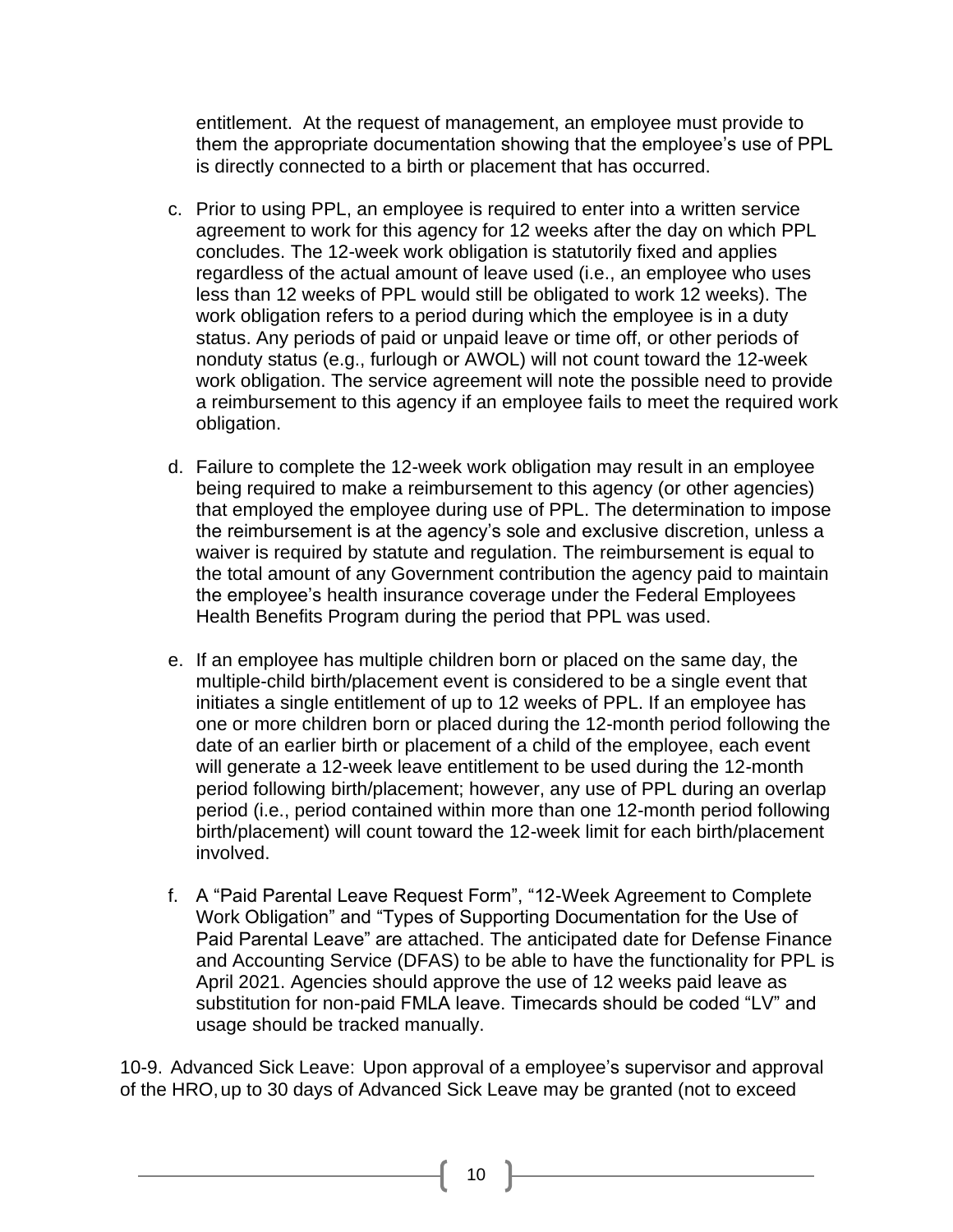240 hours), when supportedby medical certificate describing the illness, emergency, or injury and the anticipated time of disability. Sick leave may also be advanced for adoption-related purposes.

10-10. Sick Leave Under the Family and Medical Leave Act: All covered full-time employees may use up to 104 hours of sick leave to provide care for a family member. Examples of care for family members are as follows:

- a. Provide care for a family member who is incapacitated as a result of physical or mental illness, injury, pregnancy, or childbirth.
- b. Provide care for a family member as a result of medical, dental, or optical examination or treatment.
- c. Make arrangements necessitated by the death of a family member or attend the funeral of a family member (maximum 40-hour entitlement).

NOTE: All covered full-time employees may use up to a maximum of 12 weeks (480 hours) of sick leave to care for a family member with a "serious health condition." If an employee uses any or all of his or her 13-day entitlement of sick leave for family care purposes, that amount would be subtracted from the 12-week entitlement. To use more than 40 hours of sick leave for any family care purpose, an employee must maintain a sick leave balance of 80 hours.

- d. Definition of Family Member: A "family member" is defined as a spouse, and parents thereof; children, including adopted children, and spouses thereof; parents; brothers and sisters, and spouses thereof; and any individual related by blood or affinity whose close association with the employee is the equivalent of a family relationship.
- e. Entitlement: Under the Family and Medical Leave Act of 1993 (FMLA), employees are entitled to a total of 12 workweeks of unpaid leave during any 12-month period for the following purposes:
	- i. Birth of a son or daughter of the employee and the care of such son or daughter.
	- ii. Placement of a son or daughter, or parent of the employee who has a serious health condition.
	- iii. Care of spouse, son, daughter, or parent of the employee who has a serious health condition.
	- iv. Serious health condition of the employee that makes the employee unable to perform the essential functions of his or her position.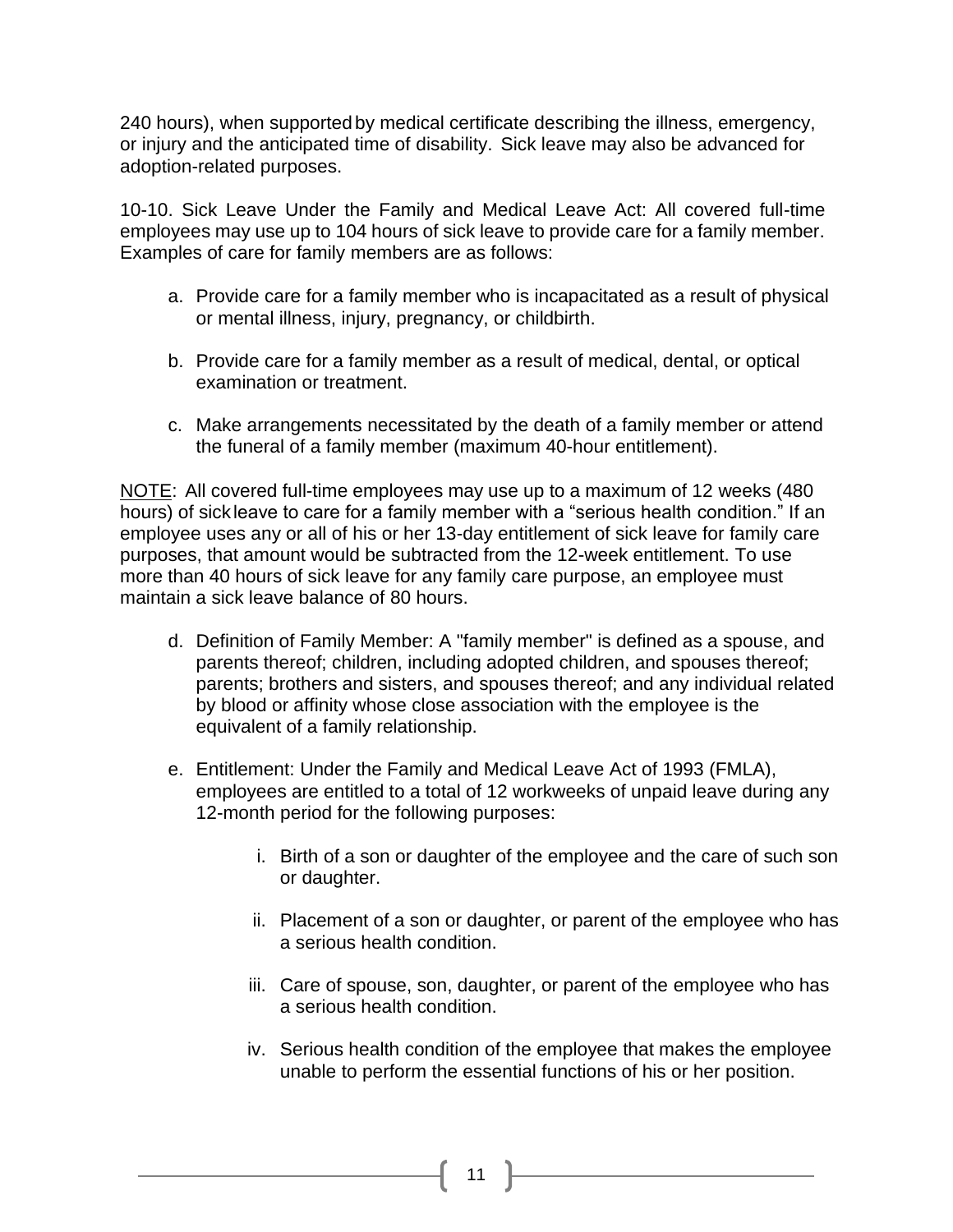- f. Holidays are not counted against the 12-week entitlement.
- g. Under certain conditions, an employee may use the 12 weeks of FMLA leave intermittently.

10-11. Compensatory Time (comp time) & Travel Compensatory Time (travel comp): In accordance with the Employee Act of 1968 (PL 90-486), National Guard employees are not entitled to overtime pay. If overtime work is required, the employee is entitled to compensatory time off equal to the time spent in regular or irregular overtime work, subject to management approval and controls. All comp time must be requested and approved in advance of the period of duty. An employee in compensatory time off status is considered to be in a status equal to annual leave. Like Comp time, Travel comp time is time outside the normal duty hours when the employee is traveling under a civilian travel order on official business. All comp time must be taken within 1year of accrual date or it will be forfeited.

10-12. Job Benefits and Protection: Upon return from FMLA leave, an employee must be returned to the same position or to an "equivalent position with equivalent benefits, pay, status, and other terms and conditions of employment." An employee who takes FMLA leave is entitled to maintain health benefits coverage. An employee on unpaid FMLA leave may pay the employee share of thepremiums on a current basis or pay upon return to work.

10-13. Advance Notice and Medical Certification: An employee must provide notice of his or herintent to take family and medical leave not less than 30 days before leave is to begin or, in emergencies, as soon as it's practical. The agency may request medical certification for FMLA leave taken to care for an employee's spouse, son, daughter, or parent who has a serious health condition, or for the serious health condition of the employee.

10-14. Blood Donation: Management and the labor organization recognize the importance of the humanitarian need for community blood donors. An employee who makes a blood donation, without compensation, may be granted a reasonable period of excused absence for travel, rest and recuperation in order to provide this beneficial community service. Such time will normally be consistent for all employees and normally will not exceed 4 hours. Unless a donation is based on an emergency request, the supervisor will schedule routine donations so as to minimize workforce disruptions or adverse impact on work scheduling or work hour requirements. The time allowed fordonation may vary according to circumstances, travel, and recuperation time as mentioned above, and is not to be considered an automatic entitlement. Allowable recovery time from donating will not be carried forward or granted on another day. An employee may be required to provide proof of donation, if requested by the supervisor.

10-15. Bone Marrow or Organ Donor Leave: An employee may use up to seven (7)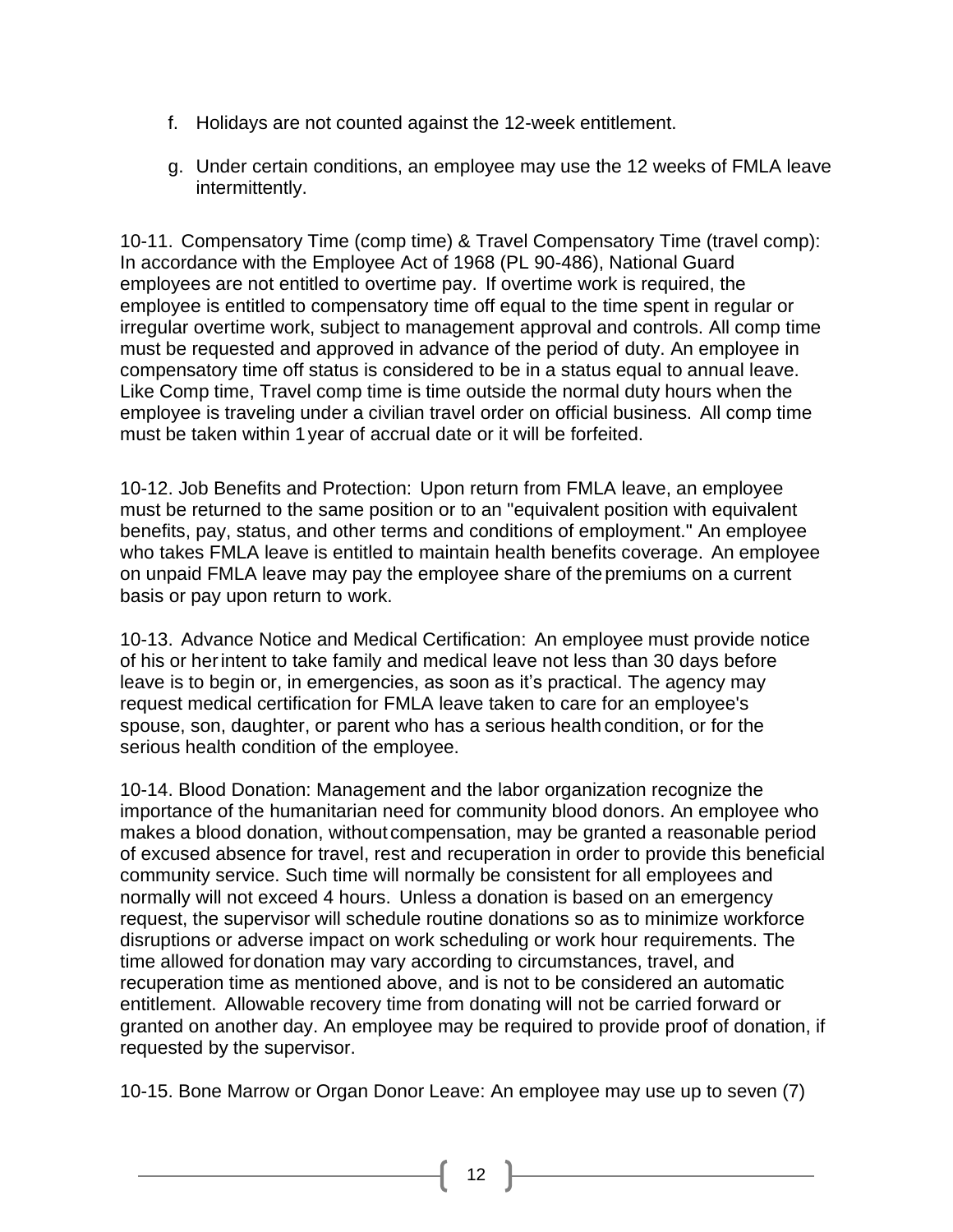days of paid leave (excused absence) each calendar year to serve as a bone-marrow donor. An employee alsomay use up to 30 days of paid leave each calendar year to serve as an organ donor. Leave for bone marrow and organ donation is a separate category of leave that is in addition to annual and sick leave.

10-16. Military Leave:

- a. Employees who maintain military membership in the National Guard are authorized 120 hours of Military Leave (LM) each fiscal year to be used for periods of absence from their employee employment to serve on active duty, active duty for training, or Inactive Duty for Training (IDT). The maximum number of hours an employee can have accrued at any given time is 240 hours.
- b. Military Leave needs to be submitted and approved in ATAAPS the same as any other leave request.

10-17. Law Enforcement Leave: Twenty-two (22) workdays per calendar year can be used for emergency duty as ordered by the President or Governor of Arizona. This can be for law enforcement or the protection of life and property and to serve on State Active Duty. Eligible employees are authorized up to 22 workdays (to serve in the interest of public safety) per calendar year for emergency duty as ordered by the President or a State Governor. This can be for law enforcement (LE), providing military aid to LE for the purpose of providing assistance to civil authorities in the saving of life, protection of property, or the prevention of injury. Employees may choose to use Annual Leave, Compensatory time or Leave Without Pay instead of Law Enforcement Leave for any of the 22 workdays.

10-18. Presidential Leave: Currently under Presidential Order, Federal employees who are returning from 42 days or more of active duty service in support of the Global War on Terrorism (GWOT) are entitled to 5 days of uncharged leave. The 5 days must be taken immediately uponreturning to federal service. No more than 5 days will be granted for any consecutive 12 month period.

10-19. Absent Uniformed Service (AUS): AUS is absence from duty in a non-pay status. AUS requests will be submitted to your supervisor with the reasons for the request annotated. AUSrequests less than 30 days are submitted on an OPM Form 71. AUS requests in excess of 30days are submitted on a Standard Form (SF) 52. AUS is approved at the discretion of the supervisor.

10-20. Court Leave: An employee is entitled to paid time off without charge to leave for service as a juror or witness. An employee is responsible for informing his or her supervisor if he or she is excused from jury or witness service for 1 day or more or for a substantial part of a day. To avoid undue hardship, an agency may adjust the schedule of an employee who works nights or weekendsand is called to jury duty.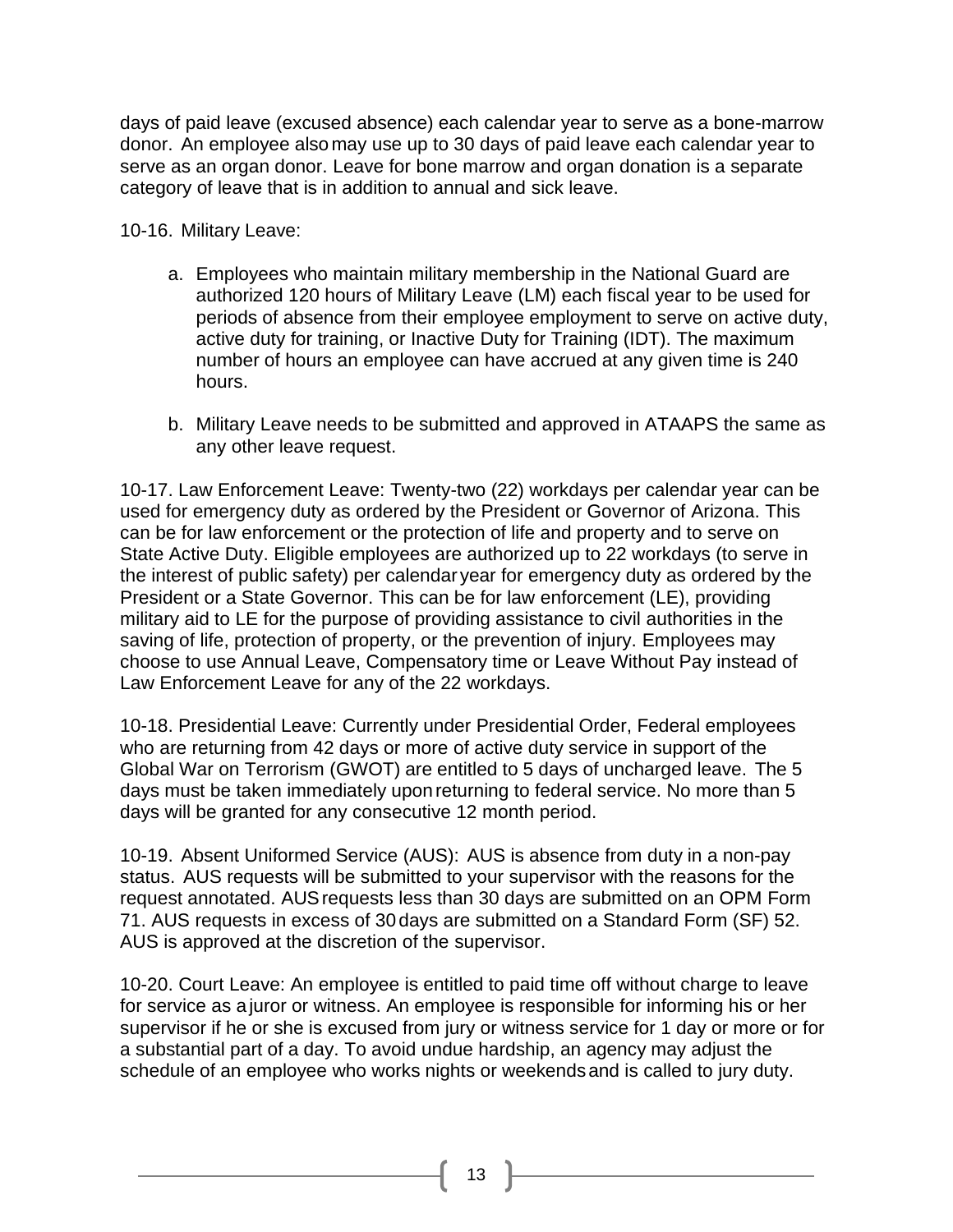- a. Jury Duty: An employee who is summoned to serve as a juror in a judicial proceeding is entitled to court leave.
- b. Witnesses: An employee who is summoned as a witness in a judicial proceeding, in which the Federal, State, or local government is a party, is entitled to court leave. If you work as a part- time police officer, you are excluded from this portion of the entitlement.
- c. Official Duty: An employee who is summoned as a witness in an official capacity on behalf of the Federal Government is on official duty, not court leave.
- d. Fees/Expenses: Employees must reimburse the AZNG any fees they are paid for service as a juror or witness, unless they are on annual leave status. However, monies paid to jurors for reimbursable expenses (such as mileage and parking) do not have to be reimbursed to the agency. Employees must check with the Employee Relations representative at HRO for more guidance before accepting any payments. If the witness service is in a non-official capacity and is performed on behalf of a private party, the employee's absence from duty must be charged as either annual leave or leave without pay.

10-21. Voting or Registering to Vote: It is the Employer's policy to excuse employees for areasonable time, when practical, to do so without seriously interfering with operational requirements, to register or vote in any election or in referendums on a civic matter in the employee's registered voting area. If the polls are not open for a reasonable time before or after anemployee's regular hours of work, a supervisor may grant an employee whichever of the following requires the lesser amount of time off:

- a. Permit reporting for work for a reasonable amount of time after the polls open.
- b. Permit leaving work a reasonable amount of time before the polls close. The supervisor is responsible for determining, reporting, and releasing schedules based on the circumstances surrounding a particular election and in consideration of work scheduling. To avoid potential abuses, proof of registration and/or voting may be required to substantiate the granting of time off from work. Under exceptional circumstances, an employee may be excused for additional time as needed to enable the employee to vote, depending upon the particular circumstances in each individual case, but not to exceed a full day. Supervisors will schedule employee releases for voting purposes in such a manner to ensure that activities remain open and operational on election days.

10-22. Conferences or Conventions: An employee may be excused to attend a conference or convention when in the best interest of the Arizona National Guard and

14  $\parallel$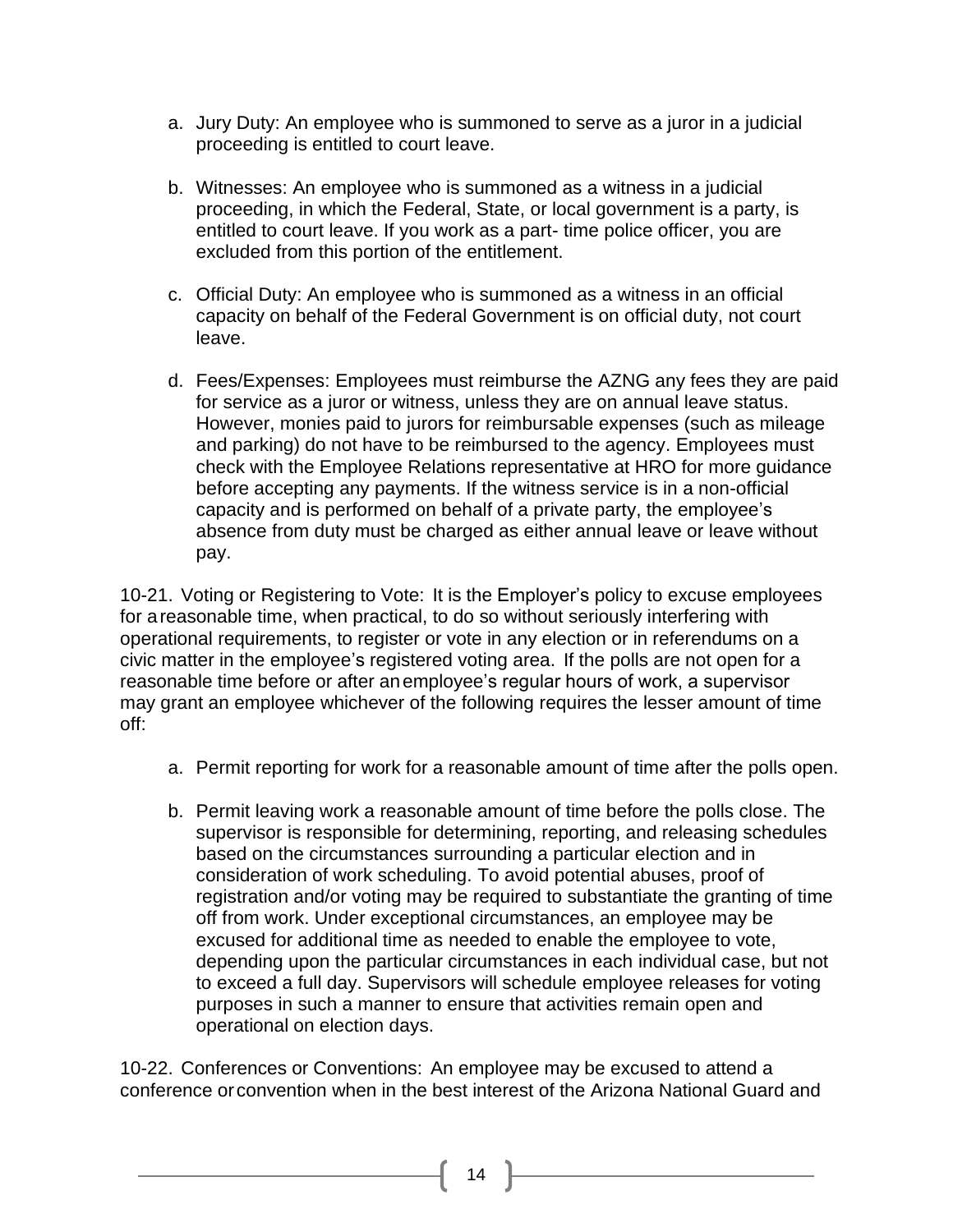approved by the HRO.

10-23. Leave Transfer Program: An employee may donate annual leave directly to another federal employee who has a personal or family medical emergency and has exhausted his or her available paid leave. HRO administers a voluntary leave transfer program for its employees. There is no limiton the amount of donated annual leave a leave recipient may receive from the leave donor(s).

10-24. Leave Recipient: A potential leave recipient's employing agency must determine that a covered full-time employee's absence from duty (without available paid leave because of the medical emergency) is, or was expected to be, at least 24 hours. An employee may receive donated annual leave when an approved leave recipient.

10-25. Limitations on Leave Donations: In any leave year, an employee may donate not more than one-half of the total amount of annual leave accrued during a leave year. For employees with "use or lose" annual leave, the employee may donate the lesser of one-half of the annual leavethat would be accrued in a leave year or the number of hours remaining in the leave year for which the employee is scheduled to work and receive pay. There is no provision or legal authority for transfer of sick leave.

10-26. Administrative Dismissal: When the Employer authorizes the shut-down or closure of an activity or unit because of weather conditions or emergency situations, the following criteria shall govern the status of affected employees: All employees are to presume that all installations will beoperational each regular work day regardless of weather or other emergency conditions. Activity orfacility supervisors shall determine (through normal supervisory channels) if their activity shall remain open or if it is to be closed based on anticipated or prevailing conditions, and if employees are to be dismissed. Closure of any AZNG facility, which would prevent employees from reporting to or remaining at work, must be coordinated with, and approved by, the HRO prior to such closure.Employee status at the time of the supervisory determination (and concurrence by the HRO) to close the activity and dismiss will be as follows:

- a. If the employee is on duty and excused, there is no charge to leave for the remaining hours of the work schedule following dismissal.
- b. If the employee is on duty and departed on leave after official word was received but before the time set for dismissal, leave is charged only from the time the employee departed until the time set for dismissal. Employees will not be permitted to depart before the time set for dismissal without charge to leave.
- c. If the employee is scheduled to report for duty after an initial period of leave and dismissal is given before the employee can report, then leave will be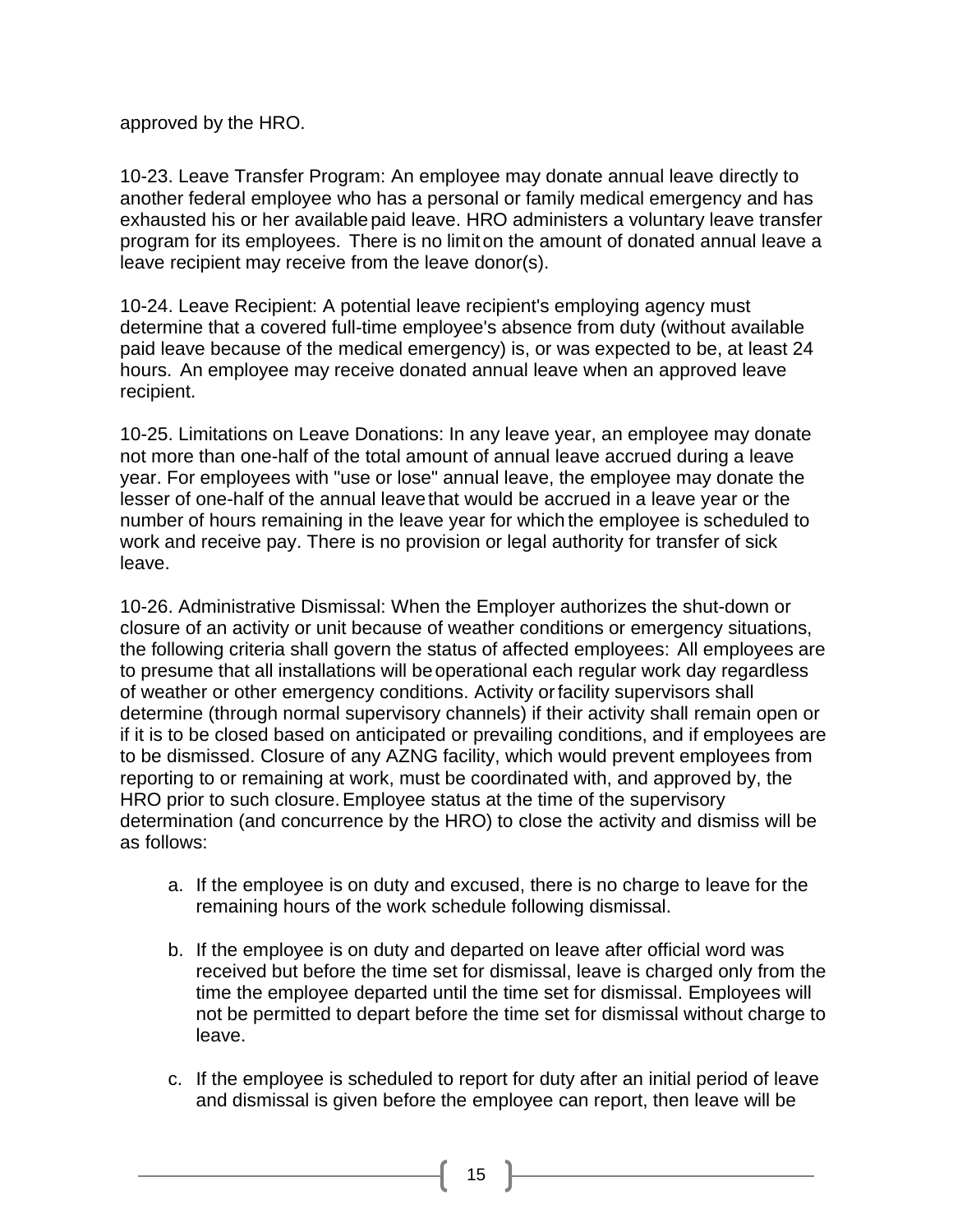charged until the time set for dismissal.

- d. If the employee is absent on approved leave for the entire work shift, the entire absence is charged to appropriate leave status requested.
- e. If a situation develops during non-working hours as a result of a natural disaster in which proper authority has declared roads closed or impassable, a supervisor may excuse up to 59 minutes of tardiness without charge to leave. Tardiness of longer periods may also be excused without charge to leave in cases which are personally reviewed and authorized by higher levels of supervision (with concurrence by the HRO). Annual leave or LWOP will be charged for absences in excess of the authorized tardiness, unless the supervisor determines that the employee made every reasonable effort to get to work, but was unable to do so.

10-27. Physical Fitness: Employees are authorized a maximum of six hours (three hours per week) of official duty timeper pay period (2 weeks) to work on maintaining physical fitness. It is considered part of the duty day and is not charged as leave. The fitness program must comply with AZNG policy, approved by individual's supervisor, and not conflict with mission accomplishment. For additional guidance and procedures, please reference DEMA Policy 20.11.

10-28. Absence Without Leave (AWOL): An unexcused or unauthorized absence from work maybe charged to AWOL. In addition to not receiving pay for the unexcused period of unauthorized absence, disciplinary action may be taken.

# Chapter 11 – Performance Appraisals

11-1. General: Performance appraisals will clearly document how each employee's performance will be measured throughout the appraisal cycle. Appraisals will consist of a minimum of one (1) and a maximum of ten (10) performance elements; all are considered critical. Each element has two parts; the element, or task, being performed and the standard as to how the element will be rated.

a. A Critical Element is a work assignment, or responsibility, of such importance that unacceptable performance of the element would result in a determination that an employee's overall performance is rated as unacceptable.

11-2. Performance Feedback: Each supervisor will discuss and evaluate their employee's performance regularly throughout the appraisal cycle. Supervisors are required to have at least three (3) interactions with their employees during each appraisal cycle. The three (3) interactions are performance plan creation, progress review discussion and the final appraisal discussion.

11-3. Performance Appraisal Appeals: Employees may file an appeal if they are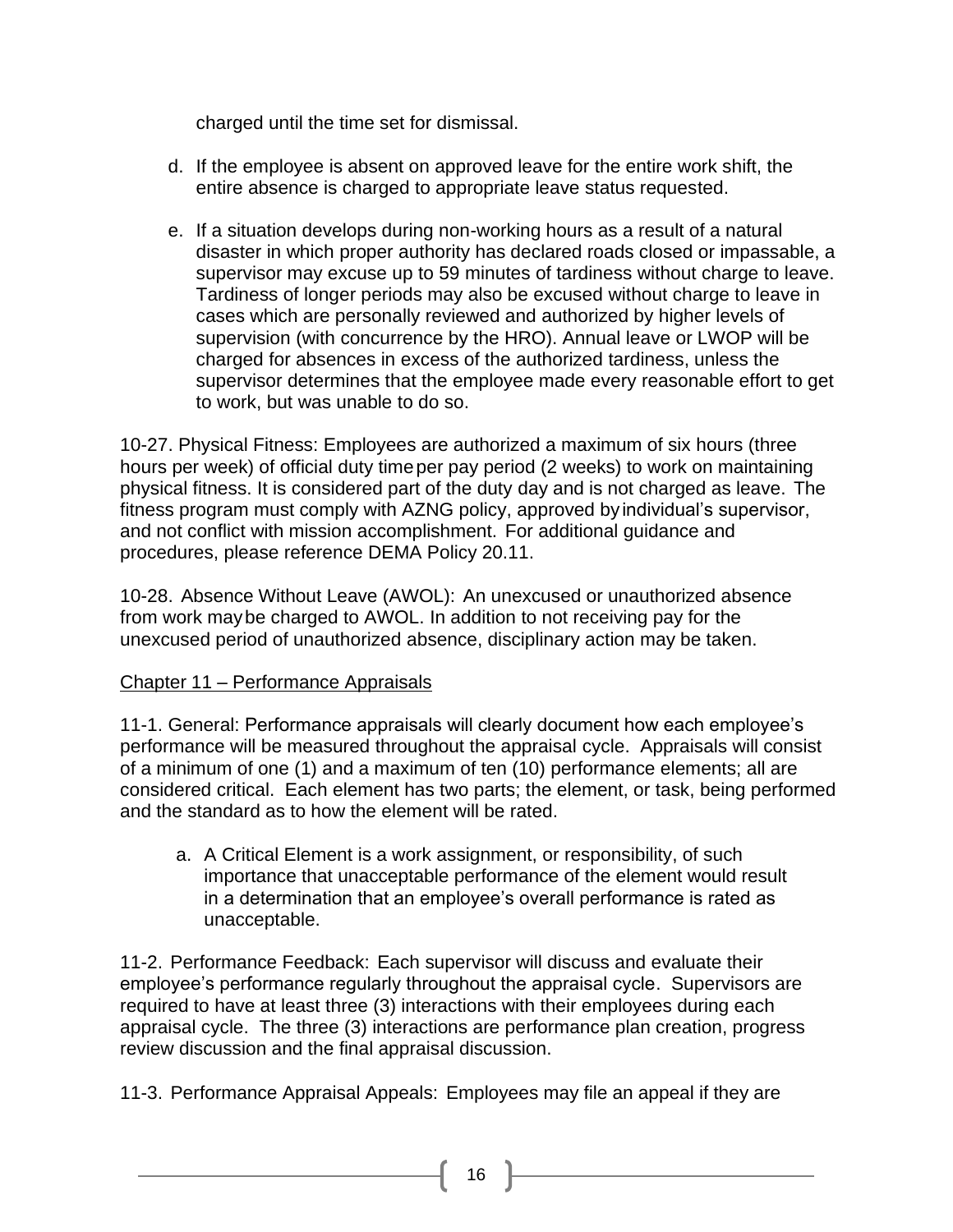dissatisfied withtheir performance appraisal. The timeline for filing appeals are as follows:

- a. Acceptable performance rating  $(3 \text{ to } 5)$  within thirty  $(30)$  calendar days of receiving the original copy of the appraisal.
- b. Unacceptable performance rating (1) within fifteen (15) calendar days of receipt of written notice or original copy of the appraisal.

# Chapter 12 – Incentive Awards - Monetary

12-1. Sustained Superior Performance Award: A Sustained Superior Performance Award is available for both GS and WG Employees. Outstanding performance must be articulated on the award submission and the employee's performance appraisal.

12-2. Quality Step Increase (QSI): A Quality Step Increase is granted only to GS employees belowstep 10. In order to be eligible, an employee's most recent performance appraisal must be "Outstanding," and the period of performance must have been in the same job and grade level for a12-month period.

12-3. Special Act or Service Award: A Special Act or Service Award is granted in recognition of anact of heroism, or similar one-time special act, service, or scientific achievement that contributes to the efficiency, economy, or other improvement of Government operations, or is otherwise in the public interest.

#### Chapter 13 – Incentive Awards - Non-Monetary

13-1. Length of Service Award: Length of service emblems and certificates will be awarded at established intervals beginning with ten years of creditable Federal service and every five years thereafter.

13-2. Time-Off Award: A time off award is based on a special act or service or other personal effortthat contributes to the quality, efficiency, or economy of Government operations.

#### Chapter 14 – Suggestion Program

14-1. If you think of ways to do things better, you can submit a suggestion. A suggestion must be an original way of doing work, a modification of a part, an invention, or any other contribution whichpromotes efficiency in the way we do our jobs. Your suggestions must be submitted to the person responsible for processing suggestions. Check with your supervisor or the Employee Services Supervisor in the HRO for more information. If a cash award is appropriate, the amount is determined based on benefits derived by the Government.

#### Chapter 15 – Federal Employees Group Life Insurance (FEGLI)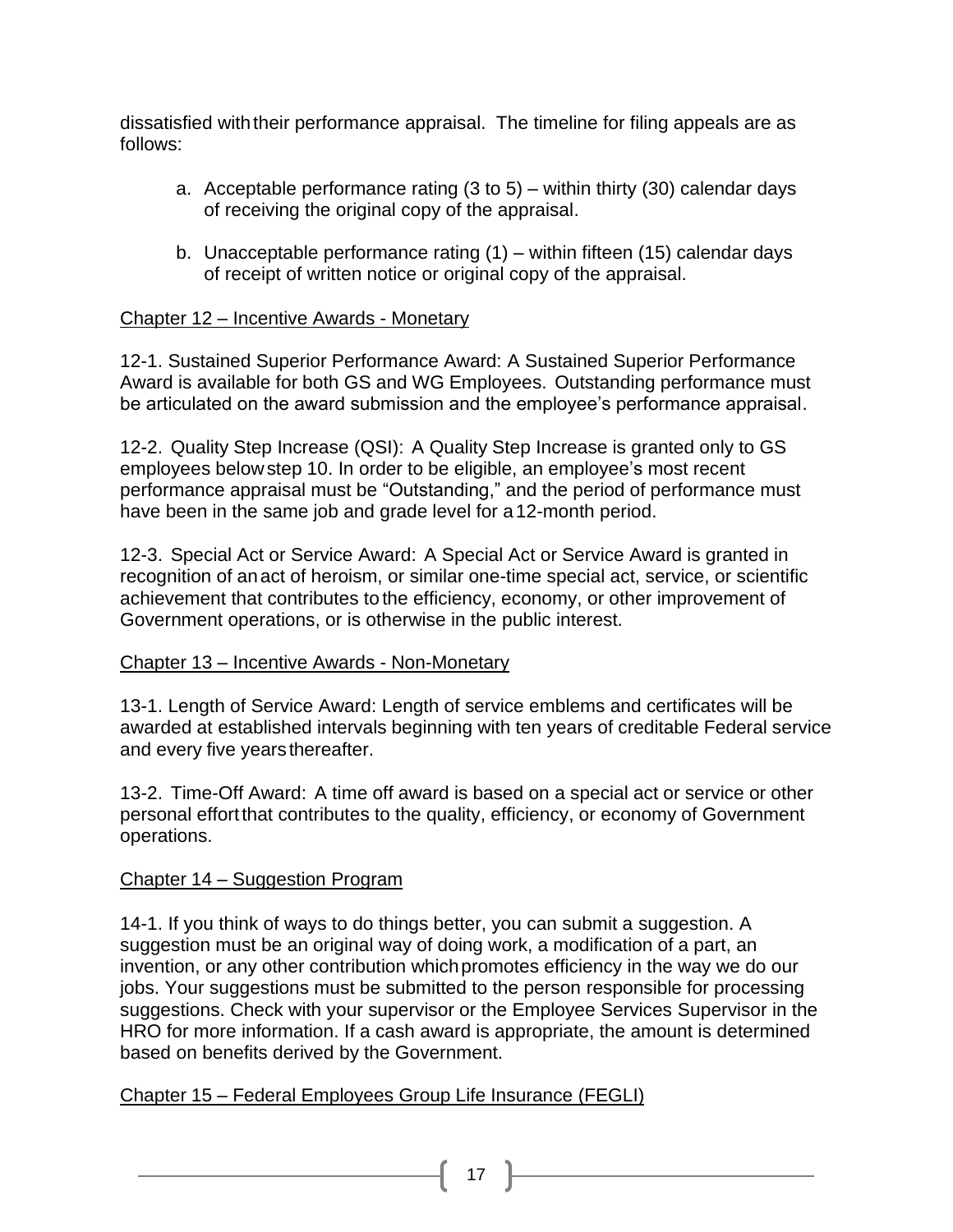15-1. General: FEGLI is the largest group life insurance program in the world, covering over 4million federal employees and retirees, as well as many of their family members.

15-2. Term Life Insurance: FEGLI provides group term life insurance. As such, it does not build upany cash value or paid-up value. It consists of Basic life insurance coverage and three options.

New federal employees are automatically covered by Basic life insurance with premiums deducted unless coverage is waived. You can carry FEGLI into retirement at generally the same cost as if still employed.

15-3. Basic Life Insurance: Basic life insurance is equal to your annual rate of basic pay rounded up to the next \$1,000, plus \$2,000. Basic insurance includes the extra benefit of Accidental Death and Dismemberment coverage. Federal employees currently pay 15-1/2 cents per thousand dollars of Basic coverage, regardless of their age.

15-4. Extra Benefit Life Insurance: FEGLI also offers an extra benefit to employees under age 45at no additional cost. This extra benefit doubles the amount of basic life insurance payable if you are age 35 or younger. Beginning on your 36th birthday, the extra benefit decreases 10% each year, until at age 45, when there is no extra benefit remaining.

15-5. Optional Life Insurance: While Basic life insurance may be enough coverage for some people, others may want additional protection. In addition to the Basic, there are three forms of Optional insurance that you can elect. You must have Basic insurance in order to elect any of theoptions. Unlike Basic, enrollment in Optional insurance is not automatic. You must take action toelect the options. You must submit a completed Life Insurance Election form (SF 2817) to the Employee Services Section in the HRO within 31 days of becoming eligible. The three coverage options are:

- a. Option A: Standard life insurance in the amount of \$10,000. The cost is based on your age.
- b. Option B: Additional in an amount from one to five times your annual basic pay (after rounding up to the next \$1,000). The cost is based on your age and number of multiples you choose.
- c. Option C: Family, provides life insurance for your spouse and eligible dependent children. When you elect Option C coverage, all of your eligible family members are automatically covered. You may now choose one, two, three, four or five multiples of coverage. Each multiple is equal to \$5,000 for your spouse, and \$2,500 for each of your eligible dependent children. Each multiple is a unit. For example, if you elect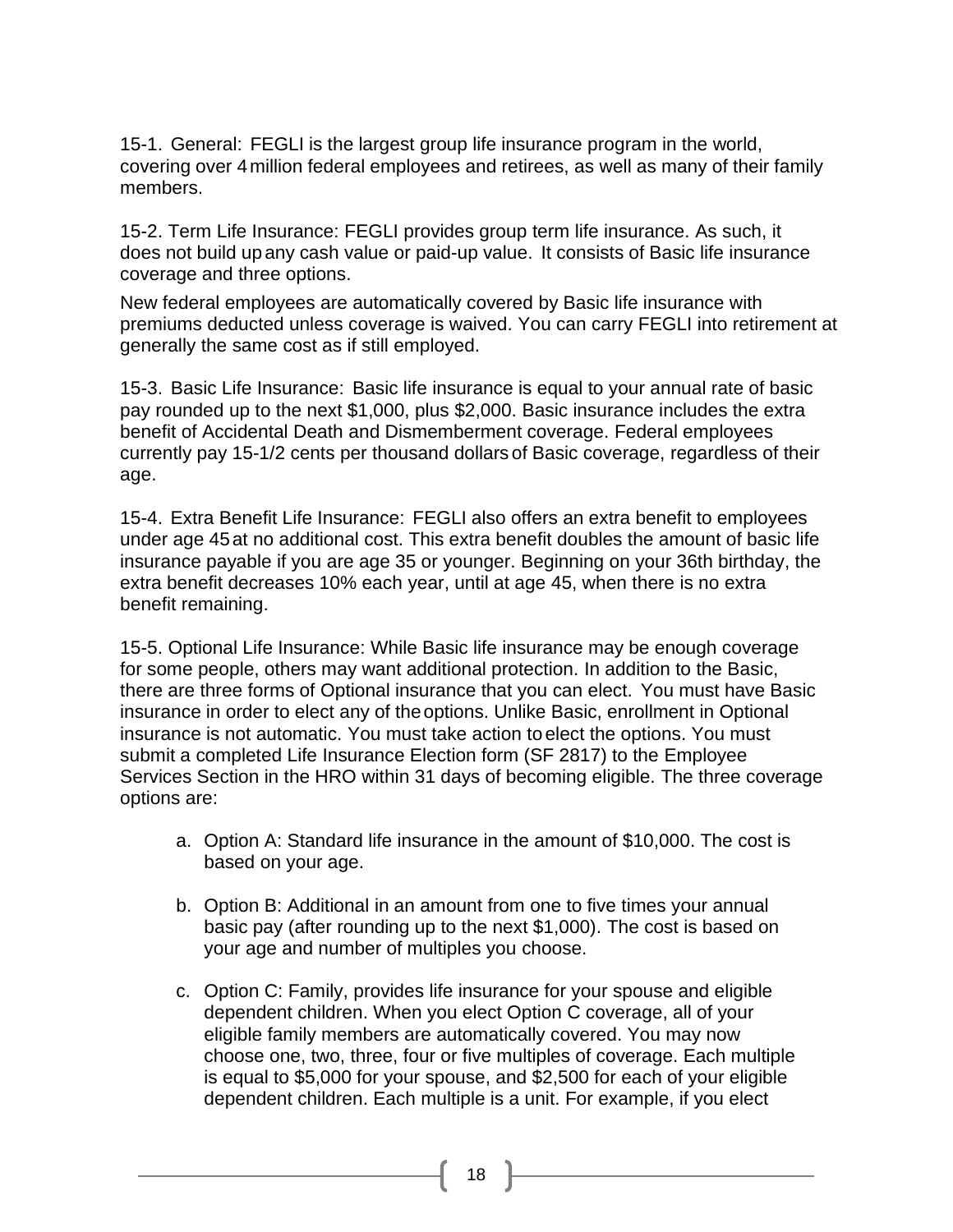two multiples, that means you have two multiples on your spouse and two multiples on each of your eligible dependent children. You cannot elect a number of multiples for your spouse that is different from the number of multiples for your eligible children. The cost is based on your age and number of multiples you choose.

15-6. Cost: The cost of Basic insurance is shared between you and the Government. You pay 2/3of the total cost and the Government pays 1/3. Your age does not affect the cost of Basic insurance. You pay the full cost of Optional insurance, and the cost depends on your age.

# Chapter 16 – Federal Employees Health Benefits (FEHB) Program

16-1. General: The FEHB Program is the largest employer-sponsored health benefits program of its kind. It provides benefits to some 9 million federal enrollees and dependents. Both you (the employee) and the Government pay a percentage of the cost. The Government picks up the largestportion of the premium.

16-2. Enrollment: To get information about enrolling in the Federal Employees Health Benefits Program, contact the HRO Employee Relations Section. They will explain the program to you, determine if you are eligible, give you appropriate literature, caution you against canceling any private health insurance you may already have before coverage becomes effective, and urge you tostudy the literature and decide which plan is best suited to your needs. Federal Law prohibits a person from being enrolled in more than one plan. You have 60 days from your initial appointment to enroll. For more information visit [www.opm.gov.](http://www.opm.gov/)

16-3. Changing Plans: You can change plans at "Open Season" (usually in the late fall time frame), and when certain "life-changing events" permit you to make changes outside the Open Season. Becoming aware of another plan that has better benefits, even if you didn't expect to wantthe extra benefits, does not qualify as a "life-changing event" that allows you to change plans.

16-4. Open Season: The HRO will provide notification when the nation-wide Open Season begins and ends. If you plan to carry your FEHB plan into retirement, you must have coverage for the last five years prior to your retirement.

16-5. Life-Changing Events: The birth of a child or adding a spouse is automatically covered by anexisting family enrollment from the date the person becomes a family member. An employee with self-only enrollment must change to self and family in order to cover new family members. Changemay be made from 31 days before to 60 days after marriage. You may review the SF 2809 for other events and timeframes that allow changes in FEHB.

16-6. Status Changes: You should inform your Human Resource Office staff and your health insurance carrier of any changes in your family status immediately.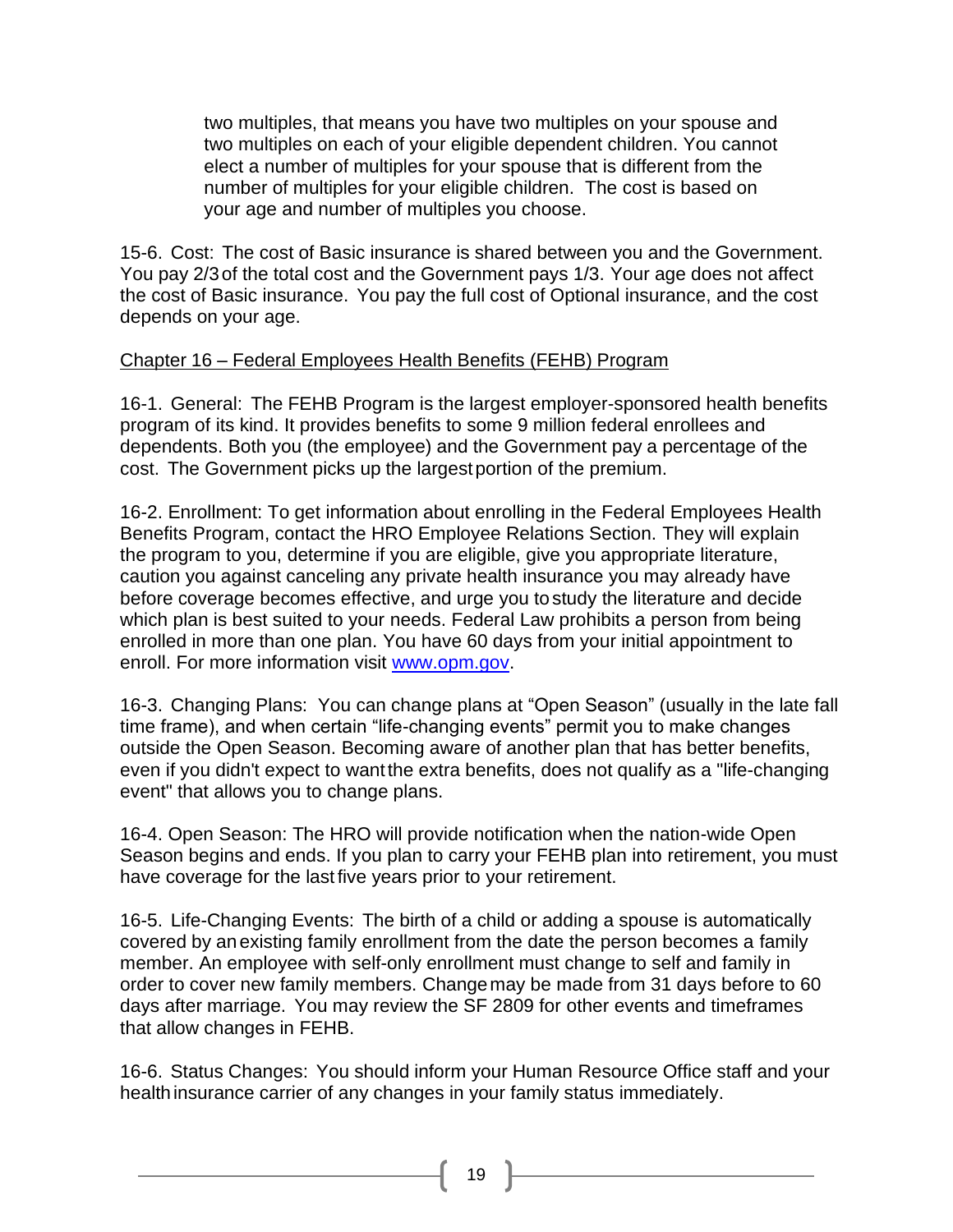16-7. Continuation for Survivors: Coverage is automatically continued to your eligible survivors if you die during your employee employment. You may continue health benefits coverage into retirement if you have it continuous for 5 years, or from the first opportunity to enroll.

16-8. Temporary Continuation of Coverage (TCC): TCC allows former employees to continue theirFederal Employees Health Benefits Program coverage for up to 18 months, and former family members (children and former spouses) to continue Federal Employees Health Benefits Program coverage for up to 36 months. TCC is available to the following:

- a. Employees who lose their Federal Employees Health Benefits Program coverage because they leave their federal jobs.
- b. Children who lose their Federal Employees Health Benefits Program family member status because they become age 22 or marry.
- c. Former spouses who lose their Federal Employees Health Benefits Program family member status because of divorce or annulment.

16-9. Temporary Continuation of Coverage (TCC) Premium: Enrollees must pay the plan 100% of the total premium (employee and Government share) directly to the insurance provider (without a Government contribution) plus a 2% administrative charge. There are specific time periods in whichyou or your dependent must enroll for TCC. TCC is not available to employees separated for grossmisconduct.

16-10. Long Term Care Insurance: Long term care is something you may need if you can no longer perform everyday tasks by yourself. For example, there may come a time when you need help getting dressed, eating or bathing. It also includes the kind of care you would need if you had impairment like Alzheimer's disease. You can receive this care in a variety of settings, including your home, an assisted living facility or a nursing home. Long term care isn't the type of care that you receive in the hospital or your doctor's office. It isn't the medical care you need to get well froma sickness or an injury. It isn't short-term rehabilitation from an accident or recuperation from surgery. New or newly eligible federal employees will be able to apply for the Program using the abbreviated application within 60 days of becoming eligible. For more information on the program and its cost, visit: [www.opm.gov](http://www.opm.gov/)

# Chapter 17 – Volunteering for Military Service (Dual Status)

T32 employees who volunteer to perform military duty (ADOS, Title 10, Active Duty, etc…) will notify their immediate employee supervisor and their military chain of command of their request.The employee's supervisory chain of command, in consultation with the military unit, will make a recommendation for approval or denial. After considering the employees request, the employee supervisor's recommendation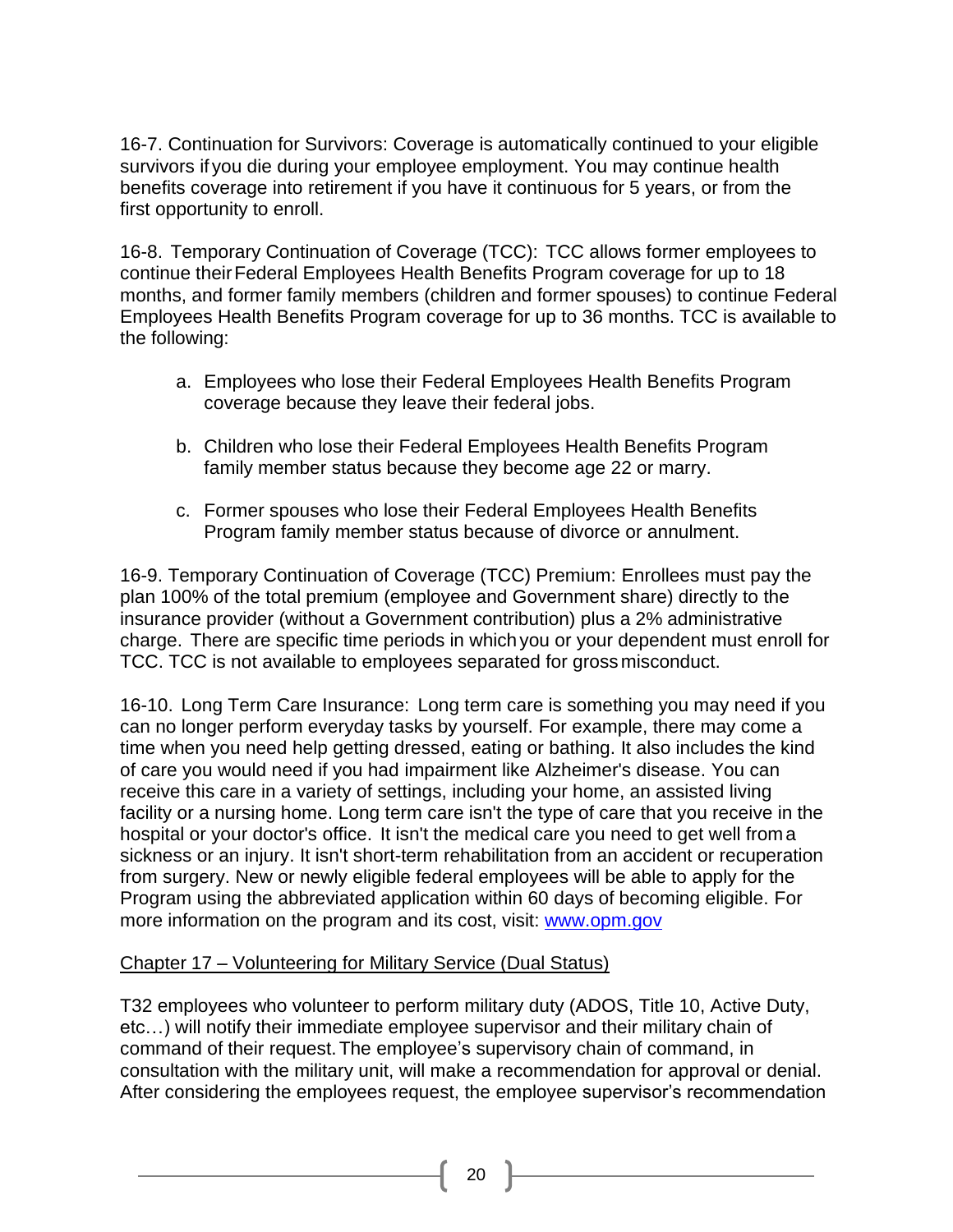and the unit commander's recommendation, The Adjutant General will approve or deny the request. TAG is the final approval authority for all military orders.

# Chapter 18 – Uniformed Services Employment and Reemployment Rights Act (USERRA)

In accordance with the provisions of the USERRA of 1994, DOD employees who are absent from a position of employment by reason of service in the Uniformed Services shall be entitled to reemployment rights (or restoration rights). This applies to both active duty and active duty for training in the Armed Forces. The Human Resources Office must be contacted to schedule an out-processing briefing prior to entrance on active duty. Your reemployment rights expire five years after your last paid day from the employee force. You must notify HRO of your return from active duty within the below timeframes in order to be entitled to restoration:

- a. Less than 31 days: Must report back to work at the beginning of the next regularly scheduled work day following completion of service, and the expiration of 8 hours of time for safe transportation back to their residence.
- b. More than 30 days, but less than 181 days: Must apply for reemployment no later than 14 days after completion of service.
- c. More than 180 days: Have 90 days after completion of service to apply for restoration.

# Chapter 19 – Safety & Occupational Health Program

The AZNG Safety & Occupational Health Program promotes a safe and healthy working environment for all Arizona National Guard personnel. As a federal employee, the Occupational Safety and Health Act (OSHA) gives you rights and responsibilities as they apply to the OSHA law.

# Chapter 20 – Office of Workers' Compensation Program (OWCP)

20-1. On-the-Job Injury: The Federal Employees' Compensation Act (FECA) provides compensation benefits for a permanent/temporary disability due to personal injury or disease sustained in the performance of duty.

20-2. Process: If injured at work, seek medical attention and contact your supervisor immediately.Your supervisor will secure the forms required to document your injury. No matter how small the injury may seem to you, it is important that you discuss the matter with your supervisor. If your injury requires absence from the workplace, it is possible for you to be compensated for this time without charge to sick or annual leave. You are expected to return to work even if in a light duty status. Return to duty is subject to written medical restrictions. Claims for on-the-job injuries must be filed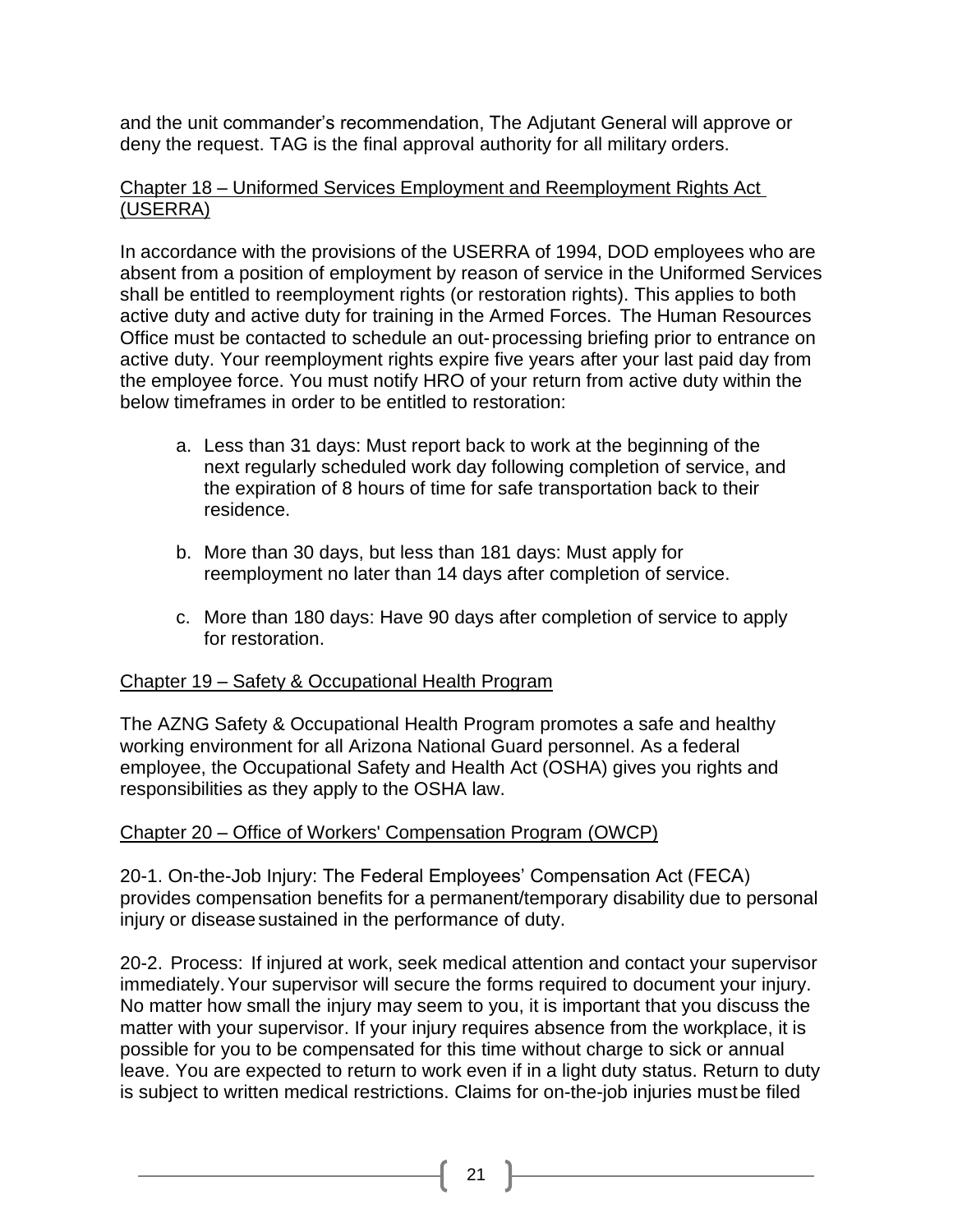with the Employee Relations Section in the HRO within three (3) workdays from date of injury. If a employee files a false claim, he/she is subject to prosecution and, if found guilty, could be fined or imprisoned, which could be grounds for disciplinary action.

20-3. Death: The FECA provides for the payment of benefits to survivors if the employee dies dueto a work-related injury or disease.

# Chapter 21 – Retirement

The National Guard employee Program consists of two (2) basic retirement systems. Both systems give the employee a measure of income protection in case of disability, will help provide for your family in case of death, and pay you an annuity after retirement:

- a. Civil Service Retirement System (CSRS): CSRS covered employees contribute 7, 7½ or 8 percent of pay to CSRS and, while they generally pay no Social Security retirement survivor and disability (OASDI) tax, they must pay the Medicare tax. The employing agency matches the employee's CSRS contributions. It was replaced by the Federal Employees Retirement System (FERS) on 01 January 1987.
- b. Federal Employees Retirement System (FERS): FERS is a retirement plan that provides benefits from three different sources: Basic Benefit Plan, Social Security, and the Thrift Savings Plan (TSP). FERS Employees hired between 01 January 1987 and 31 December 2012 contribute 0.8% of their salary to FERS. New employees first hired in a covered positon between 01 January and 31 December 2013 are considered FERS-Revised Annuity Employees (FERS-RAE) and contribute 3.1% of salary to FERS. New employees first hired into a covered position on/after 01 January 2014 are considered FERS-Further Revised Annuity Employees (FERS-FRAE) and contribute 4.4% of salary to FERS. Two of the three parts of FERS (Social Security and TSP) can go with you to your next job if you leave the Federal Government before retirement. The Basic Benefit and Social Security parts of FERS require you to pay your share each pay period. Your agency withholds the cost of the Basic Benefit and Social Security from your pay as payroll deductions. Your agency pays its part too. Then, after you retire, you receive annuity payments each month for the rest of your life.

#### Chapter 22 – Civil Service Retirement System (CSRS)

22-1. Coverage: CSRS covers most National Guard employees employed prior to 1 January 1984.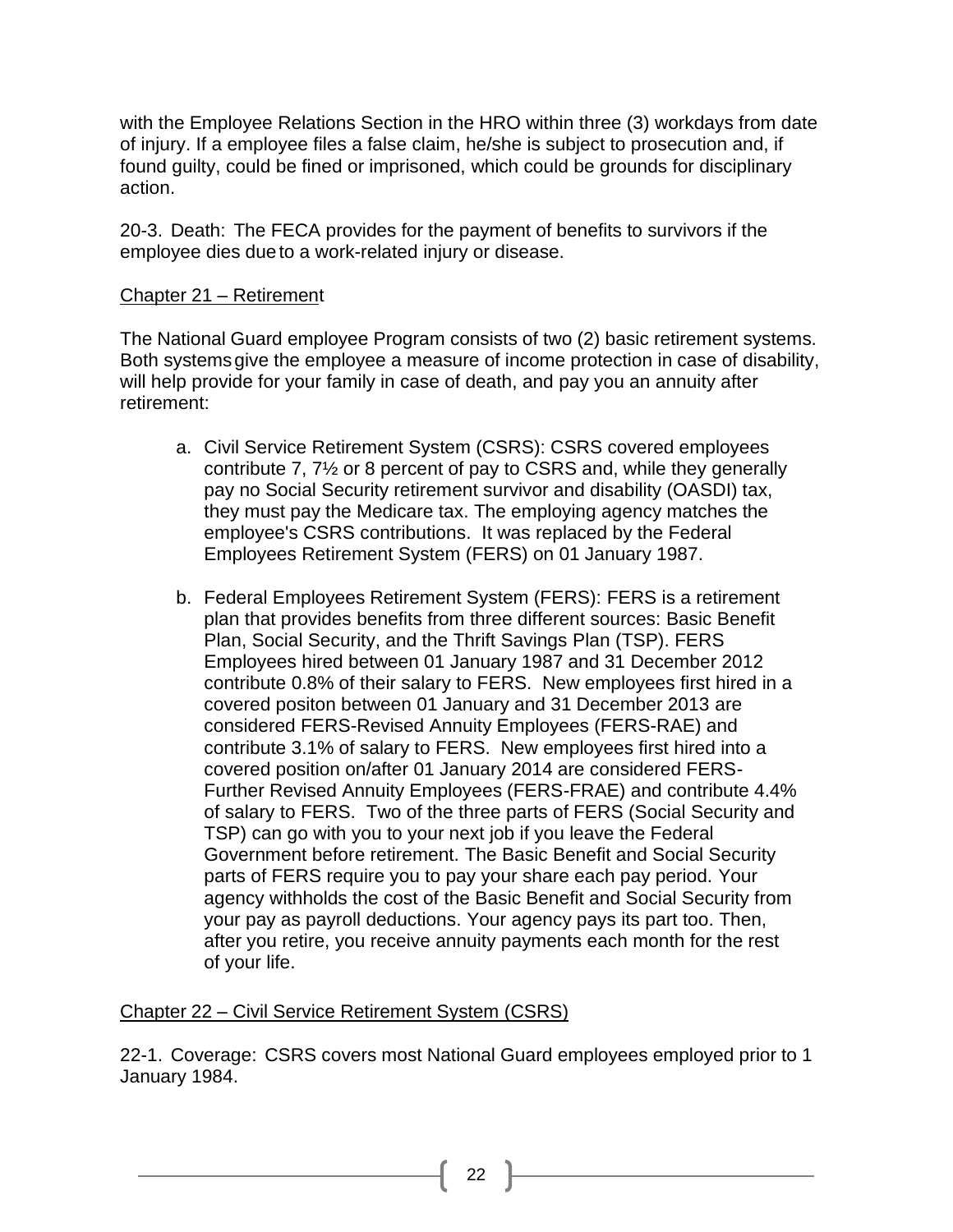22-2. Eligibility: Eligibility for retirement is determined by your age and number of years of Federal service. To be eligible for an immediate annuity you must be:

- a. Voluntary: Age 62 with 5 years of service; Age 60 with 20 years of service; or, Age 55 with 30 years of service.
- b. Involuntary: Age 50 with 20 years or 25 years any age (example: Involuntary loss of military membership not related to misconduct or delinquency) 2% reduction for each year under age 55.
- c. Disability: If you become permanently disabled after completing at least 5 years of civilian service, you may apply for a disability retirement. If you lose military membership for medical reasons and do not qualify for regular disability retirement benefits, there are special provisions which may permit you to receive an annuity.
- d. Computation of Annuity: Your retirement annuity is based on length of service and your highest pay earned during any three consecutive years of Federal employment ("high three").

22-3. Death Benefit: Your widow(er) will get an annuity if you completed at least 18 months of service at the time of your death. Unmarried dependent children will also be entitled to an annuity.

22-4. Contribution Refunds: If you quit, you can withdraw all the money which was withheld for the retirement fund. If you have completed 5 years of service but are not eligible to retire with an immediate annuity, you may leave the money in the fund.

22-5. Deferred Retirement/Annuity: At age 62 you will be entitled to a "deferred annuity." If youquit and die before reaching age 62, your survivor is entitled to a lump sum payment of your contributions.

22-6. Thrift Savings Plan: You can contribute a percentage of your salary; however, you will notreceive government match fund option. For more information please visit: [http://www.tsp.gov/bulletins/05-2.pdf.](http://www.tsp.gov/bulletins/05-2.pdf) The contribution limits are set by the IRS maximums.

#### Chapter 23 – Federal Employees Retirement System (FERS)

23-1. General: The Federal Employees Retirement System (FERS) became effective in 1987. Almost all new Federal employees hired after this date are automatically covered by this retirement system. The FERS is a response to the changing times and federal workforce needs. Many of its features are "portable," so that employees who leave federal employment may still qualify for the benefits. FERS employees are able to choose what is best for their individual situation. It allows forthe fact that many employees may not retire from the federal government, and builds on the Social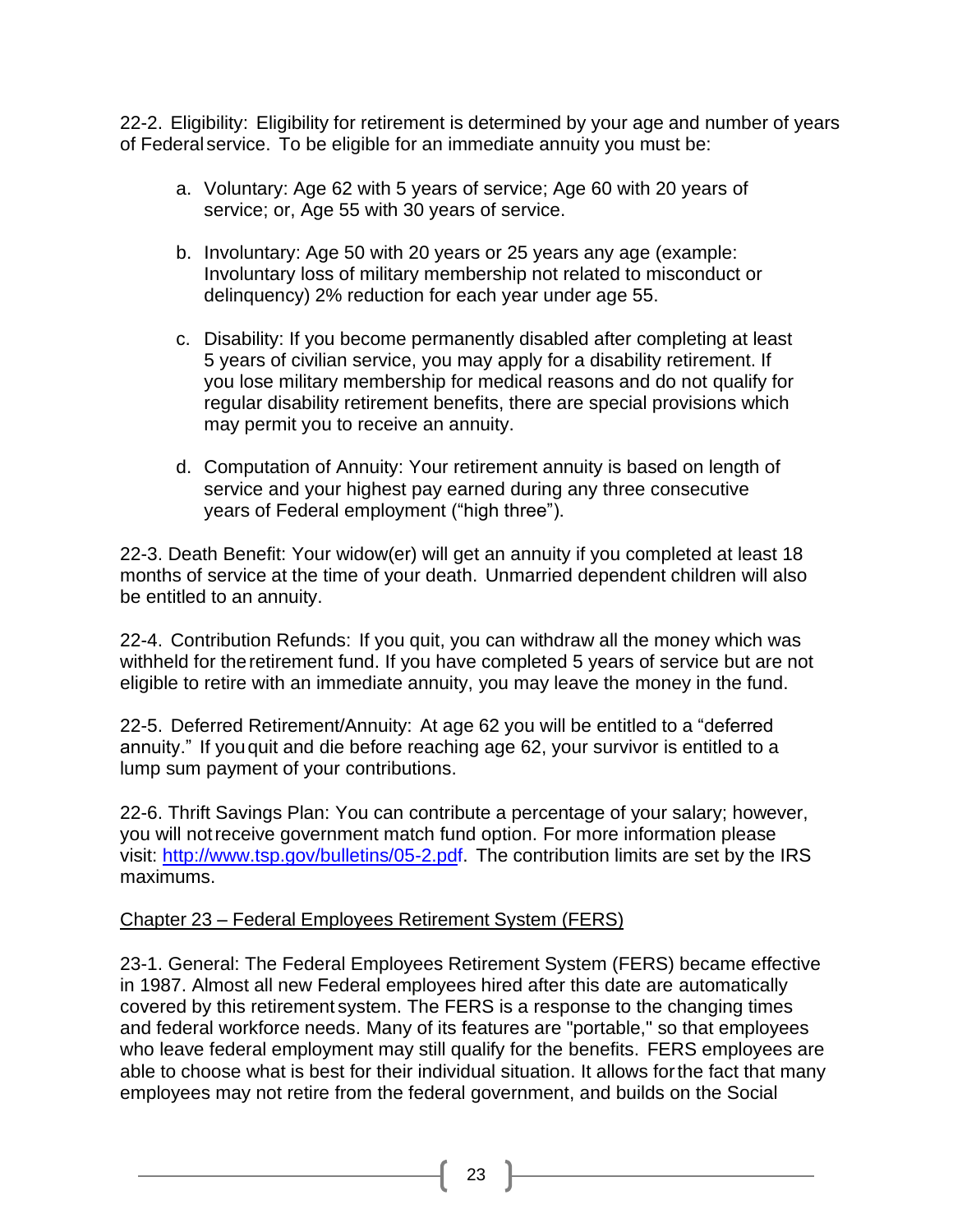Security credits that employees already have, or may earn in the future, from nonfederal work.

23-2. Three Components of the retirement system: The retirement system is a threetiered retirement plan consisting of the following components:

- a. Social Security Benefits, <http://www.ssa.gov/>
- b. Basic Benefit Plan, <http://www.opm.gov/retire/pre/fers/index.asp>
- c. Thrift Savings Plan Benefits <http://www.tsp.gov/>

23-3. Social Security: The first available part is Social Security. It provides monthly payments if you are retired and have reached at least age 62, monthly benefits if you become disabled, monthlybenefits for your eligible survivors, and a lump sum benefit upon your death. The taxable amount deducted from an employees pay for Social Security may be adjusted as law changes.

23-4. Basic Benefit Portion: The second part, the Basic Benefit portion, is financed by a very small contribution from the employee and from the Government. Basic Plan Benefits are a monthly payment depending on the employee's pay and length of service. As in most retirement plans, a formula is used to compute the payments under the Basic Benefit Plan. The Government averages the highest three consecutive years of basic pay. This "high-three" average pay, together with the employee's length of service, is used in the benefit formula. A payroll deduction of 1.05% is contributed to the Basic Benefit Plan for your civil service retirement. The general formula for the FERS basic benefit annuity is one percent of the high-three average salary multiplied by length of creditable service (avg. high 3 x 1% for each year of service = yearly benefit or annuity). This supplement approximates the Social Security benefit earned by the employee while they were employed by the federal government. For more information please visit: [http://www.opm.gov/retire/pre/fers/computation.asp.](http://www.opm.gov/retire/pre/fers/computation.asp)

23-5. Thrift Savings Plan (TSP): The TSP is a tax-deferred retirement savings and investment planthat offers the same type of savings and tax benefits that many private corporations offer their employees under 401(k) plans. The TSP will most likely be the largest portion of your retirement portfolio. (See TSP portion of this Handbook.)

23-6. Retirement Eligibility: Is determined by your age and number of years of creditable federal service. Contact the Employee Services Section in the HRO concerning your Minimum RetirementAge (MRA) and instances where your benefits may be reduced. Most employees will retire under one of the following two options:

- a. Voluntary: To be eligible for an immediate voluntary annuity you must meet one of the following criteria:
	- i. Age 62 with 5 years of service.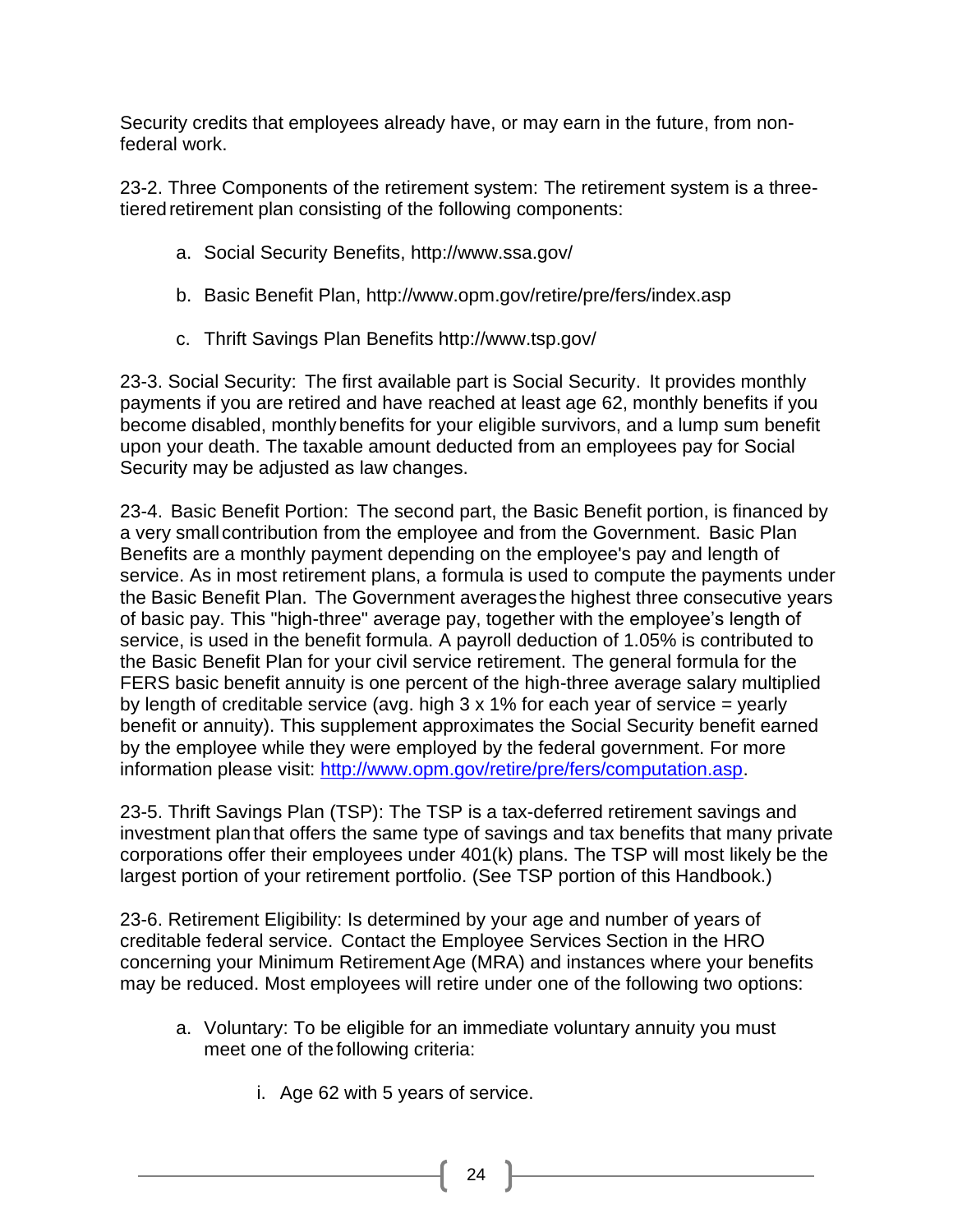- ii. Age 60 with 20 years of service.
- iii. Minimum Retirement Age (MRA) with 30 years of service.
- iv. MRA with 10 years of service (reduction of 5% per year for each year under age 62).
- b. Involuntary (Early): To qualify for an involuntary annuity you must meet one of the following criteria:
	- i. Age 50 with 20 years of service.
	- ii. Any age with 25 years of service.
- c. If you lose your military membership, you may retire with a full annuity if you are at least age 50 with 25 years of service. You may also be eligible to receive a Special Retirement Supplement until you reach age 62, at which time you become eligible for Social Security benefits.

23-7. Deferred (or Delayed): If you leave federal service before you meet the age and service requirements for an immediate retirement benefit, you may be eligible for deferred retirement benefits. To be eligible, you must have completed at least 5 years of creditable civilian service.You may receive benefits when you reach one of the following ages:

- a. Age 62 with 5 years of service.
- b. Age 60 with 20 years of service.
- c. MRA with 30 years of service.
- d. MRA with 10 years of service with reduced benefit.

23-8. Disability: If you become disabled after completing 18 months of employee service, you mayapply for a disability retirement. If you lose military membership for medical reasons and do not qualify for regular disability retirement benefits, there are special provisions which may permit you toreceive an annuity.

23-9. Death Benefit: If you were married and worked for the federal government for at least 18 months, your surviving spouse may receive a lump sum payment. Survivors may also be eligiblefor monthly annuity payments.

a. To be eligible for a surviving spouse annuity, the former employee must have been entitled to a deferred annuity and had at least ten years of service. In such a case, the surviving spouse is entitled to 50 percent of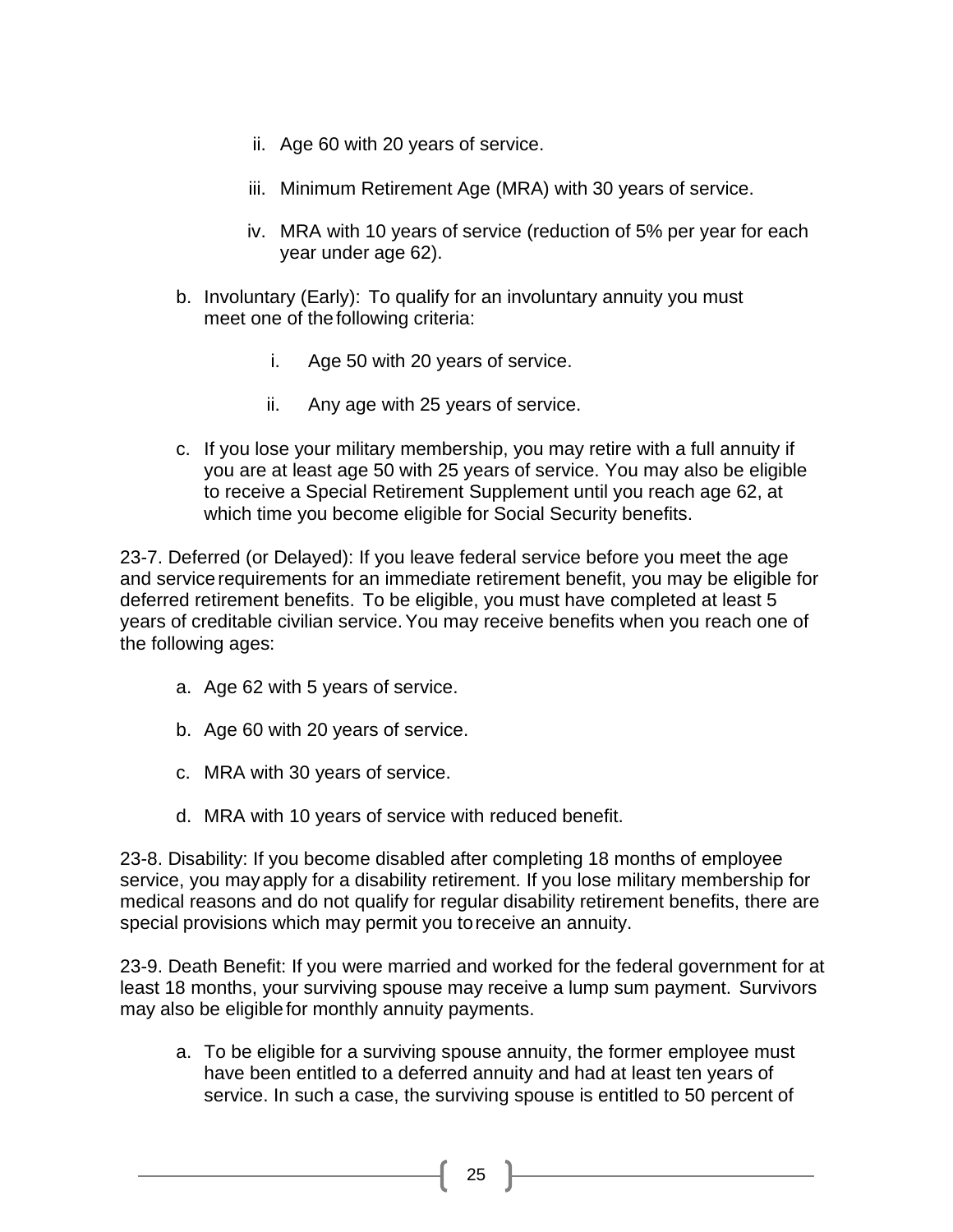the employee's annuity (which would have been payable had the former employee been eligible for an immediate annuity).

b. Social Security also pays survivor benefits to the eligible survivors of an employee who met the minimum Social Security eligibility requirements. Eligibility requirements vary; however, the minimum number of credits required is eighteen months.

23-10. Refund of Contributions: If you leave federal service, you can withdraw all the money which you contributed to the FERS retirement fund through payroll deductions, as long as you have completed at least five (5) years of service, but are not eligible to retire with an immediate annuity. You may also leave the money in the fund and, at age 62, you will be entitled to a "deferred annuity." If you leave federal service and die before reaching age 62, your survivor is entitled to a lump sum payment of your contributions. Obtaining a refund permanently voids any future annuity for this period of service. You cannot redeposit a FERS refund once it's withdrawn. Additional information pertaining to your FERS retirement plan may be obtained from the Employee Services Section of the HRO.

# Chapter 24 – Thrift Savings Plan (TSP)

24-1. General: The Thrift Savings Plan (TSP) is a retirement savings and investment plan for FERS and CSRS employees. Because your TSP account is intended to significantly augment your retirement income, you should not withdraw it until you leave federal service. Withdrawing it early may result in a significant increase in the amount of taxes you'll pay. A major advantage of the TSPis that you pay no taxes on contributions or earnings until you receive the money. The Thrift Savings Plan has an extensive, easy to use web-site and Thrift-Line (not toll-free), where you can get upto-date rates of returns and make inter-fund transfers. When your TSP is first established, the TSP Office will automatically mail you a Personal Identification Number (PIN). You will need this PIN in order to access your account or to move money between funds. You can also obtain forms, publications, and up-to-date rates from their website at: [http://www.tsp.gov/.](http://www.tsp.gov/)

24-2. Self-Contributions: There are no longer any percentage limits on employee contributions tothe TSP. TSP contributions are limited only by the restrictions imposed by the [Internal Revenue](http://www.tsp.gov/features/def_ch1-IRS-code.html) [Code.](http://www.tsp.gov/features/def_ch1-IRS-code.html) The Elective Deferral Limit (I.R.C. Section 402(g)) can be viewed at: [http://www.tsp.gov/curinfo/data.html.](http://www.tsp.gov/curinfo/data.html) The elective deferral limit changes year to year. The Government matching funds will not change; it will remain 5 percent of a FERS employee's basic pay.

24-3. Government Contributions: The Government automatically contributes 1% of a FERS employee's basic pay each pay period once you are eligible (generally, about 6 to 12 months after you start). This 1% is above and beyond your pay and will be contributed to your TSP in your namewhether you participate or not. This 1% Agency money does not become yours until after you are vested (3 years). The Government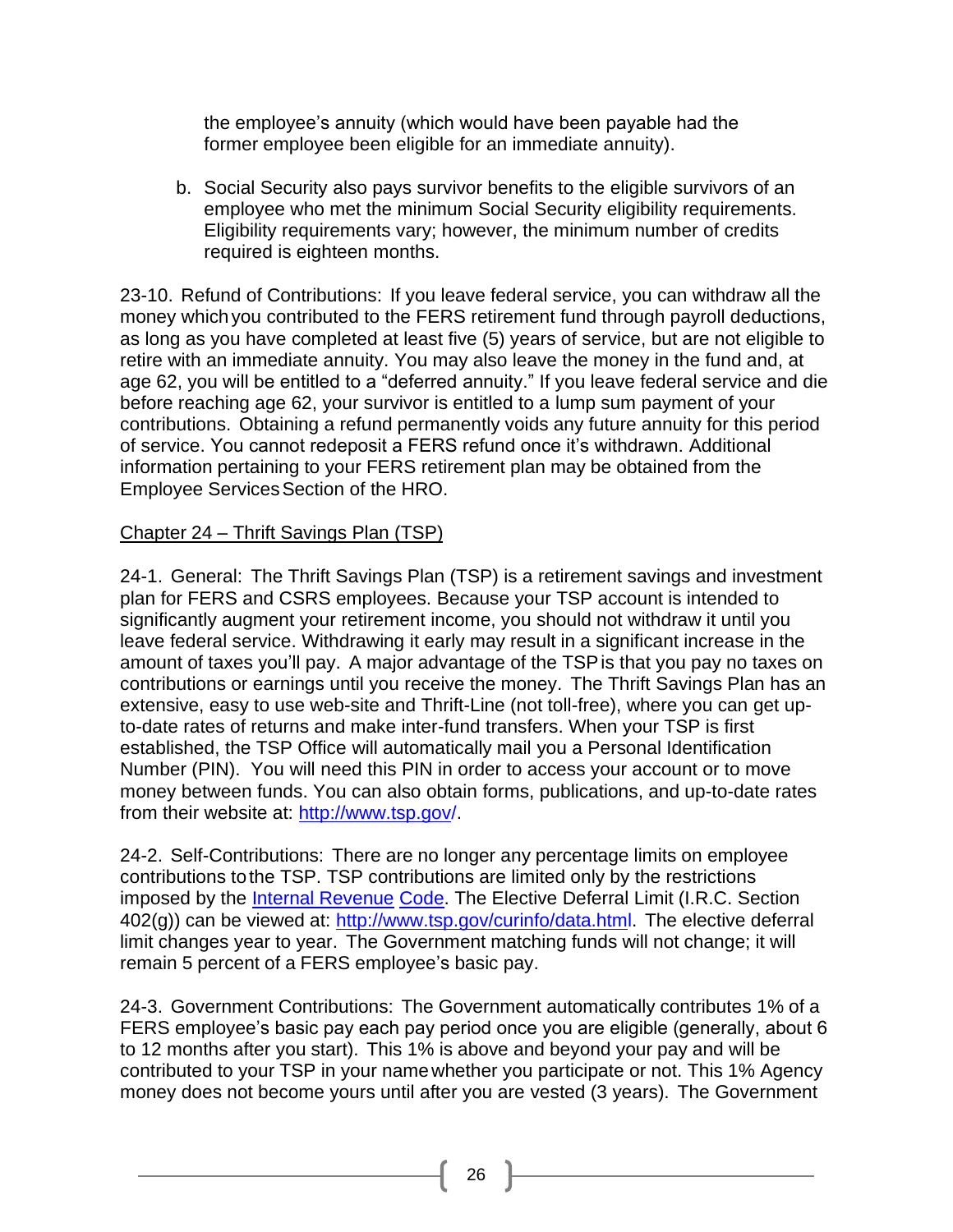will match the first 5% of your contributions (this includes the Agency Automatic 1%) if you are a FERS employee.

24-4. Waiting Periods: You may start making contributions right away. If you have any questionsabout your eligibility to begin contributing, contact the Employee Benefits section in the HRO.

24-5. Investments:

The TSP provides six funds in which you can invest:

- a. G-Fund: The G-Fund consists exclusively of investments in short-term non-marketable.
- b. U.S. Treasury securities specially issued to the TSP.
- c. F-Fund: The F-Fund is invested primarily in the Barclays U.S. Debt Index Fund, a commingled bond index fund designed to track, as closely as possible, the Lehman Brothers U.S. Aggregate (LBA) index.
- d. C-Fund: The C-Fund is invested primarily in the Barclays Equity Index Fund, a commingled stock index fund that tracks the Standard & Poor's 500 (S&P 500) stock index.
- e. I-Fund: The I-Fund tracks the Barclays EAFE international stock index.
- f. S-Fund: The S-Fund tracks the Wilshire 4500 index of small and medium-sized companies.
- g. L-Fund: If you want to diversify your investment with all the funds, you may want to review the Lifecycle Option or the L-Fund. The L-Funds provide you with a convenient way to diversify your account among the G, F, C, S, and I-Funds, using professionally determined investment mixes that are tailored to different time horizons. Your "time horizon" is the date (after you leave Federal service) that you think you will need the money in your TSP account. Because it is important for each L-Fund to maintain its target investment mix, the TSP will automatically rebalance each L-Fund daily. Then, each quarter, the investments in each L-Fund will shift to a slightly more conservative mix. In addition, experts will review the investment mixes periodically to be sure they are still appropriate.
- h. Earnings on the various funds are published on the TSP website (https://www.tsp.gov).
- 24-6. Vesting: Vesting means that you have met the service requirements that entitle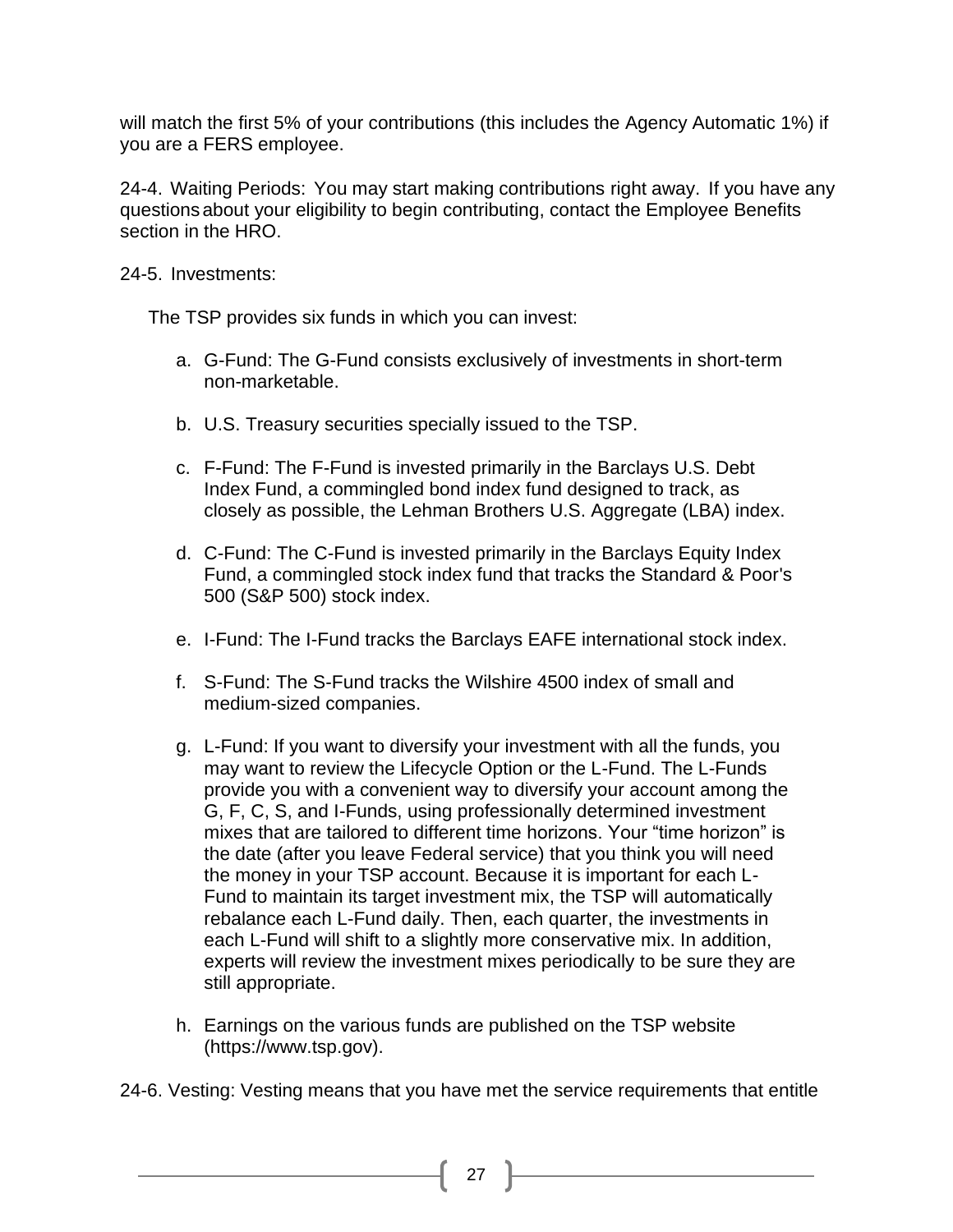you to Agency Automatic (1%) Contributions and their earnings when you leave Federal service. Service requirements for vesting do not apply to any other type of contributions. Therefore:

- a. FERS and CSRS participants are always vested in their own contributions and the earnings on their contributions.
- b. FERS participants are always vested in the matching contributions their agencies make, as well as the earnings on the matching contributions. Most FERS employees become vested in their Agency Automatic (1%) Contributions after completing three (3) years of federal civilian service.

24-7. Loan Program: There are two types of TSP loans:

- a. General purpose and residential. General-purpose loans are available for a repayment period of one to four years.
- b. Loans for the purpose of a primary residence are available for a repayment period of one to 15 years.

24-8. Loan Limits: The maximum amount a TSP participant can borrow is limited by the Federal Employees' Retirement System Act of 1986 and the Internal Revenue Code. The minimum loan amount is \$1,000.

24-9. Withdrawal of TSP Account: Contributions to the TSP fund are tax deferred. Therefore, the money, and its earnings, is taxable upon withdrawal from your account after separation from federal service. You will have several withdrawal options when you leave federal service, such as:

- a. Leave money in account, which continues to accrue interest.
- b. Transfer money into Individual Retirement Account (IRA).
- c. Withdraw the lump sum.
- d. Take series of monthly payments.
- e. Purchase a life annuity.

24-10. Penalty for Early Withdrawal: If you leave federal service before the year in which you turn 55 and you withdraw your account in a single payment (including an automatic cash-out) or a seriesof monthly payments not based on the IRS life expectancy table, you will be subject to a 10% early withdrawal penalty tax on all direct payments you receive before age 59 ½. (This does not apply if you leave federal service on a disability retirement.)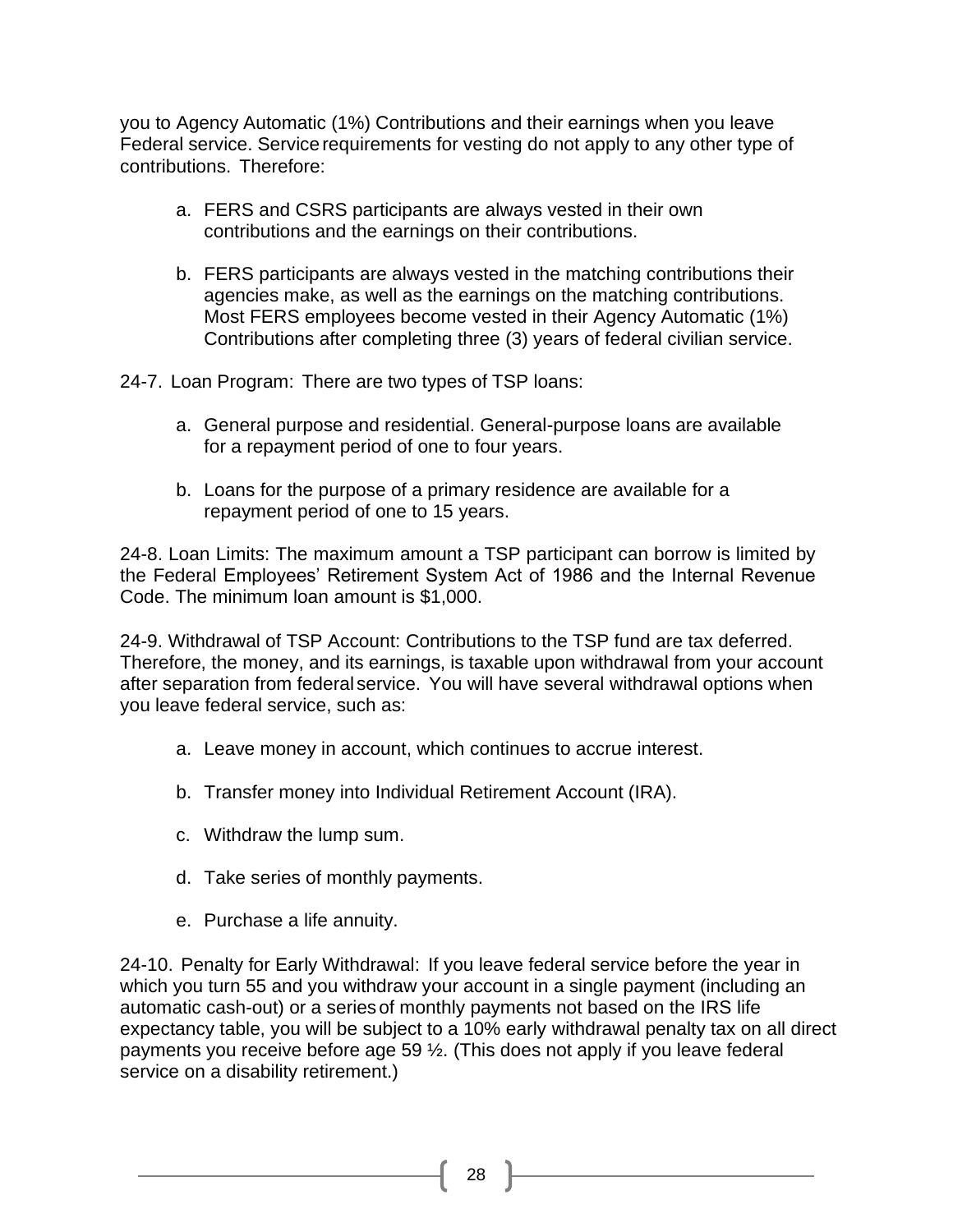#### Chapter 25 – Political Activity

25-1. Overview: All National Guard employees are certainly encouraged to become and/or remainpolitically active within their home community. However, as a federal civil service employee, you are subject to certain restrictions. Any questions regarding political activities should be addressed with the Labor Relations Specialist, Human Resources Office, at (904) 823-0658.

25-2. The Hatch Act: All National Guard employees are subject to the basic political activity restrictions of the Hatch Act. Below are the guidelines established by the U.S. Office of Special Counsel (OSC). The Hatch Act governs the political activity of government employees at the federal, state and local levels. Under the Hatch Act, as amended (5 USC 7321), most federal andDC government employees:

- a. May:
	- i. Be candidates for public office in nonpartisan elections.
	- ii. Register and vote as they choose.
	- iii. Assist in voter registration drives.
	- iv. Express opinions about candidates and issues.
	- v. Contribute money to political organizations.
	- vi. Attend political fundraising functions.
	- vii. Attend and be active at political rallies and meetings.
	- viii. Join and be an active member of a political party or club.
	- ix. Sign nominating petitions.
	- x. Campaign for or against referendum questions, constitutional amendments, and municipal ordinances.
	- xi. Campaign for or against candidates in partisan elections.
	- xii. Make campaign speeches for candidates in partisan elections.
	- xiii. Distribute campaign literature in partisan elections.
	- xiv. Hold office in political clubs or parties, including serving as a delegate to a convention.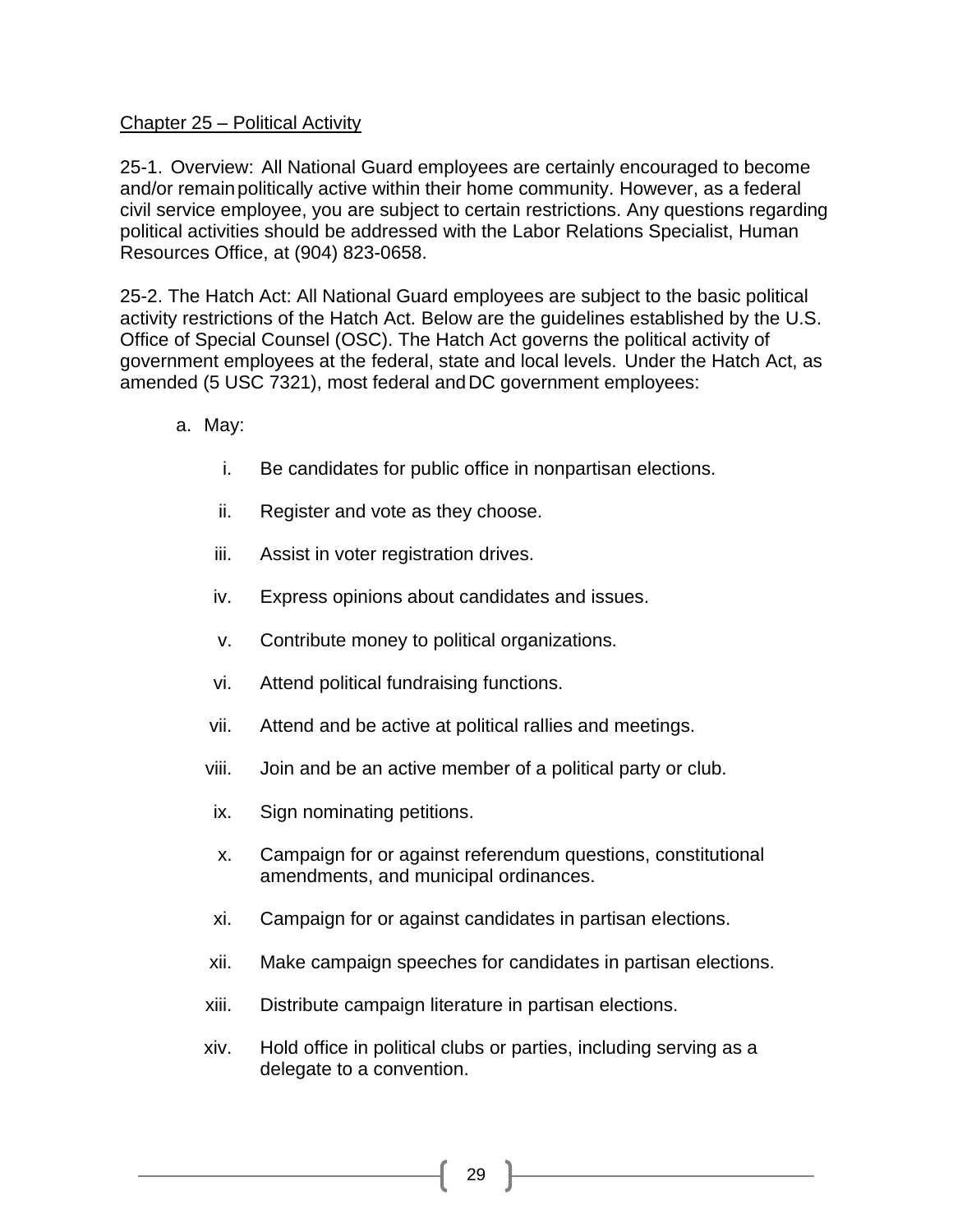- b. May not:
	- i. Use their official authority or influence to interfere with an election.
	- ii. Solicit, accept or receive political contributions, unless both individuals are members of the same federal labor organization or employee organization, and the one solicited is not a subordinate employee.
	- iii. Knowingly solicit or discourage the political activity of any person who has business before the agency.
	- iv. Engage in political activity while on duty.
	- v. Engage in political activity in any government office.
	- vi. Engage in political activity while wearing an official uniform.
	- vii. Engage in political activity while using a government vehicle.
	- viii. Be candidates for public office in partisan elections.
	- ix. Wear political buttons on duty.

25-3. Filing a Hatch Act Complaint: Individuals may report suspected Hatch Act violations to the OSC. Complaints of such activities should be submitted to the OSC in writing. A complaint form can be found at [www.osc.gov.](http://www.osc.gov/) However, employees are encouraged to inform their supervisors of any perceived Hatch Act violation by any employee working for the Arizona National Guard. If sucha perceived violation involves a federal employee working for another federal agency, direct contactwith OSC would certainly be in order.

25-4. Hatch Act Violation Penalty: The United States Office of Special Counsel (OSC), is authorized by law to provide Hatch Act advisory opinions. These opinions respond to questions from government employees, managers or supervisors, and others about whether or not they (or someone else) may engage in specific political activities under the act. The OSC may recommendto The Adjutant General to impose a penalty for a violation. The penalty ranges from a 30-day suspension without pay, to removal from federal civil service employment.

25-5. Hatch Act Advisory Opinion: Individuals may request oral and written opinion advice about activities which are permitted or prohibited by the Hatch Act, and receive an oral or written opinion,as appropriate, from the OSC. If a federal employee is interested in getting involved in political activities and is contacting OSC for an opinion, it is recommended that the requestor ask OSC to respond with a written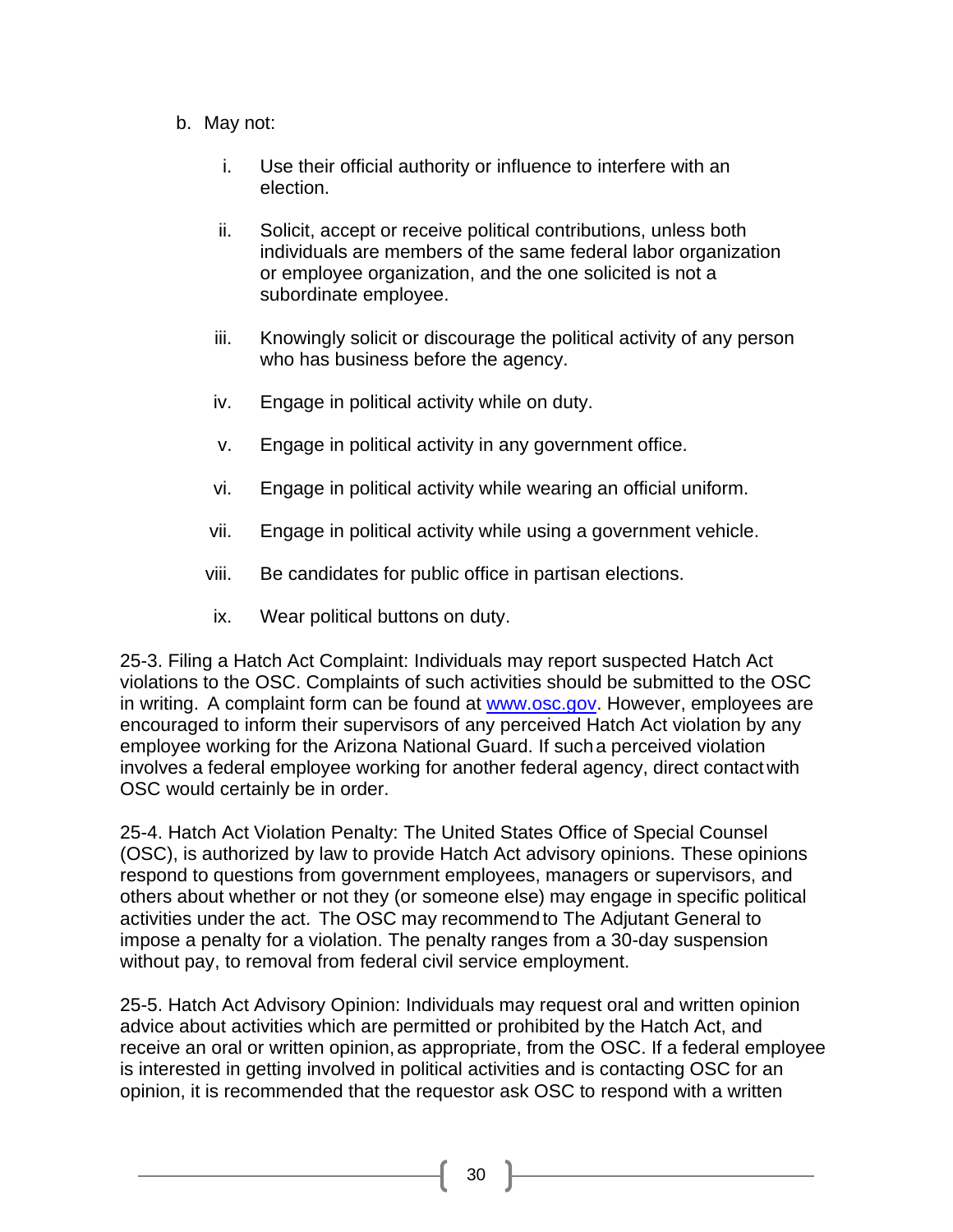opinion, so the employee can provide the OSC opinion to the supervisor should a difference of opinion arise. Requests may be submitted to the following address:

> Hatch Act Unit US Office of Special Counsel 1730 M Street, NW (Suite 201) Washington, DC 20036-4505 Telephone: (800) 84H-ATCH (854-2824) Telephone: (202) 653-7143 Fax: (202) 653-5151 Email: [hatchact@osc.gov](mailto:hatchact@osc.gov)

# Chapter 26 – Standards of Conduct

26-1. Responsibilities and Standards: Each employee is expected to display only the highest degree of honesty and integrity at all times. An employee's actions must always demonstrate the utmost honor and respect associated with being an employee of the National Guard. Should your conduct breach any statute, regulation, or other proper authority, you will be subject to disciplinaryor adverse action. Examples of such prohibited conduct include, but are not limited to, the following:

- Using or being under the influence of illegal drugs or intoxicants Using, or being, under the influence of alcohol during duty hours Gambling or betting on duty.
- Stealing or wrongful appropriation Misuse or abuse of government property.
- Using government property or information for private gain or personal use. (example: using a government-issued travel card for personal use)
- Viewing or possessing pornographic or obscene material of any kind on duty.
- Engaging in riots or civil disorders.
- Participating in or provoking a strike or work stoppage Accepting gifts or favors from subordinates or customers Relationships between a supervisor and subordinate employee that violates either AR 600-20or AFI 36-2909.
- Bribery or graft.
- Failure to pay debts and financial obligations in a timely manner.
- Sexual harassment.
- Discrimination for any reason, to include, but not limited to: race, color, religion, age, sex, national origin, handicap, reprisal, political affiliation or marital status.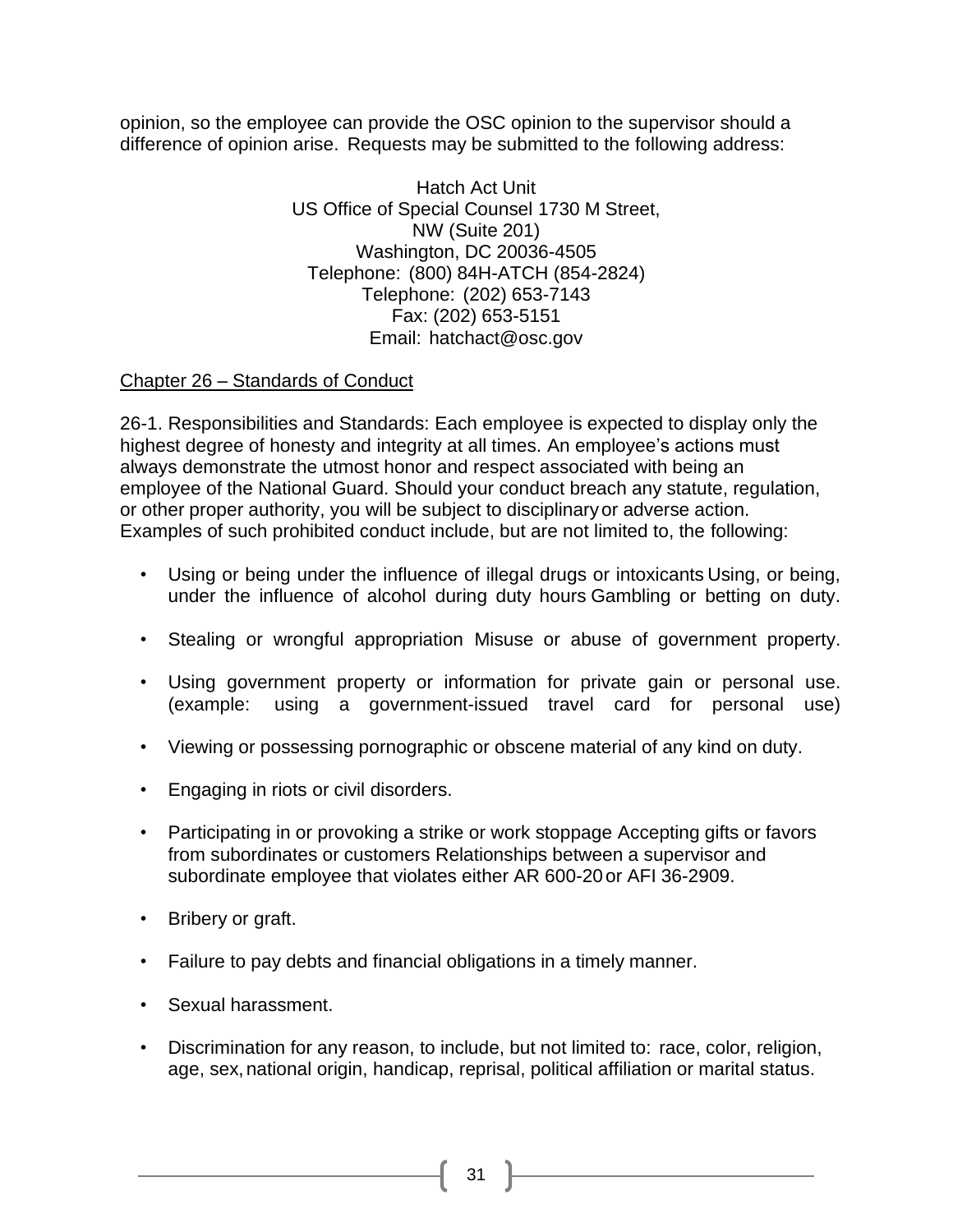- Conduct prejudicial to the governmentinappropriate political activity.
- Violating prohibited personnel practices violating the merit system principles.
- Accepting outside employment that conflicts with employee duties or discredits the NationalGuard.
- Being absent without leave.
- Failure to follow established leave procedures (tardiness, leave abuse, etc…).
- Workplace violence of any kind.
- Using obscene or vulgar language in the workplace.
- Making or inciting false statements.
- Discourtesy.
- Insubordination.
- Obstructing or failing to cooperate with official investigations / fact finding.
- Sleeping or loafing on duty.
- Delay in carrying out work.
- Dereliction in the performance of duty.
- Engaging in acts of retaliation.
- Failure to obey or adhere to all constitutional obligations.
- Conduct that is unbecoming a National Guard employee.

26-2. Violations and Penalties: Any violation of these standards is punishable by disciplinary or adverse action. In addition to punishment imposed by the agency, there may also be civil and/or criminal penalties depending on the nature of the offense. These standards of conduct are commonstandards expected of all employees of the Arizona National Guard and enforced by supervisors at all levels. It is your supervisor's decision to determine violations and appropriate action. Your supervisor may have additional guidance and expectations that further addresses these common standards.

# Chapter 27 – Disciplinary and Adverse Actions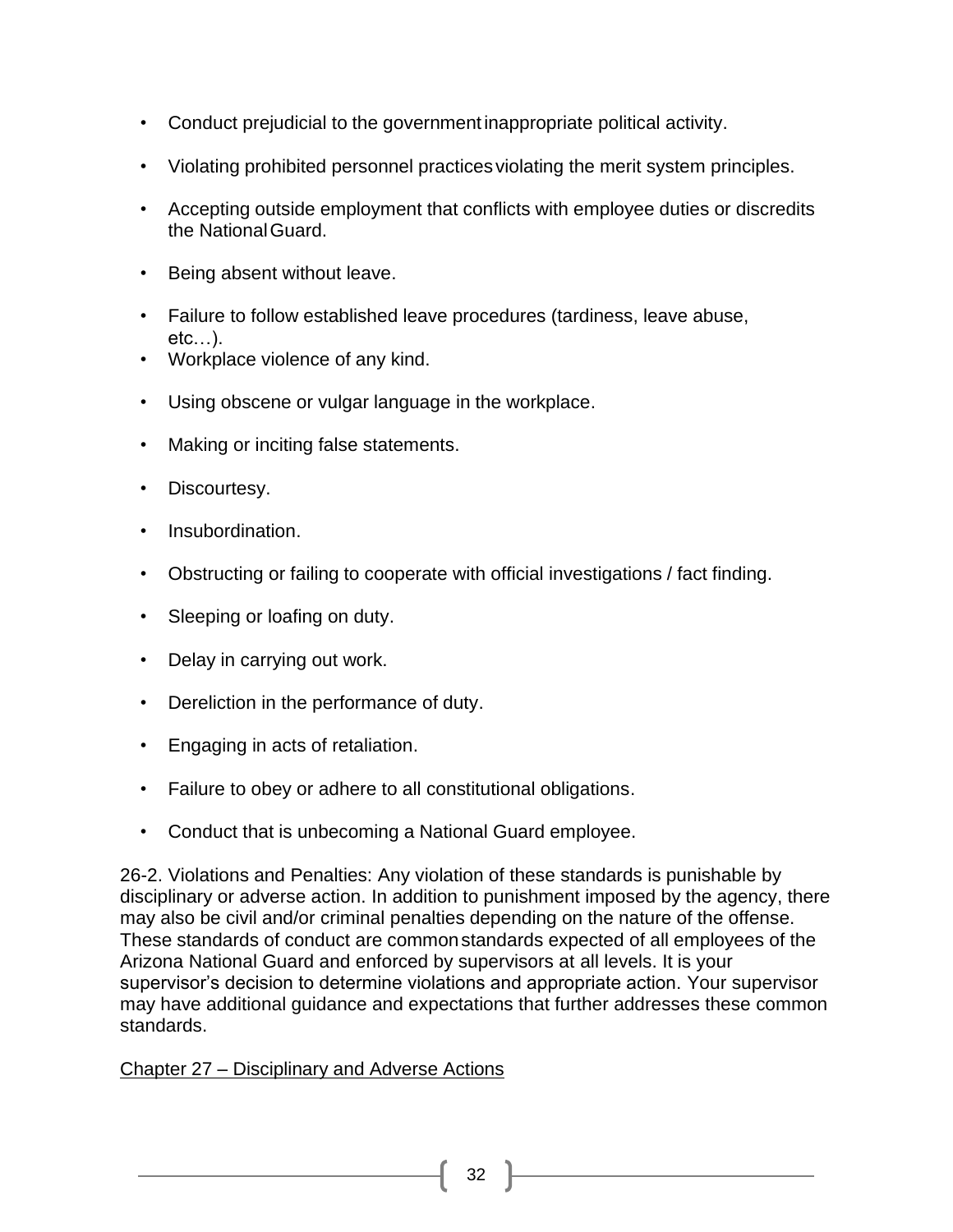27-1. General: There are countless situations that arise periodically which warrant disciplinary or adverse action. Violations to the standards of conduct, misconduct and other inappropriate actions/behavior/attitude constitute the utilization of these measures. The determination of the levelof disciplinary or adverse action imposed on an employee is determined by the supervisor. The timeliness of disciplinary or adverse action after a violation has occurred will vary based on many factors (examples: fact finding, mission load, annual training, TDY, training, supervisory coordination, etc…).

- 27-2. Disciplinary Actions: There are two types of disciplinary actions:
	- a. Oral Admonishments: A verbal admonishment that notifies a employee to desist from certain behavior/misconduct/course of action. This conversation may be documented in a local supervisor's file.
	- b. Letter of Reprimand (Written Reprimand): A more formal method of discipline than an oral admonishment, it formalizes discipline in writing. It also serves as a warning of what might happen if the situation is not corrected. This document is filed in your official personnel folder maintained in the HRO along with a copy filed locally for a period of up to three (3) years.
- 27-3. Adverse Actions: There are three types of adverse actions:
	- a. Suspension (from work without pay): A suspension can range from 1 day through an indefinite period of time, depending on the offense. All suspensions are without pay.
	- b. Change to Lower Grade: A change to lower grade means the reduction in employee pay grade level to a lower level. This is a long-term adverse action affecting pay.
	- c. Removal (from employment): This is the involuntary termination of employee employment. This is the most severe action that can be imposed on an employee regarding employee employment, excluding any civil action depending on the offense.

27-4. Process: In all adverse action matters, there are considerable due process protections in place, including the right to an administrative hearing or appellate review. The final level of appealon these actions rests with The Adjutant General.

27-5. Appeal and Grievance Procedures: Information on appeal and grievance procedures is contained in the Labor Management Relations Agreement, provided at new employee orientation and as required thereafter. For more information, see Employee Personnel Regulation (TPR) 752, Disciplinary and Adverse Actions. If you have questions regarding this, which your supervisor cannot answer, you may contact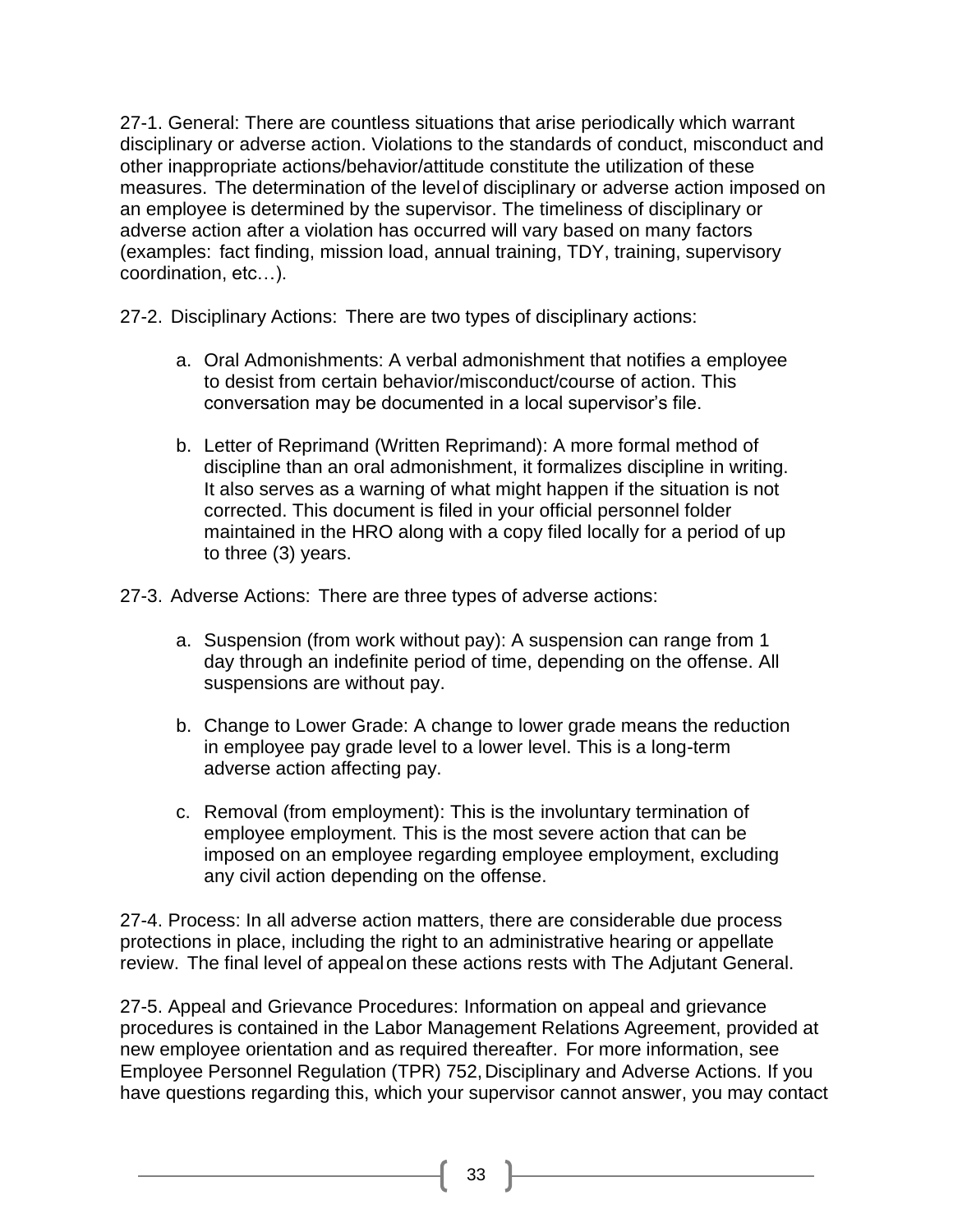the Arizona National Guard's Labor Relations Specialist at (904) 823-0658.

# Chapter 28 – Resignation from the Employee Program

This is a voluntary action and notice should be given to your supervisor at the earliest possible date.Under normal circumstances, an employee must submit a Standard Form 52 (Request for Personnel Action), indicating their intent to resign as a federal employee. The form must include the effective date of the resignation. Supervisors can address questions regarding the resignation process and provide the form with additional guidance for completing it. This does not apply to temporary employees or indefinite employees when their term of appointment is the reason for separation.

# Chapter 29 – Personal Matters

29-1. General: Tragedies can occur when you least expect them. You should keep your family informed regarding their potential benefits or entitlements. In the event of a death of an employee, arepresentative from the Human Resources Office will assist the family in filing a death claim.

29-2. Designation of Beneficiary(ies): You do not need to prepare designation of beneficiary forms unless you wish to have your beneficiary other than "by-law." If you do designate beneficiaries, youmust keep them current; once designated, a designation takes effect over a will or any other document. Benefits paid by law unless designated are:

- a. Unpaid compensation.
- b. Federal Employee Group Life Insurance.
- c. Thrift Savings.
- d. Retirement.
- e. Unpaid compensation and allowances.
- f. Wills.

NOTE: You are reminded that you should prepare a will and keep it current. You also need topursue the possibility of preparing a power of attorney and living will.

29-3. Other Important Documents: We suggest that you keep the following documents together ina safe place and advise your family of the location:

- Birth Certificate(s)
- Contracts
- Marriage Certificate(s)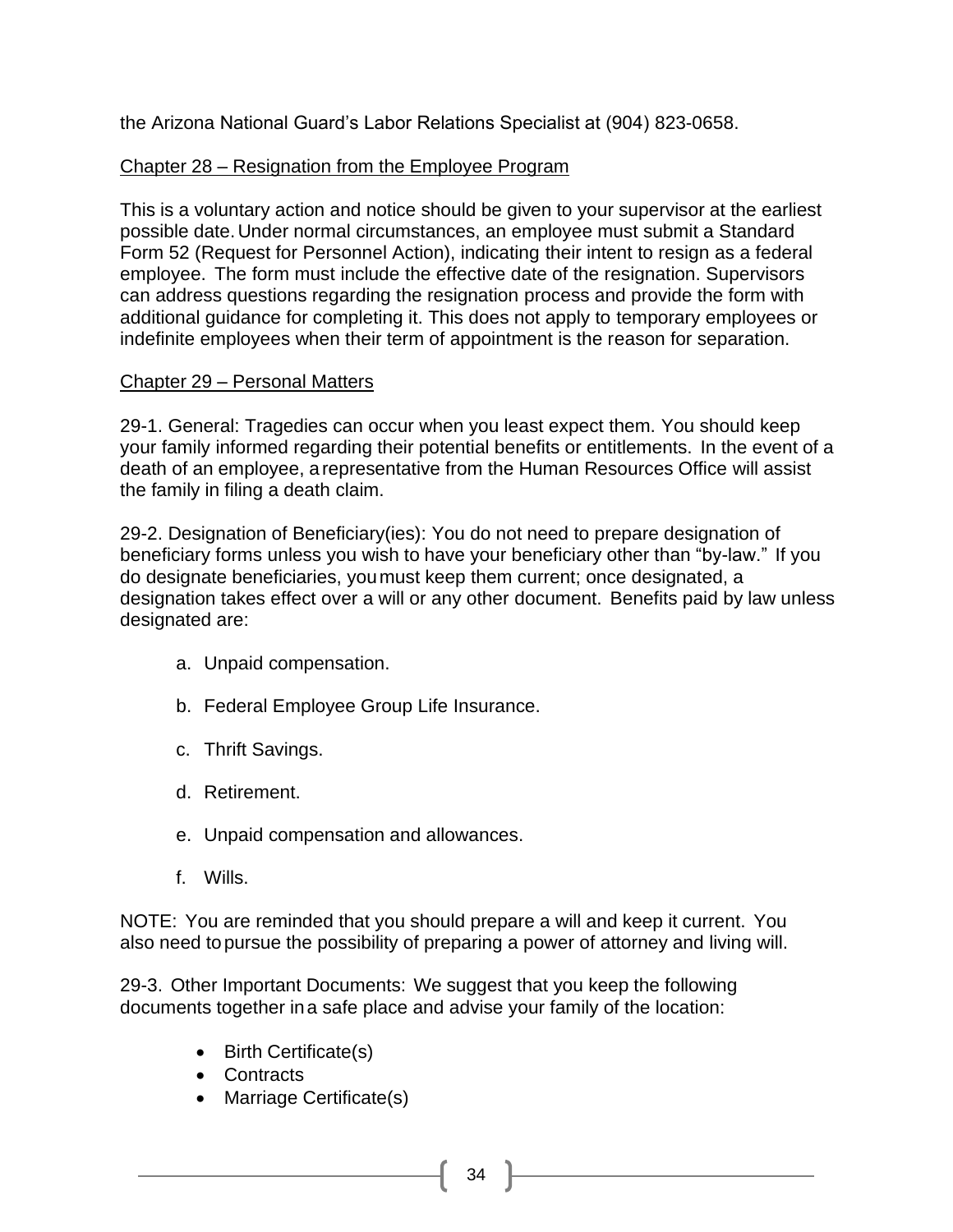- Social Security Card
- Adoption Papers, if applicable
- Military Personnel File
- Savings Bond(s)
- Employee Personnel File
- Divorce Decree(s), if applicable
- A Copy of your Will
- Real Estate Tax Receipts
- Insurance Policies
- Auto Tag Receipt(s)
- Thrift Savings Plan Documents
- Deeds
- Claim Number assigned by the VA, if applicable
- Social Security Cards

#### Chapter 30 – Classification

30-1. Classification Overview: Position Classification is a comprehensive, orderly system for theidentification of positions by title, occupational groups/series, and grades according to duties, responsibilities and qualifications required. The process used to determine the pay grade of a position evaluates the duties and responsibilities of the position, and has nothing do with the employee occupying the position. The following list breaks down federal positions:

- a. Salary is paid in accordance with the assigned grade of your position as provided by law.
- b. General Schedule (GS) positions generally cover work that is professional, management, administrative, clerical, non-trade and other miscellaneous type of work.
- c. Wage Grade (WG) positions generally cover work that is in the trades or craft field, and that is of a technical nature.

30-2. Position Descriptions: Employees have a Position Description (PD) that lists in order of importance or frequency, all major duties and responsibilities required of the position occupied. Major duties govern the primary reason(s) for the position's existence. Position descriptions have been established by utilizing Position Classification Standards published by the Office of PersonnelManagement. The publications are not National Guard unique or specific. NGB publishes position descriptions for state and territories. These are the only position descriptions authorized for use.

- 30-3. Classification Appeals:
	- a. The first step is to ask for a position review. This gives the classifier an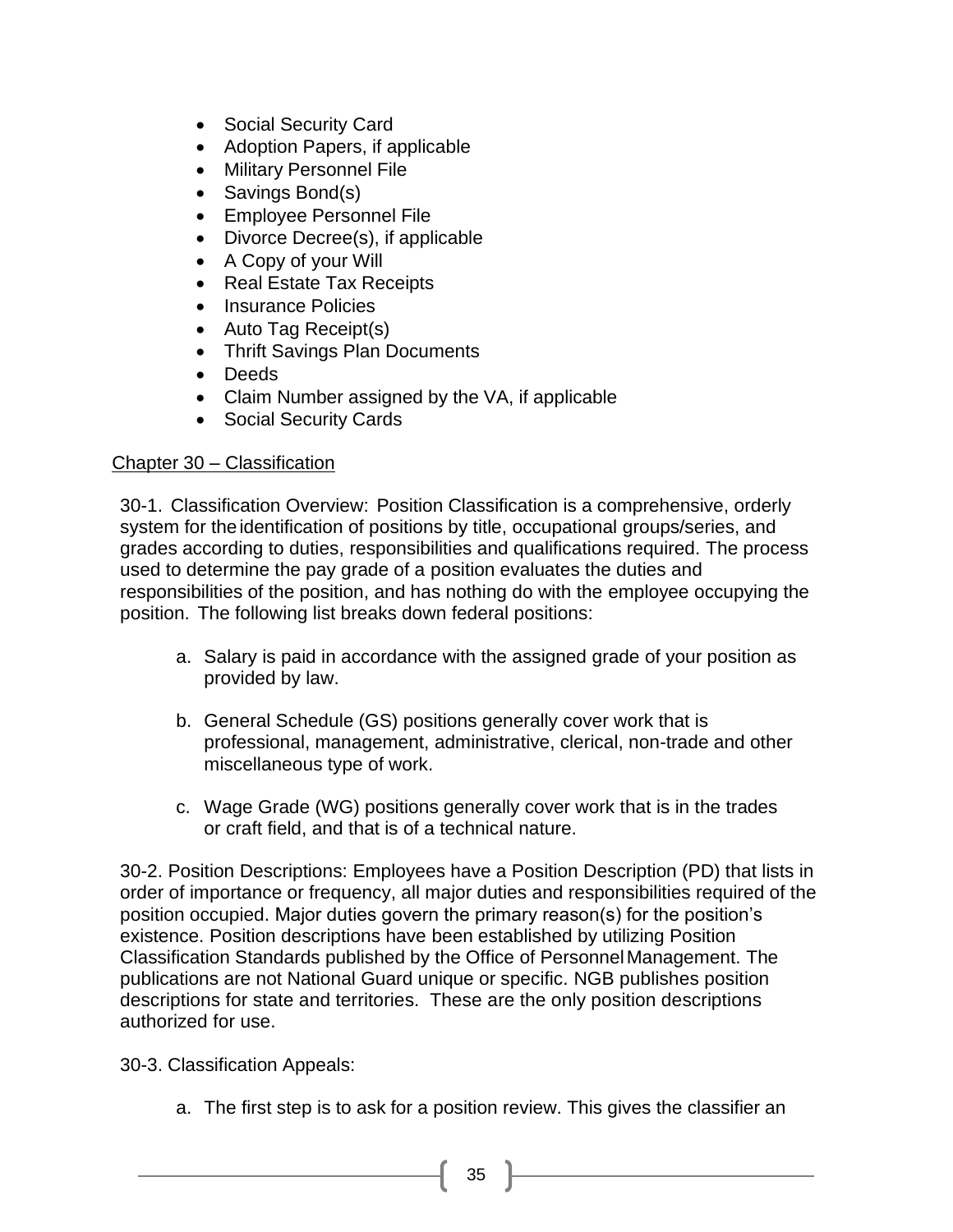opportunity to review the position and render a decision based on the most current information. If an incumbent disagrees with the findings, he/she may file a classification appeal.

- b. A classification appeal may be filed instead of asking for a position review, provided the duties and responsibilities described in the position description are accurate.
- c. One of three things can happen as a result of an appeal. The position will be:
	- i. Upgraded
	- ii. Downgraded
	- iii. Unchanged
- d. The Classification Specialist in the HRO can provide information concerning classification appeal procedures.

# Chapter 31 – Staffing and Placement

# (PPP, RRR, Temps, temp promos, details, change to lower grades, retain pay/grade)

31-1. General: The Arizona National Guard has a Merit Promotion Plan which specifies how we advertise, hire, and promote employees. Promotions are based on a system of merit. Position advertisements list the minimum qualification requirements in order to qualify for the position. Interested applicants submit applications via USA Jobs website [\(https://www.usajobs.gov\) f](file:///C:/Users/1141323225.civ/Desktop/Technician%20Handbooks/(https:/www.usajobs.gov))or positions which they feel qualified (See "How to Apply" in section 31-4 below). Applications are staffed for qualifications, and applicants who are found qualified are forwarded to the selecting official for consideration. It is up to each applicant to check the careers website [\(https://dema.az.gov/acreers/dema-jobs\)](file:///C:/Users/1141323225.civ/Desktop/Technician%20Handbooks/(https:/dema.az.gov/acreers/dema-jobs)) for available opportunities (updated daily).

31-2. Advertisements: Generally advertisements are open for a period of anywhere from 5 to 21 days depending on the Area of Consideration (AoC). Each position advertisement will outline the specific requirements of the job to be filled. It is important forapplicants to pay particular attention to the area of consideration to ensure they meet all eligibility requirements.

31-3. Advanced in Hire: A Superior Qualifications, Special Needs Appointment and Advanced In-Hire Rate Appointments provide the ability to set pay at a step higher than the minimum step in the GS/WG pay system due to the candidate's superior qualifications or the agency's special need for the employee's unique abilities. An individual who is deemed superiorly qualified may receive a rate higher than step 1 if approved by the HRO. The Selecting Official must submit the Advanced in Hire Form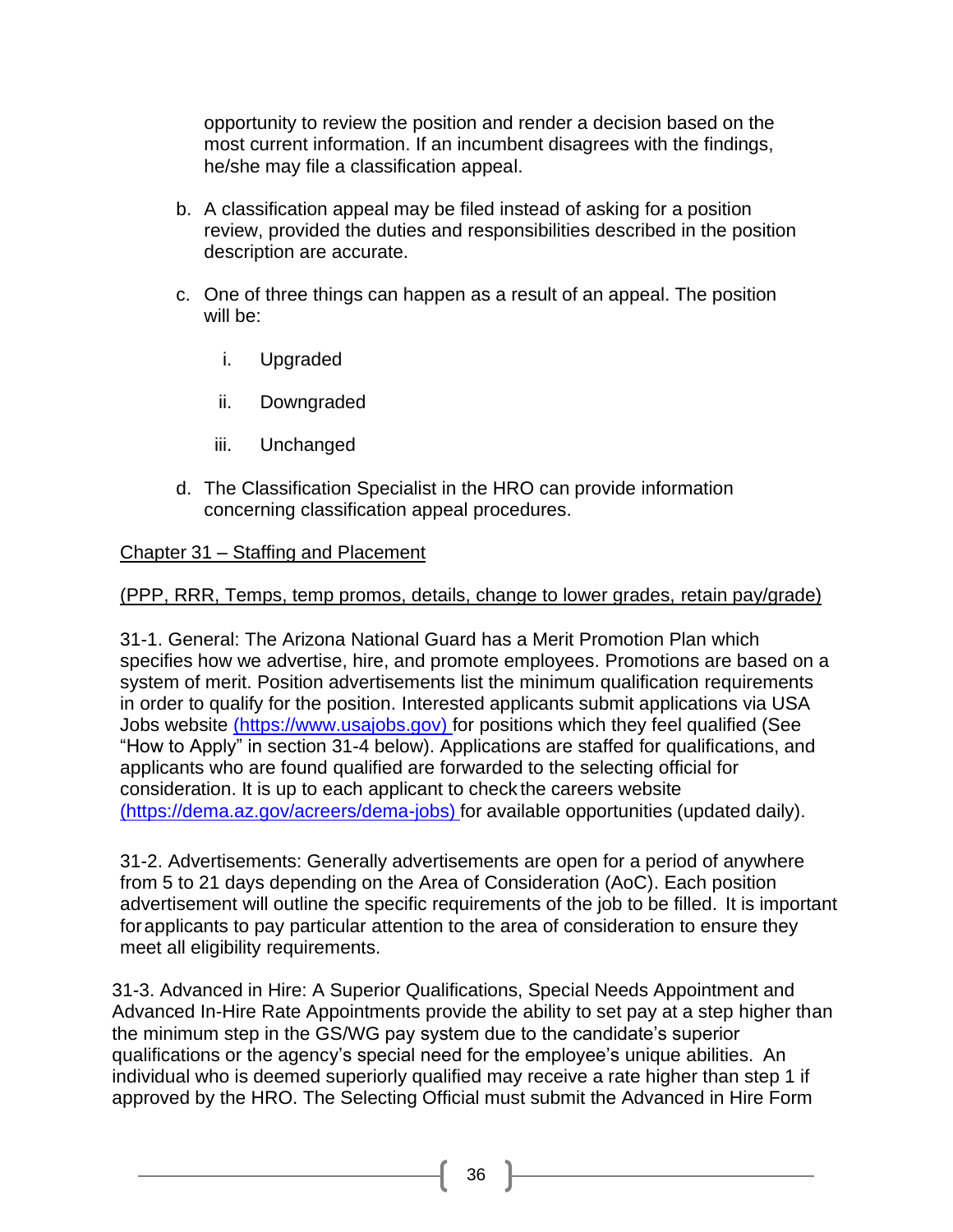(available here: [https://dema.az.gov/careers/hro\)](https://dema.az.gov/careers/hro) to HRO for approval/disapproval prior to the individual's start date.

31-3. Opportunity: The employee program is a career program designed with you and your interests in mind. You are encouraged to seek promotion opportunities to enhance your career.

31-4. How to Apply: The instructions below explain step-by-step how to apply for an employeevacancy posted on USAJOBS.

- a. Go to<https://dema.az.gov/careers/hro>
- b. All vacancy announcements will be displayed after clicking on the appropriate category.
- c. When you select the vacancy of interest, click on the indicated hyperlink to view the vacancy.
- d. At this point you will be linked to the USAJOBS website.
- e. The vacancy announcement will be displayed along with the area of consideration for who can apply.
- f. The menu at the top of the page represent hyperlinks to the various parts of the vacancy announcement.
- g. Each tab is labeled: Overview, Locations, Duties, and Requirements.
- h. Select all tabs to review the entire organized vacancy announcement.

#### *IMPORTANT NOTES*:

- ❖ The "Search Jobs" tab is where you go to find additional federal job openings.
- ❖ The "My USA Jobs" tab is where you can establish a username and password to access the system and post your resume and supporting documentation online.
- ❖ To print the ENTIRE announcement, click "PRINT PREVIEW."
- i. Once you are linked to the job, you can go back to the USAJOBS home page and click on "My USA Jobs."
- j. The system will prompt you to establish a username and password so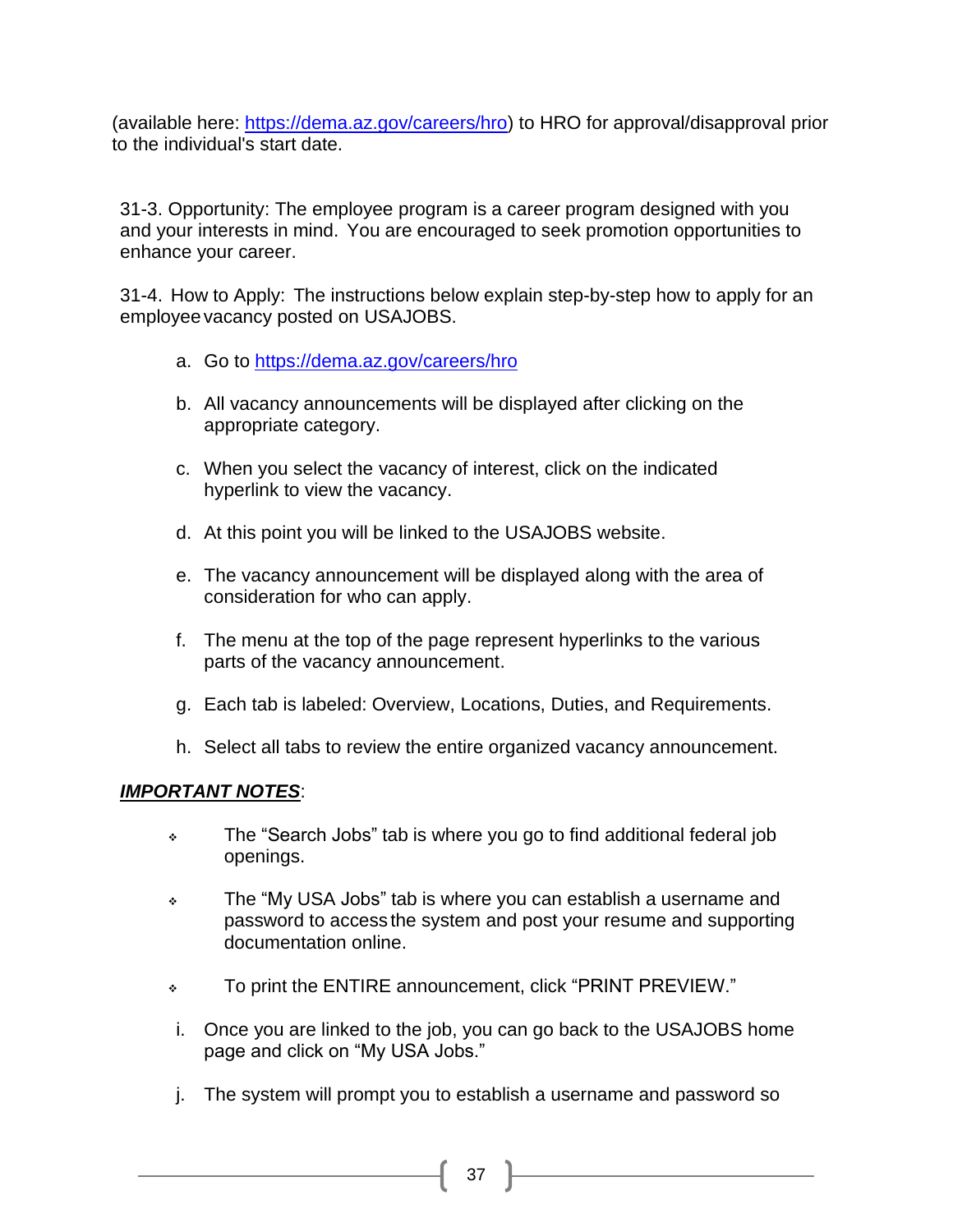you can access the system and post your resume and supporting documents online. (Follow the instructions on the screen.)

- k. Once you establish your password, you can create your customer account. (Follow the instructions on the screen.)
- l. After you enter all the necessary data and have successfully established your account, you can create your resume. (Follow the instructions on the screen for completing your resume.)
- m. Now create your resume (add the information you want on your resume).
	- i. Be sure to include both the beginning and ending month and year for job experience.
	- ii. Please ensure that your job descriptions are as detailed as possible regarding your experience which is related to the position for which you are applying (i.e., when applying for a Supply Employee position, emphasize any supply-related experience).
- n. Now click on "activate resume." You have successfully created and saved a resume in USAJOBS which can be uploaded to the system.

IMPORTANT NOTE: Important Confidentiality Statement: Choose "confidential" to hide your contact information, current employer name (your current job is defined by an end date or "present"), and references, from recruiters performing resume searches. If you apply online with aconfidential resume, all information will be visible to the selecting official of the position.

- o. Now go back to your vacancy of interest and click on the "How to Apply" tab. \*\*Once you have completed a resume once, you do not have to follow the above steps. You may go straight to the announcement and apply. \*\*
	- i. Click on the button "APPLY ONLINE" located at the bottom of the page.
	- ii. You will then be directed to logon if you have not already done so.
	- iii. You will then need to select the resume that you wish to use for the position. (You can create up to 5 resumes in USAJOBS.)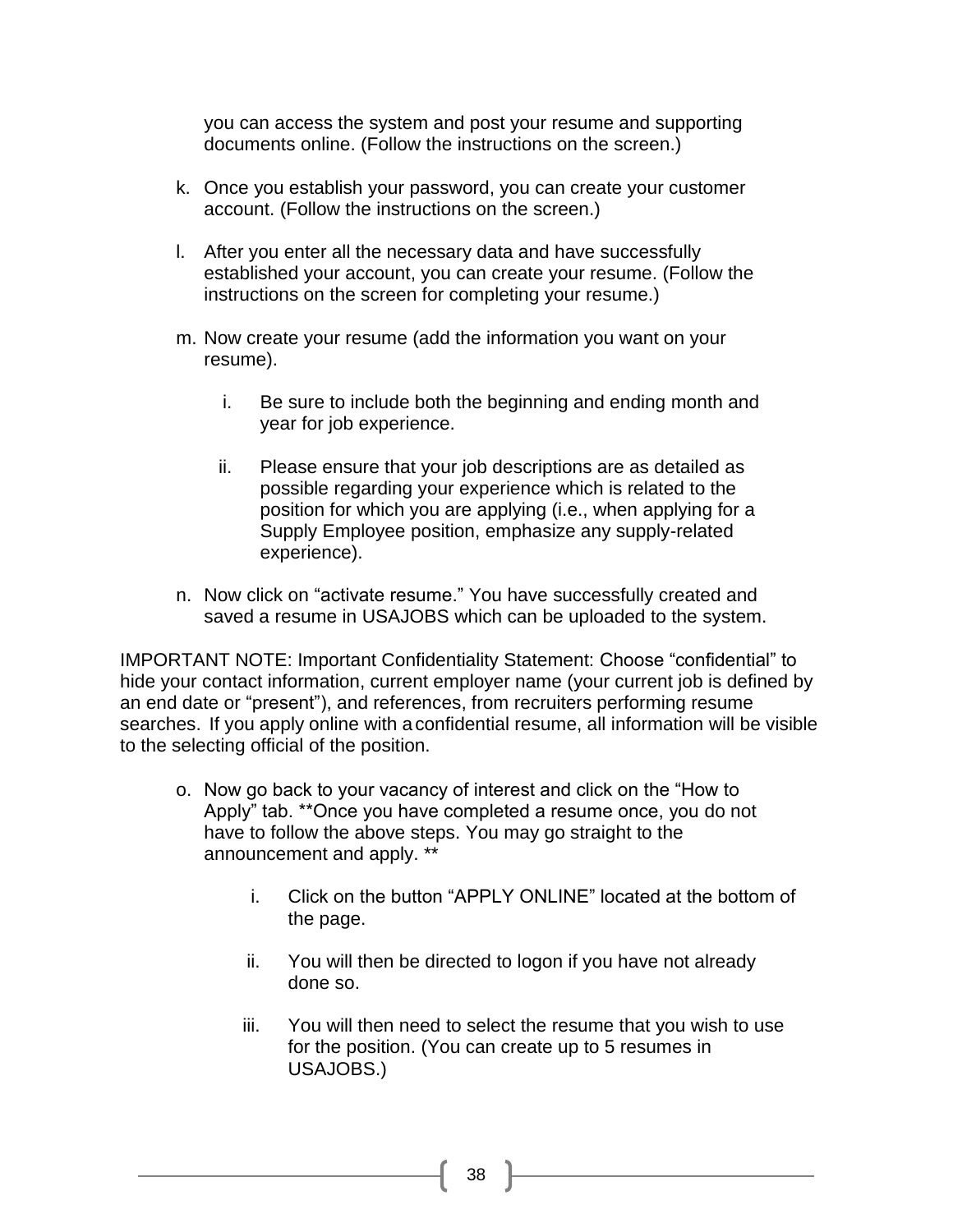- iv. You will then be directed to the Application Manager website.
- v. On this page you will need to logon to start the application process.
- vi. Once you are logged in, you will see 3 boxes:
- vii. "My application packages" will be any and all positions that you have started the application process for.
- viii. "Start a New Application" is where you will apply for a new position by typing in the vacancy ID #.
- ix. "My Profile" is where you can edit/view your Application Manager Profile information.
- p. Enter the Vacancy Identification Number OR the control number (from the vacancy announcement). The vacancy ID number is 8 characters (will always start with PZ) and the control number is 8 characters and is the last 8 digits of the web link. This will bring you to the questionnaire to register for USAJOBS.
- q. Follow the steps to answer all questions in the application questionnaire.
- r. Now that you have completed your questionnaire, you are ready to upload your resume or any additional documents required for the position.
- s. If you wish to upload additional documents IN ADDITION to your USAJOBS created resume:
	- i. Select the "Document Type" from the dropdown menu (Resume, Transcript, or Miscellaneous).
	- ii. Click "Browse" to locate the document on your computer.
	- iii. Click the "Upload" button.
	- iv. When the message "Upload Successful" appears below the "Upload" button, you will get a "documentation on file" status bar. This indicates your document is on file for the Vacancy ID entered for the job in which you are applying.
	- v. Repeat the three steps above to upload additional supporting documents, like your OF-612 or your Resume. (We no longer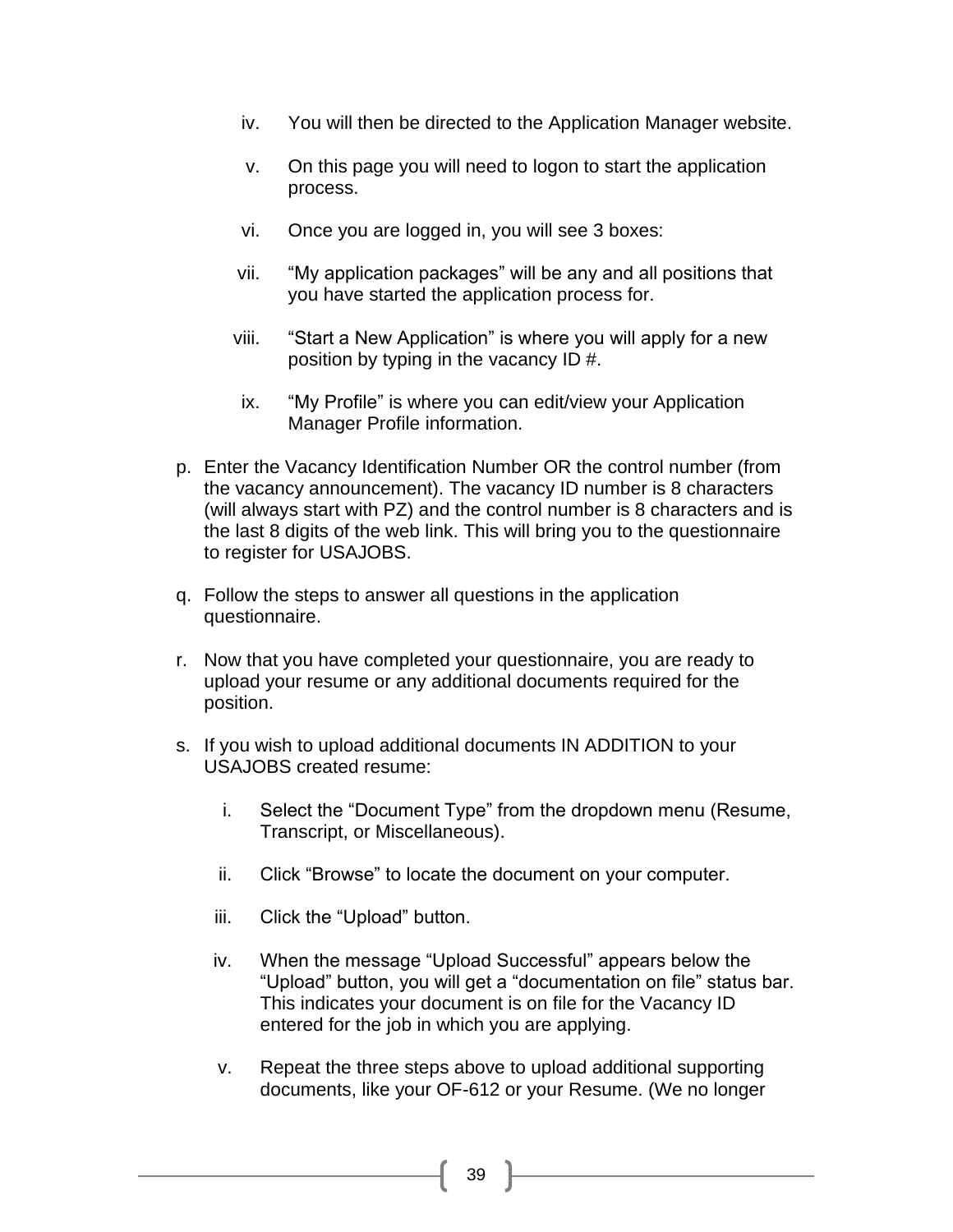use the SF-171.)

- vi. Once you upload your supporting documents you will see the "Upload Successful" in blue under Step #4. There will also be a blue bar titled "Documents on File". This will list all your documents uploaded and their status.
- vii. Again, repeat the three steps above to upload miscellaneous documents like transcripts and licenses. DD 214's are NOT required, as we do not offer veteran's preference since the majority of our positions require membership in the National Guard.
- t. You will then be routed to the next step "Submit My Answers." Click the "Submit My Answers" if you are ready to submit. Make sure the box is checked next to "Save this application package information to my profile." If you still need more time to update your resume or documents, then click "Main" or "Logout."
- u. Congratulations! You have completed your upload of supporting documents, and you have successfully completed your online application. You will receive an automated confirmation that your application has been submitted to the email address provided. \*\*If you wish to confirm that your application was received, please contact HRO-Staffing PRIOR to the closing date of the position.\*\*
- v. If you have supporting documents in electronic format, please submit them using the "Document Upload Service." If you have hard copies of some of your supporting documents AND ARE UNABLE TO SCAN THEM, follow these steps to submit them via fax:
	- i. Download and print the fax cover page.
	- ii. Fill in the fax cover page accurately and neatly.
	- iii. Complete the OPM 1203 FX form in its entirely.
	- iv. Fax the cover page and the supporting documents to 478-757- 3144 (OPM Macon).
- w. Tips for faxing supporting documents:
	- i. If you have submitted a USAJOBS resume or uploaded other supporting documents, you DO NOT need to submit additional copies via fax.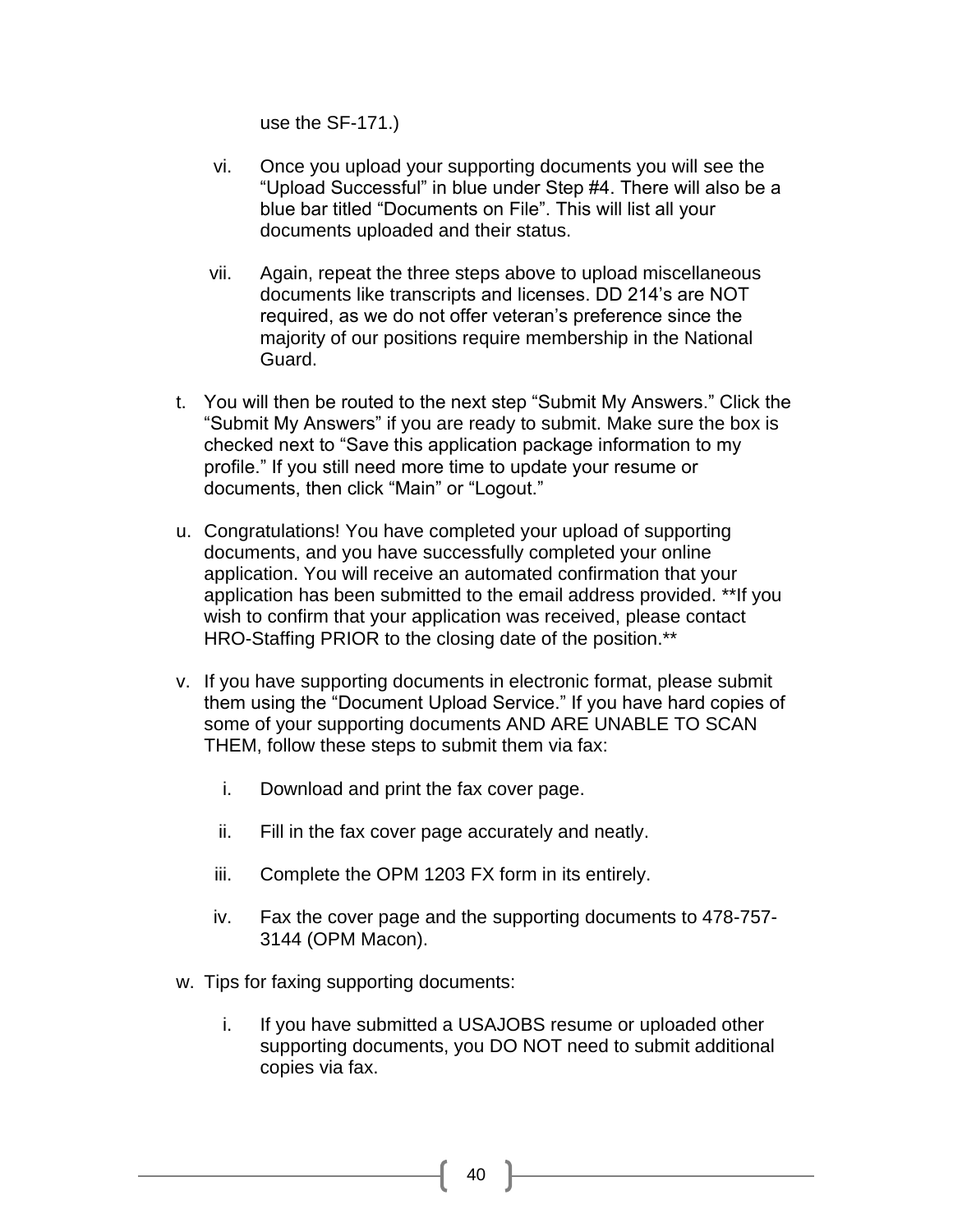- ii. A legible, accurate fax cover page allows your faxed documents to be matched with your electronic record. Pay careful attention to the Vacancy ID number, your name and your SSN. If this information is inaccurate or incomplete, your application may not be considered and/or received.
- iii. You need Adobe Reader to download the fax cover page. To obtain a free version of Adobe Reader, click on the following link: [www.adobe.com.](http://www.adobe.com./)
- x. Once you have faxed all your supporting documents, you have completed the application process.
- y. You will receive confirmation that your application was successfully submitted to the email address provided on the OPM form 1203FX. If you DO NOT provide an email address, you will NOT be able to receive receipt confirmation of your application.
- z. Note: Please DO NOT forward hard copy or email applications and supporting documents to HRO CONTACTS. We can ONLY accept documents in electronic format through the USAJOBS Application Manager.

# Chapter 32 – Reduction in Force (RIF)

32-1. Definition: A Reduction-In-Force (RIF) occurs when an agency is obligated to furlough one ormore employees for 30 or more days, change to lower grade, or separate, because of a lack of work, shortage of funds, reassignment or realignment, reorganization or reduction. The cause may come from the action of Congress, the President, the Office of Management and Budget, or from decisions of the head of the agency. Whatever the source, officials of the agency determines the organizational structure and the positions that will remain resourced.

32-2. Process: The employee program is a career program and you are considered a valuable part of it. Therefore, every effort will be made to avoid a RIF. In the event a RIF cannot be avoided, the agency must describe the organizational and geographic limits within which employees will compete for retention of their jobs. This is called the competitive area. The competitive area may consist of units/activities or cities, or combinations thereof. The second limit is by grade and occupation. This is called the competitive level. Each competitive level consists of all positions in acompetitive area in the same grade and series. These levels are similar enough in duties, qualification requirements, pay schedules, and working conditions, that the incumbent of one position could successfully perform the critical elements of any other position, with minimum trainingor interruption of work operations.

32-3. Results: The names of all employees in a competitive level are listed on a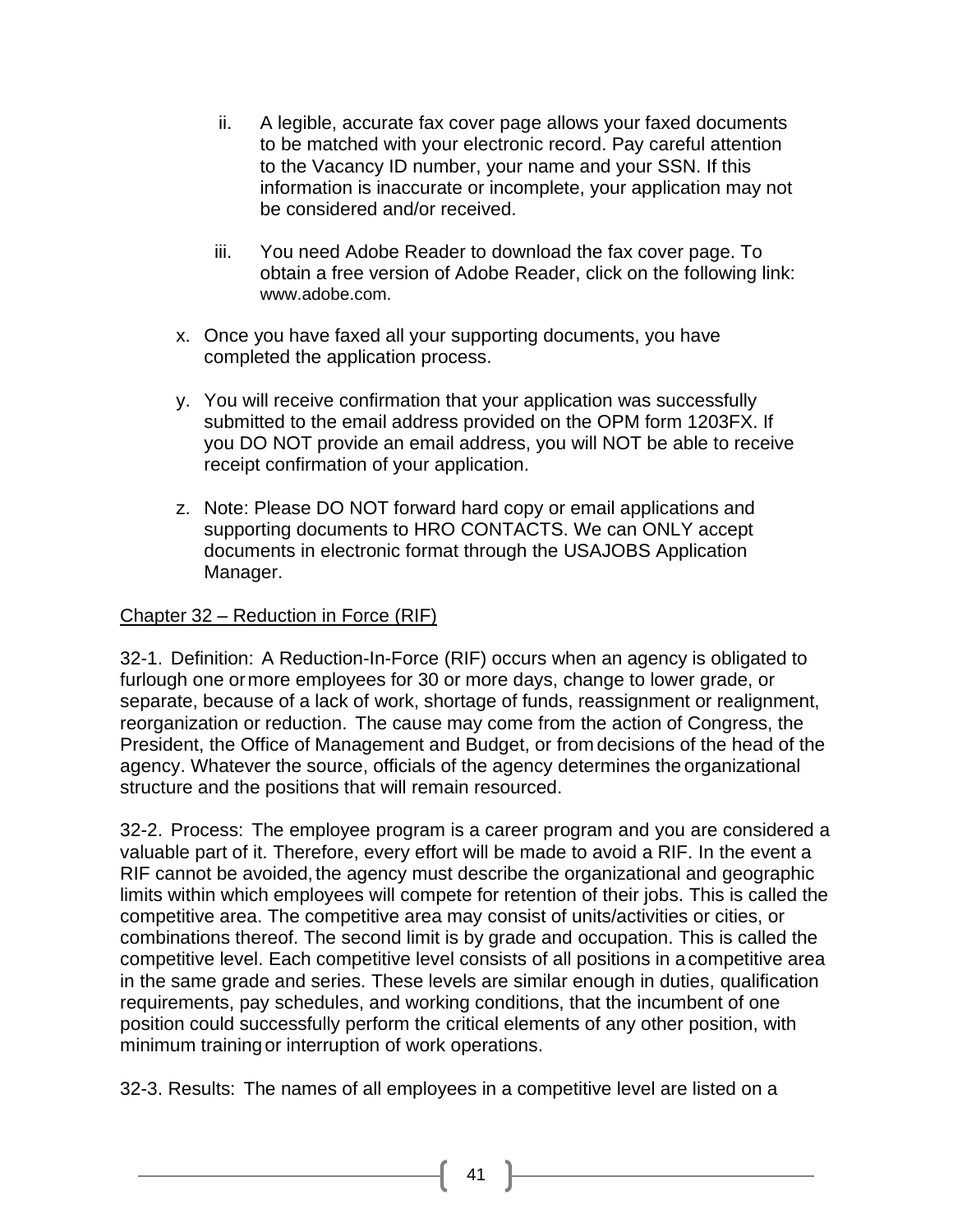retention register in the order of their relative standing. The factors used to determine RIF retention register standing are listed in sequential order: Type of Appointment/Employee Tenure (1, 2, 3 or 0), then Performance Appraisal (rating category & score). Employees reduced in grade through the RIF process will be entitled to Grade then Pay retention as authorized by regulation. In the event the RIF process results in an employee being separated, the employee would be placed on a reemployment priority list (a list of employees separated as a result of a RIF action, which have priority consideration prior to any equal or intervening position being filled) and enrolled in the Department of Defense, Priority Placement Program.

32-4. Additional Information: RIF regulations are very complex. The information provided in thishandbook is intended to give you only the most basic understanding. Consult your HRO for complete RIF regulations.

#### Chapter 33 – Training and Development

33-1. Overview: Supervisors will determine training needs and develop an Individual Training Plan(ITP) for each employee based on the position description and wage/pay grade of the position, as well as the individuals experience and prior training. Training and development activities may occuras full-time or part-time, on or off-duty, day or evening, or any combination of these. A tool to assist can be found at the Civilian Human Resources Training Application System: [https://www.atrrs.army.mil/channels/chrtas/student/logon.aspx?caller=1.](https://www.atrrs.army.mil/channels/chrtas/student/logon.aspx?caller=1) Training and developmentneeds may be met by the following:

- a. Mandated training-attendance at the National Guard Professional Education Center (PEC), Little Rock, Arkansas is the first training to be attended by the majority of full-time employees. Attendance to a course designed for the specific position is required within the first 24 months. The National Guard Bureau, as well as other agencies, conducts many specialized courses specifically designed for employees. See [https://www.pec.ng.mil/.](https://www.pec.ng.mil/)
- b. Developmental assignments include staff assignments, operational assignments and job cross-training.
- c. Self-development training gained on your own time with or without Federal tuition assistance.
- d. Training and education provided through agency facilities, other government and military facilities, military technical schools, and nongovernment facilities. There are many resources available (i.e., USDA Graduate School Course Catalog: https://www.graduateschool.edu).
- e. On the job training.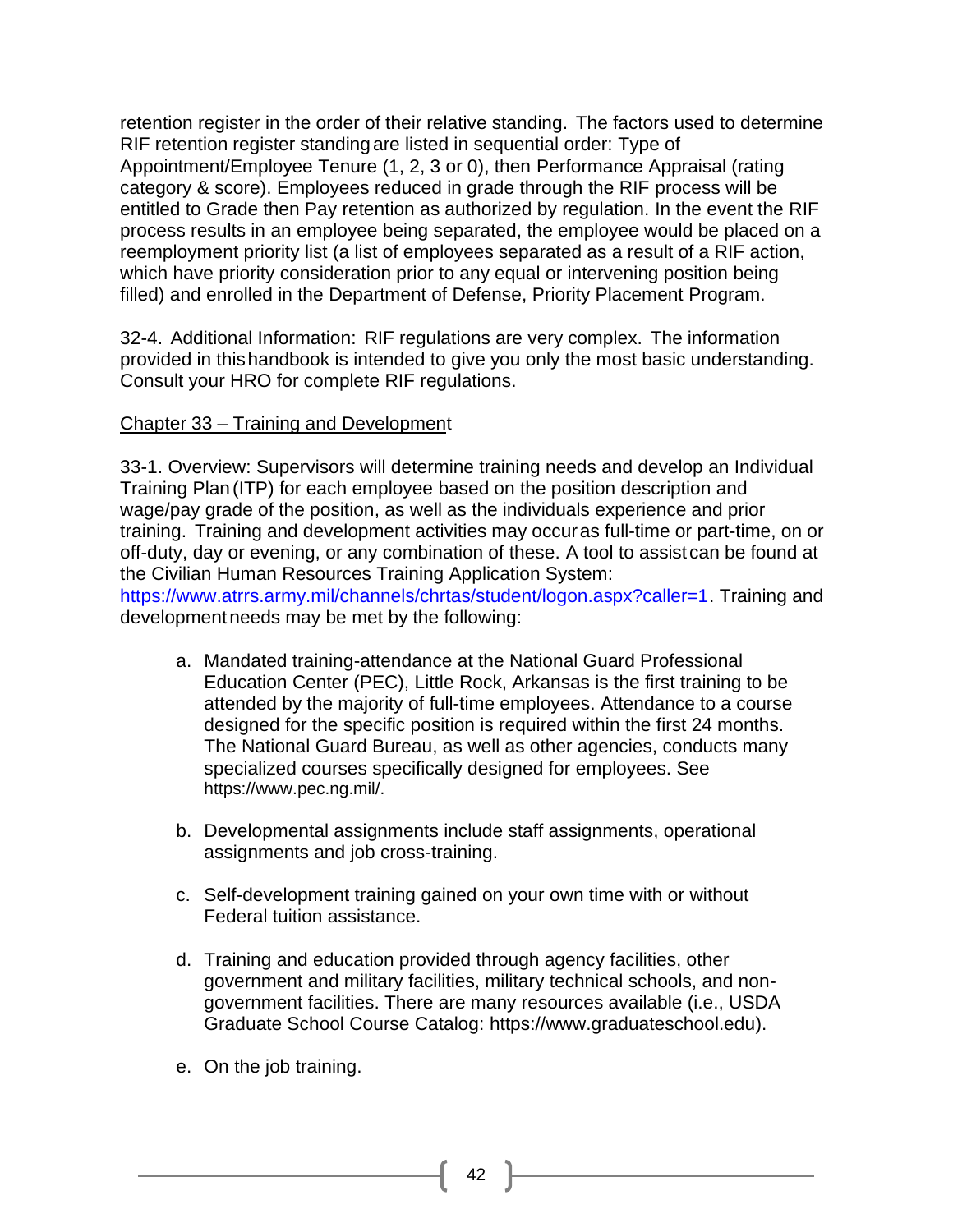# 33-2. Reference: CNGBI 1400.25, Vol 400.

#### Chapter 34 – Labor-Management Relations

34-1. Labor-Management Relations Agreement (LMRA), also known as a Collective Bargaining Agreement (CBA): In the AZNG we have developed a LMRAwhich is a contract that documents how we conduct the administrative and support business between management and the workforce. Management and the workforce, of both the Arizona Army and Air Guard, are subject to the stipulations in this document.

34-2. The Association of Civilian Employees (ACT): The AZNG has two labor organizations that support the interests of the employees each represents. The union that represents Arizona is The Association of Civilian Employees, The Arizona Army National Guard chapter is represented by Chapter 61, and the Arizona Air National Guard is represented by Chapter 71.

34-3. Bargaining Unit Status (BUS): All Federal Civil Service positions have a BUS code assignedwhich determines if the position is eligible for inclusion in the bargaining unit. If you occupy a position that is within the bargaining unit, you have the legal right to, or not to, form, join, or assist your respective labor organization. If you occupy a bargaining unit position, you are entitled to representation. To determine your BUS, look in block 37 of your latest SF 50 and find your code below:

- f. BUS Code 8888: This code excludes an employee from belonging to a labor organization. These are usually managers, supervisors, management representatives and similar employees.
- g. BUS Code 5004: This code is for Arizona Army National Guard personnel who may belong to the Army labor organization. This excludes those employees described in paragraph "a." above.
- h. BUS Code 5003: This code is for Arizona Air National Guard personnel who may belong to the Air labor organization. This excludes those employees described in paragraph "a." above.
- i. BUS Code 7777: This code is for all temporary employees and excludes these employees from belonging to the labor organization.

34-4. Membership/Eligibility: Eligible employees may choose to join the union as a dues paying member at anytime. Nothing in the LMRA requires a employee to become or to remain a member of the union, or to pay dues to the organization. The labor organizations have the forms necessary to start or stop payroll deductions for labor organization dues. Once an employee becomes a duespaying member, union dues deductions may not be revoked by the dues paying member for a minimum of one (1) year. If you have questions regarding our labor organizations, contact them directly. Other labor questions should be addressed to the Labor Relations Specialist,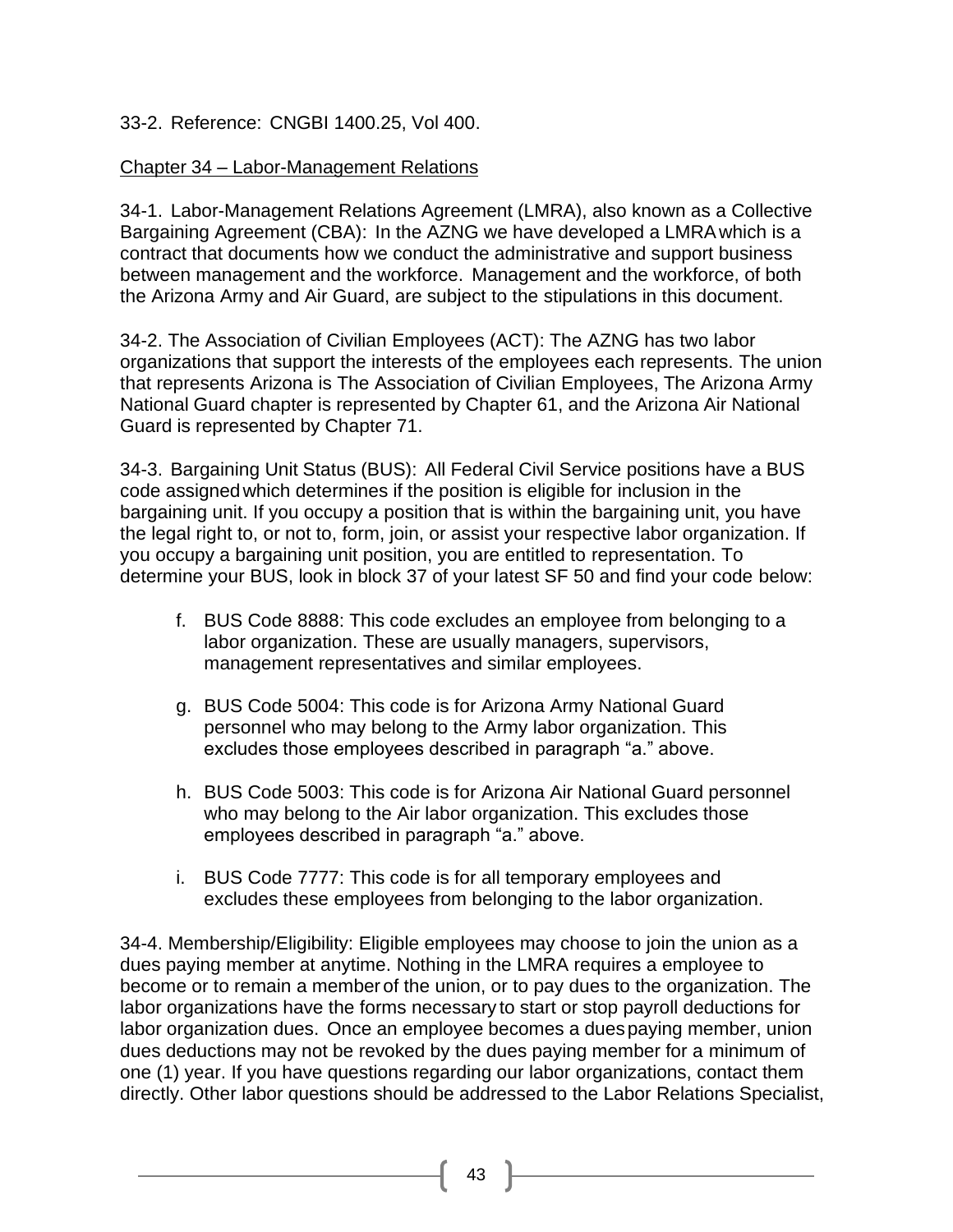who can becontacted at DSN: 822-0658 or Commercial: 904-823-0658.

# Chapter 35 – Smoking Policy

Smoking is prohibited in all occupied buildings and work areas. This includes, but is not limited to; private offices, hallways, auditoriums, conference rooms, restrooms, and supply rooms. Smoking isalso prohibited in all AZNG vehicles and aircraft, to include GSA leased vehicles. Those employeesand visitors who choose to smoke, may only do so in designated smoking areas.

#### Chapter 36 – Substance Abuse

36-1. Policy: The policy of the Arizona National Guard is to provide for a workforce and workplacethat is free of substance abuse and illegal drug use. Leaders and supervisors must be ready to help those who confront their addiction or use, through self-referral. Successful rehabilitation and return to duty is the desirable goal. Employees who choose to use illegal drugs are subject to disciplinary action and could be terminated from federal employment.

36-2. Assistance: There are many programs available to provide assistance to an employeeaffected by substance abuse. See Chapter 4 of this handbook for more information on the Employee Assistance Program. This assistance is designed to help the employee resolve problems that may be affecting his/her job performance and overall well-being.

36-3. Supervisor Options: If a supervisor suspects an employee under his/her supervision may beabusing alcohol or drugs, or appears to be under the influence of such while in a work environment, the supervisor must remove the employee from the work-site (have the offending employee transported home). Management has the right to require an employee to leave the work-site when itis determined that: (1) the employee is not ready, willing and able to perform his/her assigned duties; and/or (2) the employee's continued presence is highly undesirable or presents an immediate threat to Government property or the well-being employees, co-workers, or the public.

# Chapter 37 – Cell Phone Use

37-1. Cell phone distractions can impugn on your spatial awareness, recognition of hazards, and operation of dangerous equipment. OSHA considers this to be a "recognized hazard" to employee safety under the General Duty Clause, Section 5(a)(1) of the Occupational Safety and Health Act (OSHA).

37-2. Cell phone use will be permitted in the workplace provided that it does not interfere with the Performance of duties or create a safety hazard. Management may identify areas where cell phone use is banned based on safety (fuel points, heavy traffic areas, etc). Abuse of cell phones will be dealt with on an individual basis.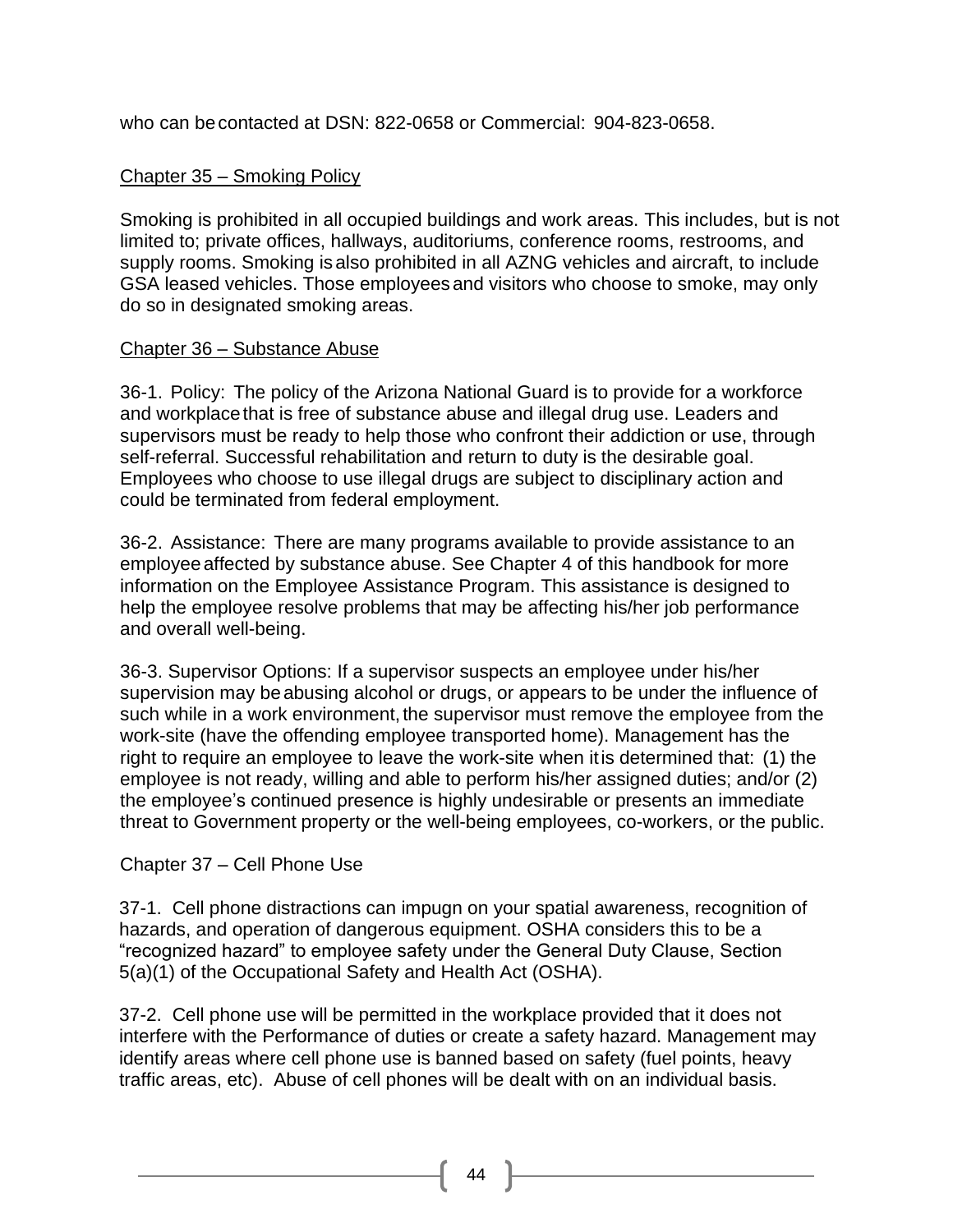# **Conclusion**

We hope this Employee Handbook provided you with a general overview of what you and your supervisor expect out of this program. For more details, contact your supervisor or the POC's listedwithin this booklet.

Congratulations on your career selection, and we wish you all the best.